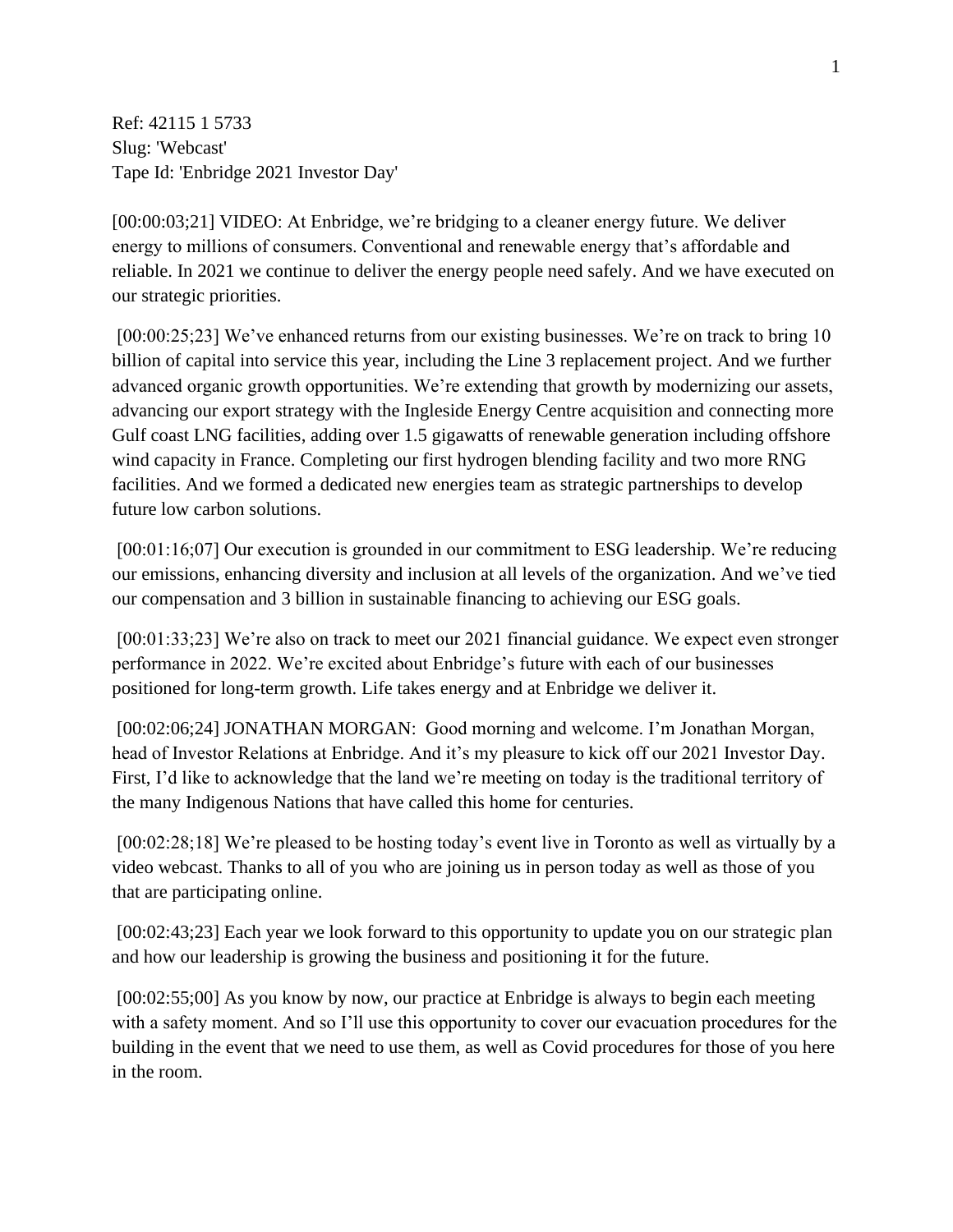[00:03:12;19] First, should there be a fire you'll hear an alarm. And if necessary this will be followed by an announcement to leave or evacuate the building. So, please exit via the doors on the righthand side here or on the left, for those of you in the room. Then turn right and follow the staircase B which will lead you to an emergency exit and down to Simcoe Park where you can wait for further instruction.

[00:03:38;16] Second, I'd like to ask each of you here in the room to continue to wear your mask if you're not eating or drinking. And if you're asking questions during the Q&A sessions we ask that you also keep your mask on for that portion of the event. Thank you.

[00:03:56;27] In terms of agenda, we'll start with Al Monaco who will provide an overview of our outlook and strategic priorities, followed by a short Q&A with just Al. Following that, our business unit leaders will walk you through updates on their respective areas of the business. And lastly, Vern, you will provide an update on our financial outlook.

[00:04:19;24] Following this, we'll do another Q&A session with the entire management team. And during those sessions, we'll be taking your questions both here in person as well as via the video webcast.

[00:04:32;09] For those of you online, you can submit your questions using the form at the bottom of the screen and please be sure to include your name and your firm.

[00:04:42;26] Lastly, on slide 3 the legal team would like me to remind you that our comments today may refer to forward looking statements and non-GAAP measures. And with that, I'll pass it on to Al Monaco.

[00:05:02;06] AL MONACO: Thanks, Jonathan. Good morning, everybody. It's great to be here in Toronto with many of you in the room and to connect with the broader virtual audience. And we're looking forward to our meetings tomorrow in New York as well.

[00:05:16;22] So our theme today is bridging to a cleaner energy future by capitalizing on the conventional runway we see and lower carbon opportunities that will extend that growth. The world is moving to a lower carbon economy and our assets are going to play a key role in that transition.

[00:05:37;25] The photos you see here illustrate how we're evolving our business, expanding our footprint, modernizing our assets and our net zero plan, pointing our infrastructure to tide water to capture export growth, and developing renewables and new energy technology.

[00:05:57;07] I'm going to start with the broad strokes of this morning's announcement and our value proposition, our approach to the transition and then our priorities. And then how we'll grow and allocate capital in the future.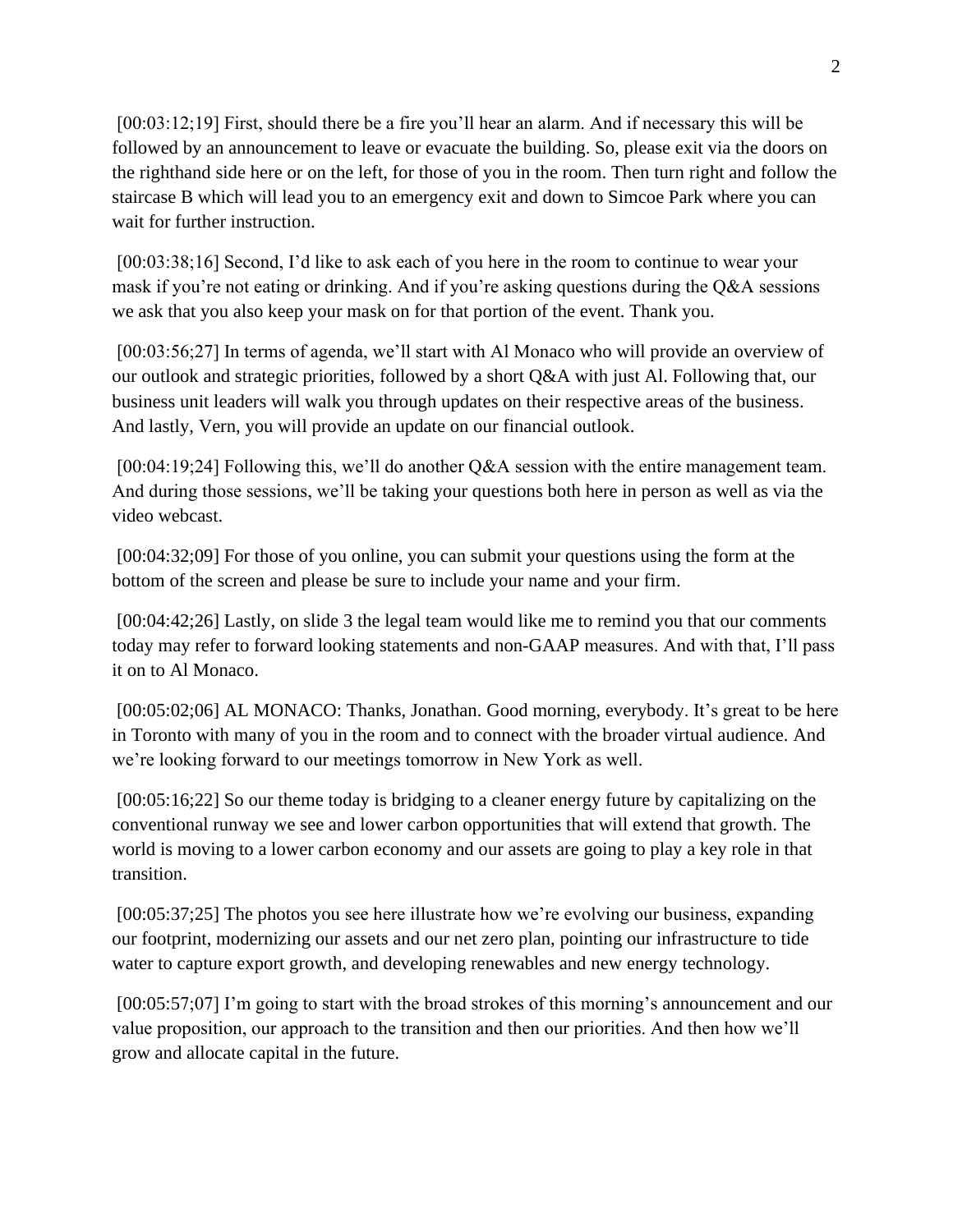[00:06:10;02] The business leaders are going to talk about their conventional and low carbon opportunities and then Vern will tie things together at the end with his financial review.

[00:06:20;24] Before we do that, let me speak to the recent CER decision. Now recall we proposed the contract offering on our liquids main line because a large majority of our customers want guaranteed access and fixed tolls on the system. Given the CER decision we're now moving forward with either a CTS like tolling deal or a cost of service.

[00:06:46;26] A new CTS would make a lot of sense for us. But either option is attractive to us as well and here's why. We've been operating under an incentive tolling framework for the last 25 years. That's aligned us really well with our customers because of the value our system brings to them and how we manage that system. We provide critical egress from Western Canada to the best markets with low cost predictable tolls.

[00:07:16;20] We're incentivized to maximize capacity and keep operating, power costs in check as well as capital cost management. CTS incentivized us to add egress, 700,000 barrels per day of new capacity and de-bottlenecking another 400,000. Nobody else has been able to do that.

[00:07:38;29] Providing this value and managing those risks gives us a chance to earn returns above the cost of service. Customers haven't really been keen on cost of service, given how tolls fluctuate and they like how we're aligned with them. From our perspective though, cost of service still offers an attractive return and it does come with lower risk, volumes cost for example.

[00:08:06;10] We're now re-engaging the customers with the goal of deciding which option makes the most sense for them and us likely and hopefully by year end is when we'll decide which route to go.

[00:08:18;25] Finally, it's our job to manage variability and we'll do that here. We've incorporated an allowance for a lower toll in our 22 guidance and three year outlook. So let's get to the Enbridge story.

[00:08:32;25] First, 2021, as you heard in the video, has been strong. Solid business performance, so we're in very good shape to hit the guidance and putting \$10 billion into the ground. We've nicely accelerated our export low carbon strategies and sanctioned \$2 billion, including the 1 billion you saw earlier.

[00:08:55;18] For 2022 we expect nice upticks in EBITDA and DCF, about 10% DCF per share growth over the midpoint for this year. That will support 5 to 7% expected (CAGR) through 2024, so we're extending essentially for another year.

[00:09:15;23] We're increasing the dividend by  $3\%$ . That marks the  $27<sup>th</sup>$  consecutive increase. And that should land the payout in about the middle of the policy range, roughly 65%. So ratable dividend growth and conservative payout is the game plan here.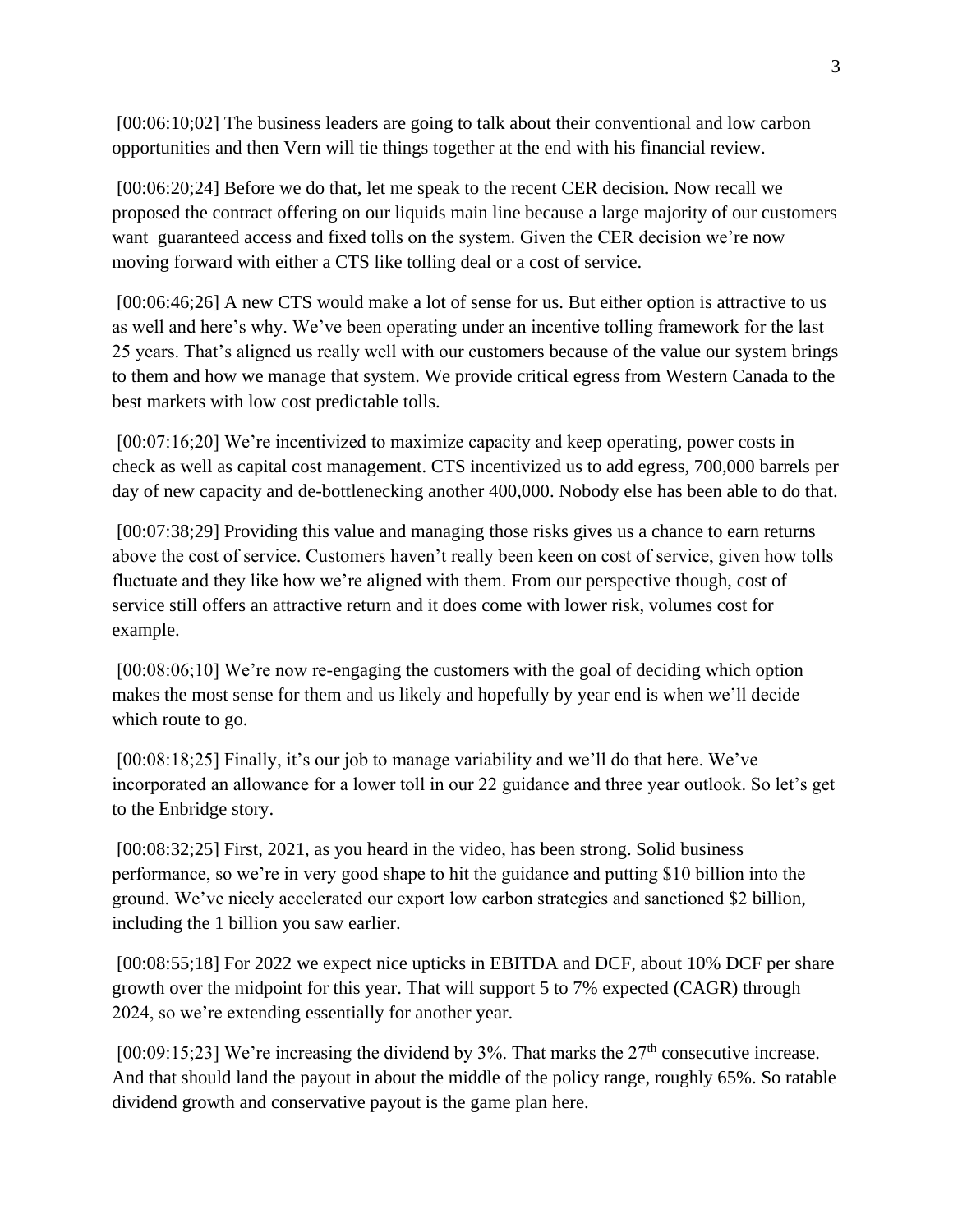[00:09:33;22] And we've added a \$1.5 billion share buyback program. Our 3 year secured capital program is 9 billion. And there's a large organic inventory we can choose from beyond that. But those projects will now compete against alternatives..

[00:09:51;05] The balance sheet is strong. We expect to be at the low end of the 4 and a half to 5 range and that gives us a lot of flexibility.

[00:09:59;26] Annual investable capacity will be roughly 5 to 6 billion going forward and we'll be very disciplined in how we put that to work.

[00:10:09;25] The 2 billion in new projects illustrates strong organic growth across the business and they're right down the middle of our commercial fairway. We'll get into these in the broader opportunity set through the morning including our new CCUS JV with Capital Power and a potential 2 and a half billion dollars expansion of the (T-South) system in B.C.

[00:10:34;25] So let's get going with the value proposition,. Now everybody puts up a map right? But here's what's unique about ours. Gas transmission, distribution and liquids are all demand pull franchises. We serve the best industrial and end use markets. And our scale drives highly competitive tolls to those markets.

[00:10:58;04] The assets you see here are going to be needed for a very long time in any transition scenario we can imagine. The commercial underpinning of this map though is also a big part of our value proposition.

[00:11:15;02] We're diversified with over 40 sources of revenue. The vast majority of EBITDA is contractor or cost of service so cash flows are highly predictable. On top of that, we closely manage financial risk. Ninety percent of our customers are all investment grade and 80% of EBITDA is inflation protected and that's really important in this environment.

[00:11:40;15] All of this translates, in our view, to the lowest risk business model in the sector. The stability and predictability of our cash flows really did shine through in the face of Covid. We not only hit our original numbers but we continued to grow.

[00:11:58;04] At our recent ESG forum here, now moving to the next topic, we laid out the full story. And I encourage everybody to go back and look at the replay. But here is the basic takeaway.

[00:12:11;16] ESG has always been and will be part of how we manage our business and our goal is to lead the industry. Our first priority is world class safety. You can see how our extensive integrity program here on the lefthand chart is translating versus our peers.

[00:12:31;18] We set emissions targets and reduced Scope 1 and 2 already by 32 and 14 percent and we're tracking Scope 3.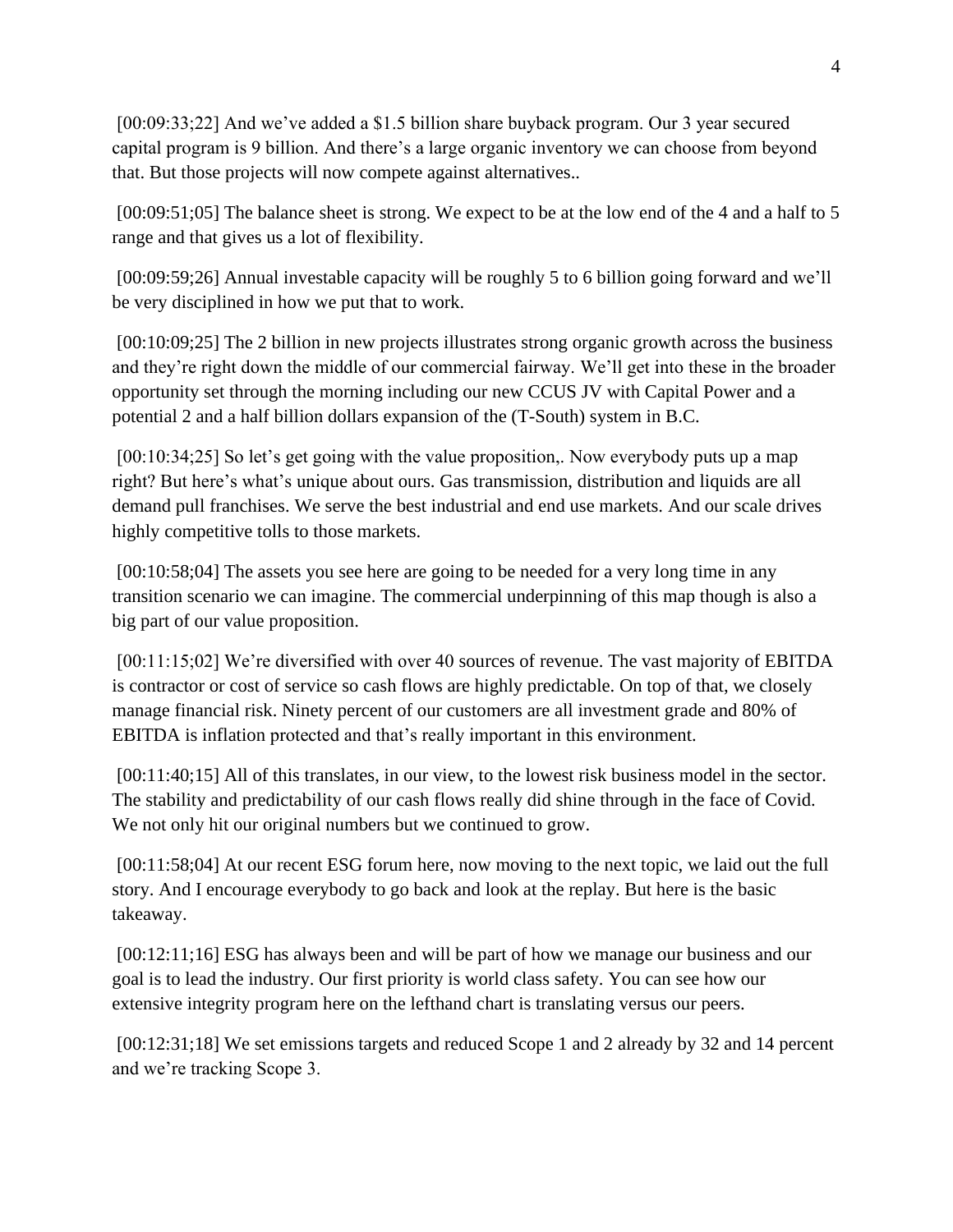[00:12:42;00] Now today, and this is important, every potential new investment that we look at must exceed a carbon adjusted hurdle rate and have a plan to achieve net zero or we don't do it. On the S, we've raised the bar on community and indigenous engagement and DNI. And on the G, we've tired ESG targets to compensation. And we have a strong board diversity, oversight and independence.

[00:13:12;04] Our ESG capabilities are part of what we call being a differentiated energy provider. So what does that mean? Well, we think the upstream and downstream customers will eventually all insist on top tier ESG performance from infrastructure providers like us.

[00:13:33;21] Line 3 is a good example of what it's going to take. We work extremely hard to build trust with indigenous groups. That led to a better route and extraordinary environmental measures to minimize right-of-way impact. In other words, their engagement made this project better.

[00:13:54;19] And our economic partnerships created 900 million – 900 million – in indigenous business opportunities. We are extremely proud of that.

[00:14:05;26] Before our Ingleside acquisition, we tested it against a range of transition scenarios and we committed to net negative emissions by developing a 60 megawatt solar far onsite, much more than what we needed to offset emissions from the facility. And its location and proximity to industrial facilities position it for hydrogen and CCUS in the Gulf coast. That's what we mean by differentiated approach.

[00:14:37;03] Last on this, we pride ourselves on identifying and taking action on surfacing value and that will continue to be front and centre for us. The best way to do that of course is by generating zero or low capital intensity EBITDA. For example, the 400,000 in liquids capacity that we added at minimal capital which was great for customers when they needed it and it was good for us. Another example of the alignment.

[00:15:06;10] Since 2017 we've captured \$1.2 billion synergies from the Spectra acquisition, lower power cost, numerous efficiency drives and applying digital technology. And digital is going to be the next big opportunity for us to apply to our massive asset base.

[00:15:27;14] We constantly look at upgrading the portfolio. We sold 9 billion of assets, as you know, at great value. On the right you can see here we prioritized capital efficient expansions first. You can tell by the multiples as a proxy for return. And while we're not serial acquirers we look at tuck-in where they come within (better growth) and you saw that in the Ingleside deal.

[00:15:55;11] You can see how all of that is translating to boosting of ROCE and how we've reduced leverage while growing the business at the same time. In fact, we expect to reach the low end of the target range.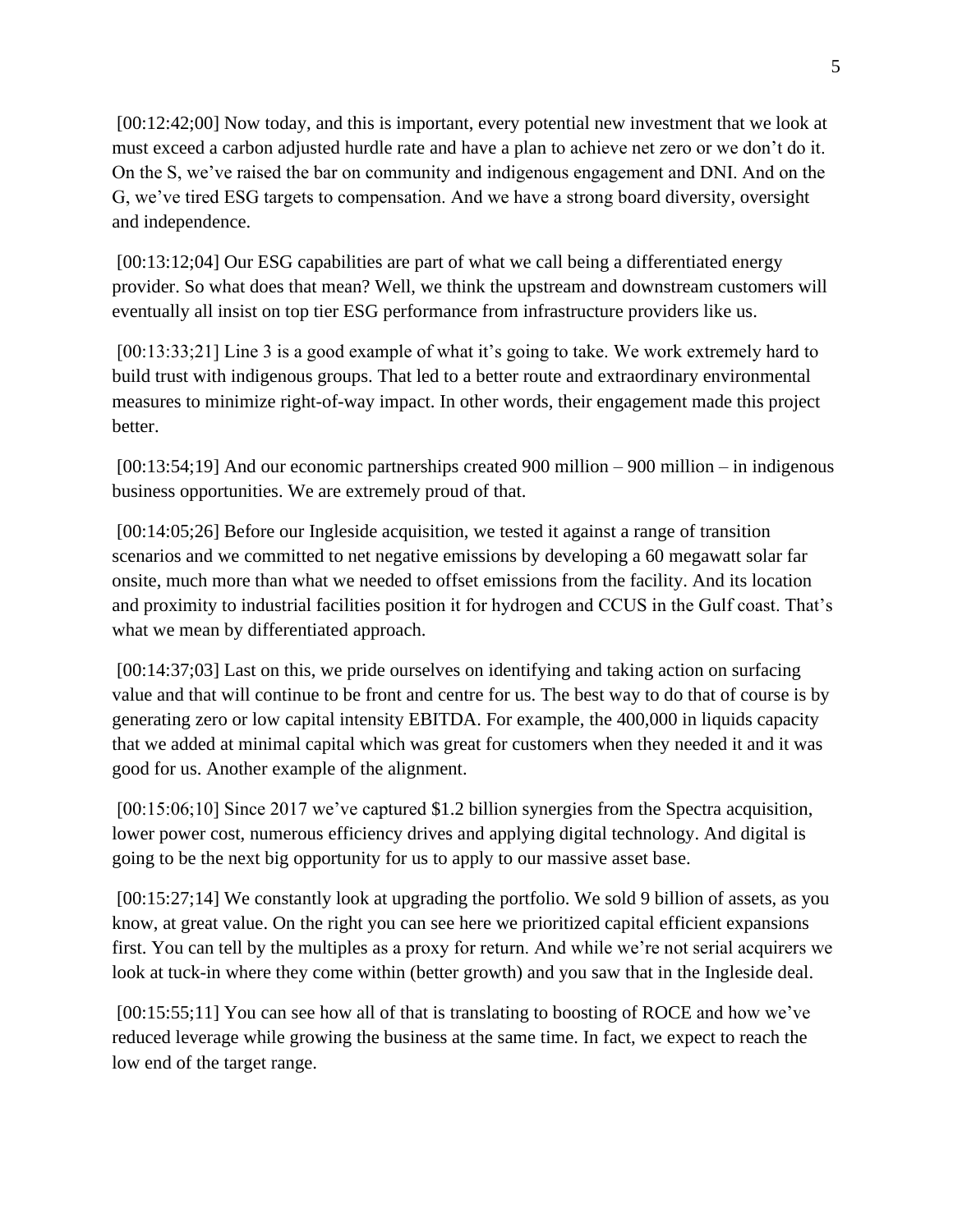[00:16:10;02] Bringing in our sponsored vehicles, that's not news to this group here. But it continues to pay dividends by extending our low cash tax horizon.

[00:16:20;06] The ultimate test though of value is shareholder return. We've grown EBITDA nicely and returned capital through dividends of more than \$6 billion a year. Even though we're not satisfied the share price today, we have delivered sector leading TSR. That's history of course. So the goal now is to continue that track record.

[00:16:43;26] So shifting gears to how we'll invest and grow beginning with how we see energy fundamentals. There's a variety of transition scenarios at play here. To be conservative, we've used the IEA's announced pledges case in the charts you see here which captures all policy intentions to reduce emissions regardless if they're legislated or not. And we know that would be a challenge.

[00:17:09;22] Any way we look at it though, global energy is going up. Demand is rising, driven by population, urbanisation and developing countries. Supply mix is shifting to biofuels and renewables, we know that, and less coal. But oil and gas is going to continue to fuel the global economic engine. And recent events have made that pretty clear, not just on demand, but in terms of reliability.

[00:17:37;22] Demand for energy in China, India and South East Asia is going to continue. But North America is in a great position to gain global market share because of the abundant resources in a highly competitive petchem sector, but we also produce the most ESG friendly energy in the world. That's a fact if you look at the scores by country, especially Canada and the United States. And industry is also driving its own emissions lower. All of this means more supply pointed to export markets, especially LNG.

[00:18:15;28] There's a long runway for conventional energy because it will remain critical for transportation, heating, cooking, electronics, medical devices, pharmaceuticals, plastics. The list goes on and on.

[00:18:30;25] Now the petchem sector drives much of this and it's a hundred percent dependent today on conventional feed stock. No ready substitutes. And there's no way that we can maintain energy reliability, cost and meet the demand for growing renewables without natural gas.

[00:18:50;19] Now you'll see we're very bullish on hydrogen and RNG and we're taking action. We're investing. But that will take time to scale up. The point is that conventional energy is essential to meeting the energy demand that everybody agrees on. And that means we need to pull all the emissions levers that we have – efficiency, conservation, new technology, CCUS.

[00:19:18;16] The industry though is showing it can be effective in reducing its own emissions. We just need to embrace the industry to do that. Our transportation and stores assets will be part of making this happen. Our conservation programs incentivize 4 million utility customers to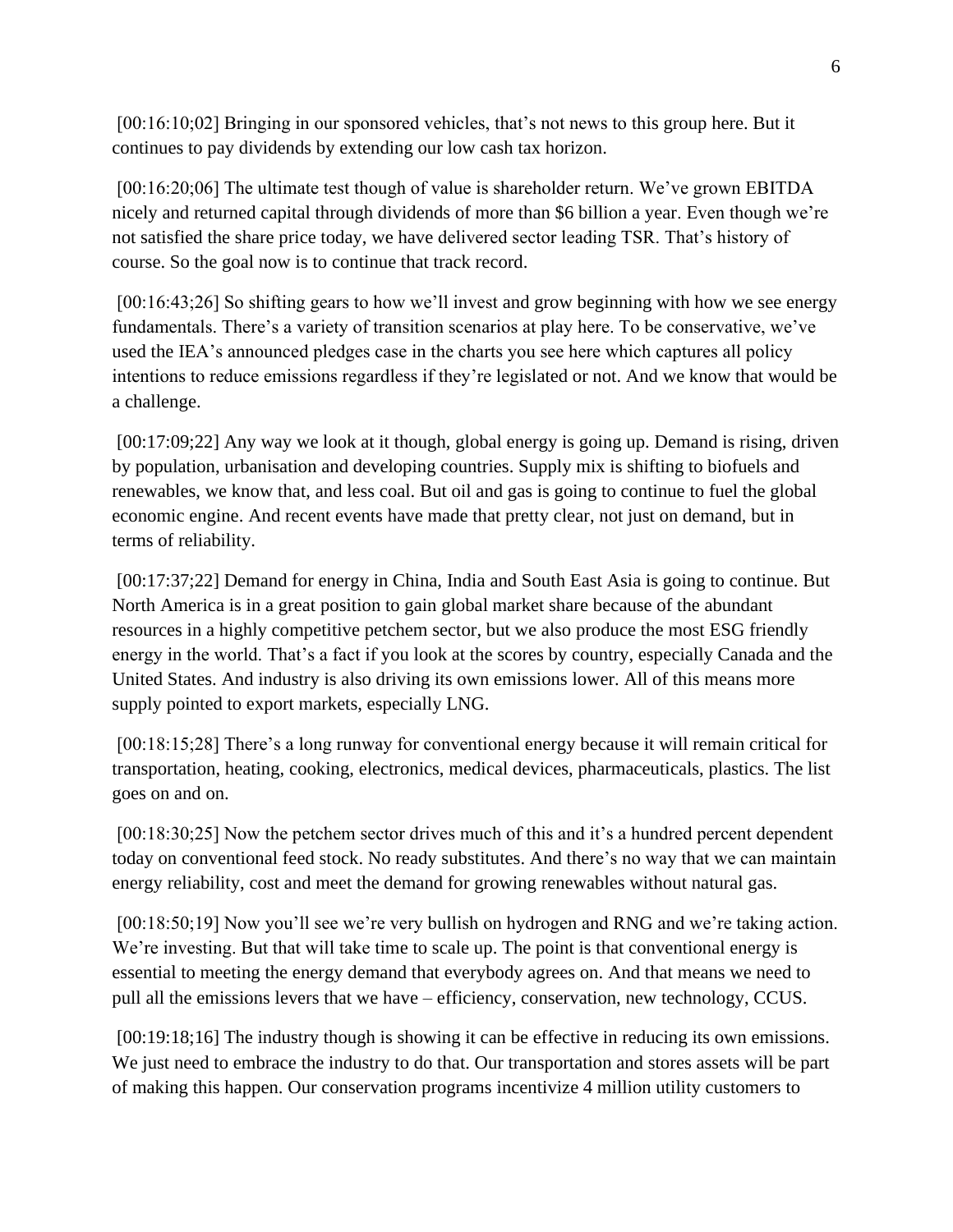reduce consumption. We're modernizing assets and adding solar at our pumps and compressors. And we played a huge part in displacing coal with lower emissions natural gas and through utility scale renewables.

[00:19:54;11] Here's how we're approaching the transition. First, to meet energy demand you need roughly 7 trillion of conventional spending by 2030 which means continued growth in infrastructure. Our assets have longevity because they feed the best markets. The transmission business, for example, serves 170 million people, not just in the US North East but elsewhere. Our utility, 15 million people served. And our liquids pipes feed 12 million of refining capacity that is a very big chunk of US capability today.

[00:20:34;14] Our systems cannot be replaced. They can't be replicated. So we'll need to expand and modernize them. And the transition accelerates our assets to enable low carbon fuel. Natural gas will need to take over base load and more intermediate and peaking capability. Our pipes will blend and transport RNG and hydrogen. And transportation and storage will drive CCUS.

[00:21:01;18] But what's really important strategically is getting the pace of transition right. That means you've got to be aligned with policy and economic signals, not too far ahead, but you can't be behind.

[00:21:15;01] Ensuring commercial structures provide a return on and return of capital. Not being on the bleeding edge of technology. And partnering to supplement capability where you need it. If you think about it, that's exactly the model we used for wind and solar 20 years ago when we started that business. And today we've got a fully capable renewables platform.

[00:21:41;03] Now this slide gets to the two parts of how we bridge to the clean energy future. Each business will continue to capture conventional energy growth. And they've developed strategies to capitalize on low carbon. You're going to hear about that. And our renewables business is starting to blossom with numerous onshore and offshore opportunities.

[00:22:04;10] So given that, where are we overall in our priorities? Well, the priorities are largely consistent. Safety and reliability, number one. Extending our industry leading ESG position and we'll maintain our strong balance sheet.

[00:22:22;03] When we're talking about extending growth though, most of the near term growth will prioritize capital efficient expansions, export infrastructures, modernization and utility rate base.

[00:22:35;00] Spending on low carbon will be mostly renewables in near term. But, we are making selective investments in new energy, so RNG, hydrogen, CCUS. And those will ramp up more over time.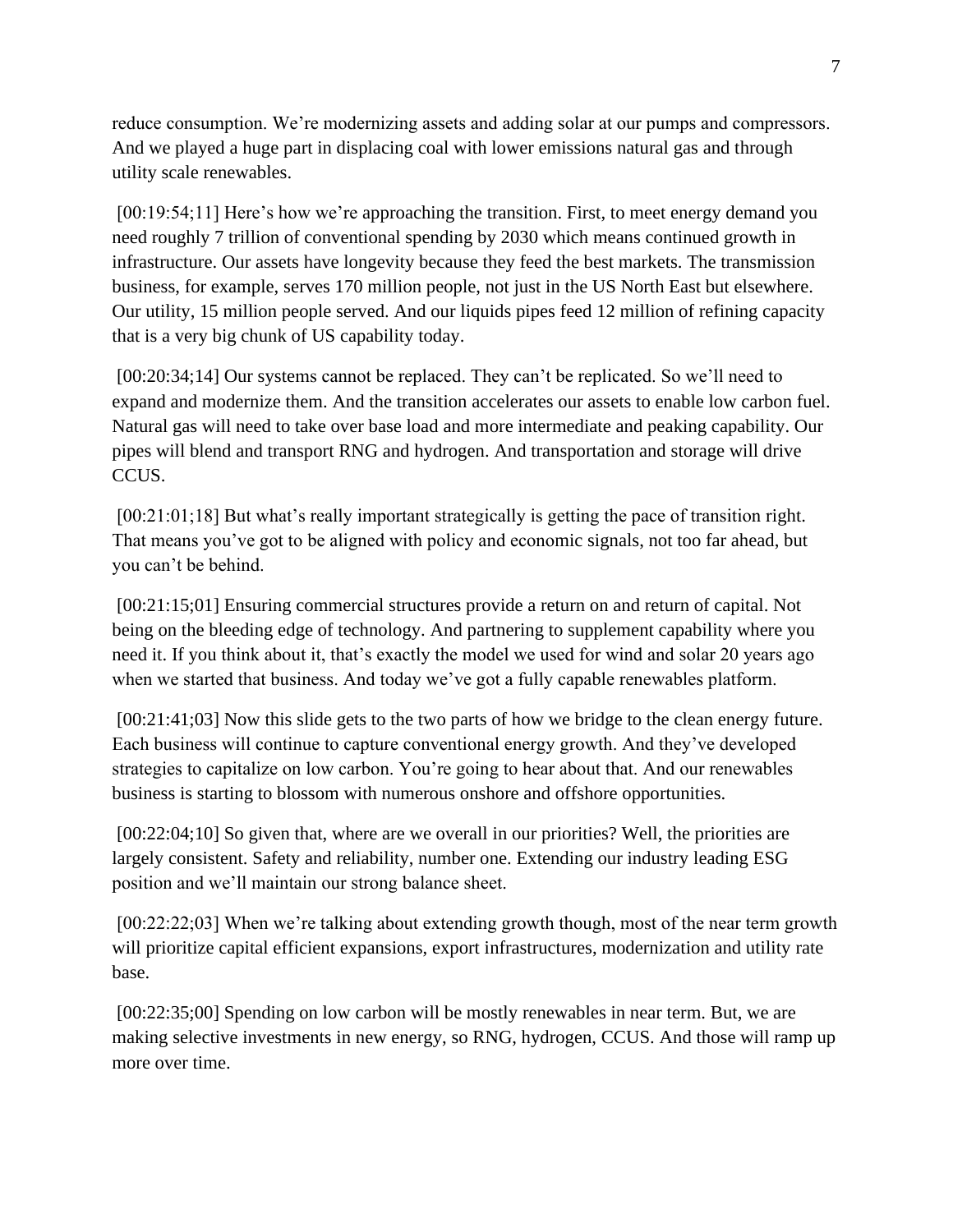[00:22:50;18] This next slide outlines our expected annual opportunity set. From the 17 billion we have in 2021, our new 3 year secured only capital to 2024 totals 9 billion. So that reflects putting the 10 billion into service this year and adding 2 billion of newly sanctioned projects.

[00:23:13;29] But we also see another 6 billion of annual organic potential above that which can supplement the 9 billion and it drives growth beyond 2025 outside our planning horizon. How much of that gets sanctioned though depends on our capital allocation funnel and I'll come back to this in a minute.

[00:23:34;13] Now compared to last year, you'll notice increased potential in our gas businesses. Up to 2 billion annually in gas transmission and modernization, singles and doubles to support gas fired generation. And we're really excited about the LNG opportunities in another west coast system expansion that I mentioned earlier.

[00:23:56;27] The utility business continues to generate growth, one to one and a half billion of annual regulated capital driving high quality ratable EBITDA. In liquids there's about 1 billion of annual opportunity, targeting optimizations, mainline and market access expansion. Colin will get into that later.

[00:24:18;09] Ingleside on its own actually drives about a billion dollars in growth over the next few years on its own. And in renewables we think we can deploy about a billion dollars annually.

[00:24:30;10] Now I want to pause on renewables for a minute here because it's probably on your mind. Right now we've got 1.5 gigawatts gross in construction that will cash flow end of 22 through 2024. We're also really excited about the floating wind pilot we're now building offshore France, just south of France.

[00:24:52;28] The bigger price here on that one is that working with EDF on another 750 megawatts floating. Matthew is also going to provide our latest thinking on opportunities on renewables around the pipeline footprint.

[00:25:09;26] Now there's a lot of exuberance out there in renewables. We see capital, a lot of capital chasing projects, especially from large new entrants. So we have to be very disciplined and we are. We've turned a lot of projects down in the last two to three years because of this.

[00:25:27;20] Let me just pause for a minute more though on the power of our existing businesses in developing low carbon opportunities. In utility we have four operating RNG projects, but 50-plus more in development in franchise in outside Ontario. We put our first green hydrogen plant into operation three years ago. You saw that on the video. And we're now blending into our utility gas system, making great progress on this.

[00:25:59;03] Behind that, Cynthia will get into this one, 10 to 15 projects in development as well on hydrogen. The proximity of our Dawn storage business to Sarnia industrial area positions us as a natural hydrogen and carbon capture hub.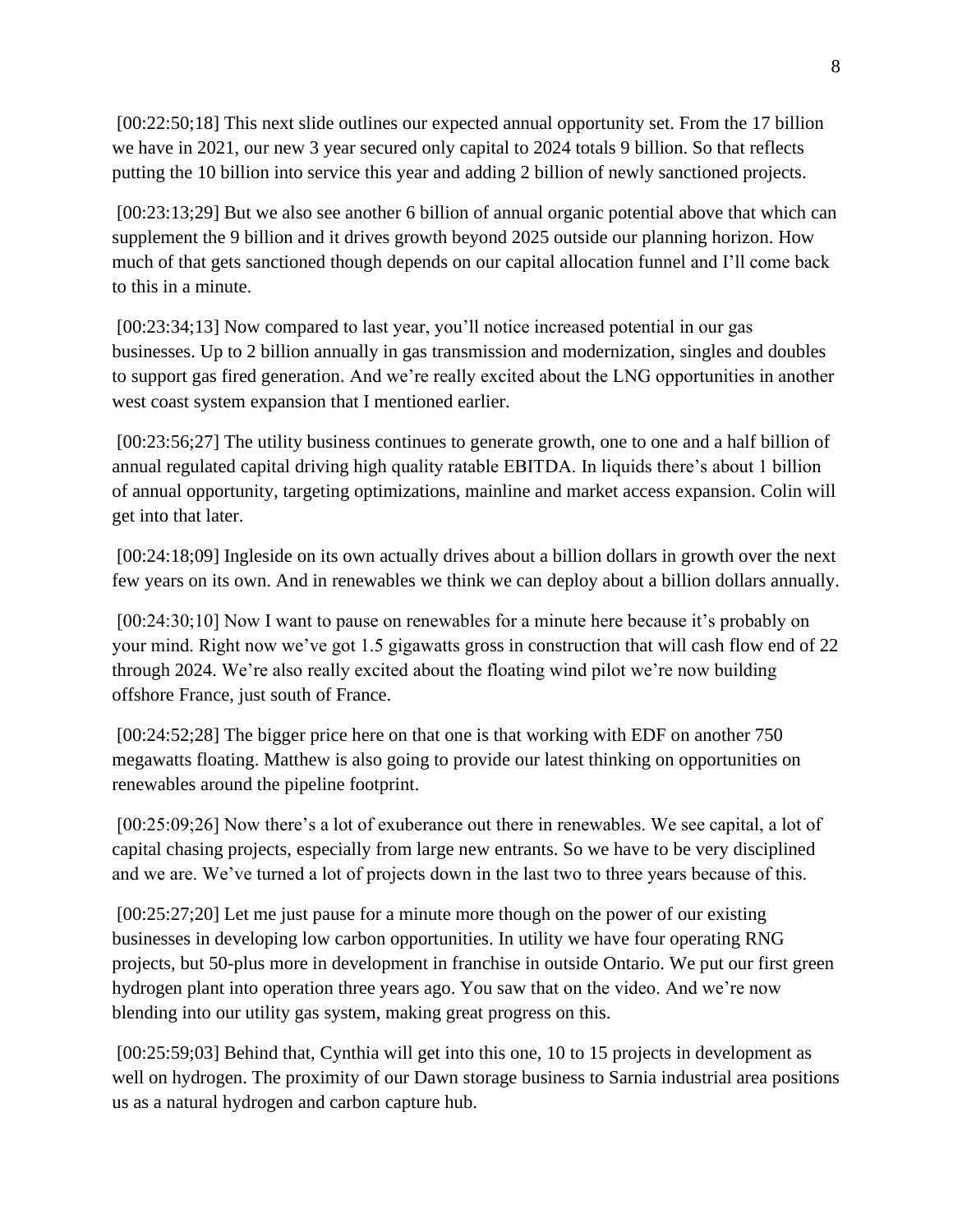[00:26:17;10] Gas transmission business is developing 8 RNG projects right now with more coming. And we're assessing how our long haul pipes can move hydrogen in the future.

[00:26:28;24] The team has also focused on solar self powering compressors and pumps. Three facilities operating, ten more in construction. On CCUS we're partnering with Capital Power – you saw that this morning – to develop a carbon capture hub in Alberta. We provide transportation and storage there – that's our expertise – for their local CO2 load. And our new Ingleside export terminal is an ideal location for a new hydrogen and CCUS hub in the Gulf.

[00:27:02;08] Based on that, we could see capital of roughly 1.5 billion through 2025. It could be more. But certainly ramping up from there.

[00:27:13;20] Given the positive fundamentals we see and our role that we will play in this area, we built the capabilities here and we're continuing to do that. We're also organizing for success. We've now established a dedicated new energy team or NET. NET will coordinate strategy and allocate capital across those businesses and importantly to develop partnerships to give us access to new technology, complementary assets and skills. That's coming along really well, as you can see on the right here. Top quality partnerships with five so far.

[00:27:53;11] Now to this point, I think it's clear we have a big inventory of organic growth. Now let's talk about how we're going to pick and choose.

[00:28:03;17] Our capital allocation priorities haven't changed materially. A strong balance sheet, ratable dividend increases and continued investment to sustain growth. As you can see from our guardrails here on the right, we're where we want to be. Leverage at the bottom of the range, pay out in the middle and our low risk model intact.

[00:28:26;10] We're going to judiciously allocate every dollar of free cash flow and we're not going to shy away from selling or monetizing assets to create more flexibility.

[00:28:38;01] We're increasing our dividend, as you saw, by 3% so another good bump. And even though we're growing at a good clip on DCF per share in 22, a larger increase doesn't make sense in this environment.

[00:28:52;23] We're adding a share repurchase program which will give us another way to return capital.

[00:28:58;17] And just as a reminder, the dividend increases will be up to the level of DCF per share growth outlook which again is 5 to 7% through 2024.

[00:29:12;10] Now this slide addresses how we think about allocating capital between businesses. Liquids will generate strong returns and significant free cash. It will continue to grow but with lower capital intensity versus the larger scale longer lead projects of the past.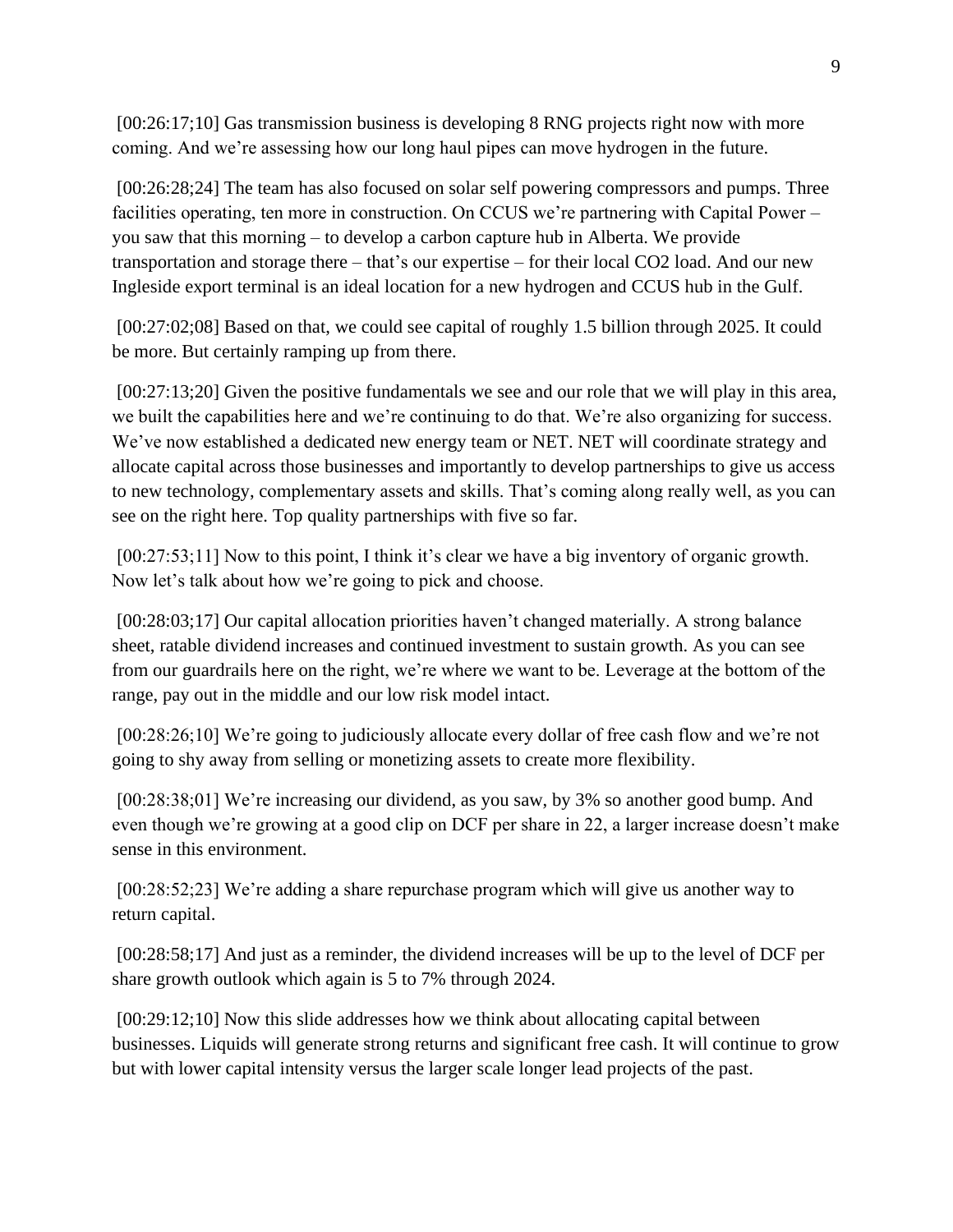[00:29:31;19] As you saw, there's a growing opportunity set in our gas businesses so they'll consume free cash flow. Our renewables business is in the same category over the next few years.

[00:29:43;07] Now just a couple of takeaways on this point. These four businesses all generate strong risk adjusted returns. And they've got embedded growth that we feel very comfortable deploying capital to. Together they're a strong portfolio that drive our low risk business model and their synergy between free cash flow generation and capital consuming businesses, not to mention overhead, operating, financing and tax synergies.

[00:30:14;11] So let's look at investable capital - capacity rather - and the capital allocation funnel that we use. In 22 we'll generate about 11 billion in free cash flow after maintenance, taxes and financing. We'll give back about 7 billion through dividends which puts us in the middle of that target range.

[00:30:35;22] Inclusive of some of our debt capacity, that gives us 5 to 6 billion of investable capital and that's the same as we described last year. Here's how we think about deploying this big capacity that we have.

[00:30:50;12] We'll prioritize 3 to 4 billion annually to core investments. That includes system optimization, modernization and rate based growth. Those investments are highly strategic economic and they drive cash flow.

[00:31:06;10] We'll deploy the remaining 3 billion though to the next best alternative. Now in the past, organic growth would have been the slam dunk first priority for that \$2 billion. But today it competes for other options. The competition buckets look something like this. And you see that squared out on the right here.

[00:31:28;16] Organic growth will continue to be part of the opportunity set as will low carbon projects now. We'll continue to evaluate asset deals. But the threshold for asset acquisitions will continue to be high. We need it to be commercially consistent, priced right and come with embedded growth. And share buy backs will now be part of the equation.

[00:31:52;14] Now a point to note on this, we're going to focus on maximizing the aggregate use of that \$2 billion. So the actual allocation could involve a combination of these options that you see here. And reducing debt below our range is also possible to provide added flexibility for future opportunities.

[00:32:15;11] On the buyback program, how we utilize this will depend on a few factors. First, where we sit in the 4 and a half to 5 leverage range. Entering 22 the EBITDA from the 10 billion we put into service this year will drive our metrics to the low end of the range. So that's great and gives us confidence in our financial flexibility and of course that stems from Line 3 coming into service.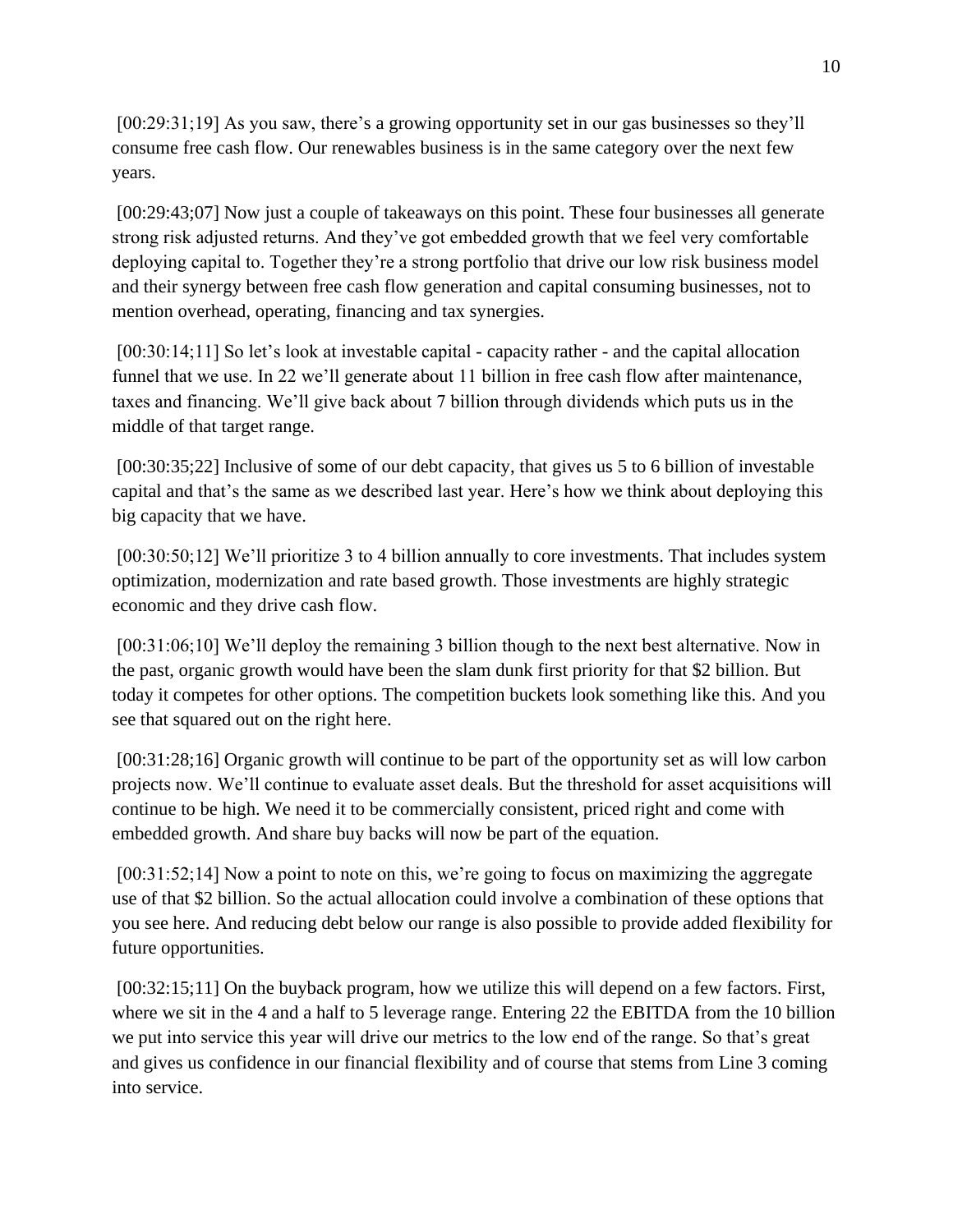[00:32:40;01] It will also depend though on the size and timing of organic and asset acquisition opportunities. And naturally we'll look at the fundamental value of our shares versus the other two options. So this will be, in other words, a dynamic decision process.

[00:32:59;18] So this slide translates what I've talked about so far into the three year outlook. We expect to achieve 5 to 7% DCF per share growth through 24 driven by strong operating performance, annual revenue inflators and productivity measures assets we put into service and new investments through this period.

[00:33:21;24] After 24, growth will be driven by the same factors. That's the \$6 billion bucket, 3 to 4 of that in core investment and deployment of excess capacity to the best opportunity. So there's ample opportunity here to grow in the future.

[00:33:40;27] So before we hand it over to the business unit leaders to go through the story in more detail, we're going to pause now for the first Q&A session and Jon Morgan will kick that off. Jon?

[00:33:57;02] JONATHAN MORGAN: Great. Thanks, Al. So this is going to be about 15 minutes with just Al. We'll be taking your questions online as well as here in the room. There's a microphone in the middle of the room here for those that would like to queue up and ask questions. And for those of you on the webcast, please use the question box at the bottom of the form and I'll be reading those on hour behalf. So let's begin. Feel free to queue up.

[00:34:25;02] We'll start with Rob Cattellier, CIBC.

[00:34:29;27] ROB CATTELLIER: Good morning, everyone. Just a couple of quick questions here. First of all to start with the CER decision on the mainline. And understanding such a big decision, nobody is going to agree with everything obviously. But I'm wondering if there's anything in the decision that warrants an appeal.

[00:34:49;23] AL MONACO: Well, obviously we spent a couple of days going through that, Rob, over the weekend, I guess last week now. And we were pretty thorough about it. Certainly there's always opportunities for that, at least in theory. But our judgement is overall that we're accepting the decision and we're moving on to the two options that I noted there. So I think that's what you should assume.

[00:35:14;14] ROB CATTELLIER: So that's a good segue to the next question. Given your dual path approach, you're going to explore two opportunities and whether it's some version of incentive rate making or maybe moving to a cost of service. So I'm wondering in those two dual paths is there anything in there looking into your crystal ball do you think might change how you look at either the 5 to 7% DCF growth rate, how you manage the balance sheet or capital allocation including the payout ratio?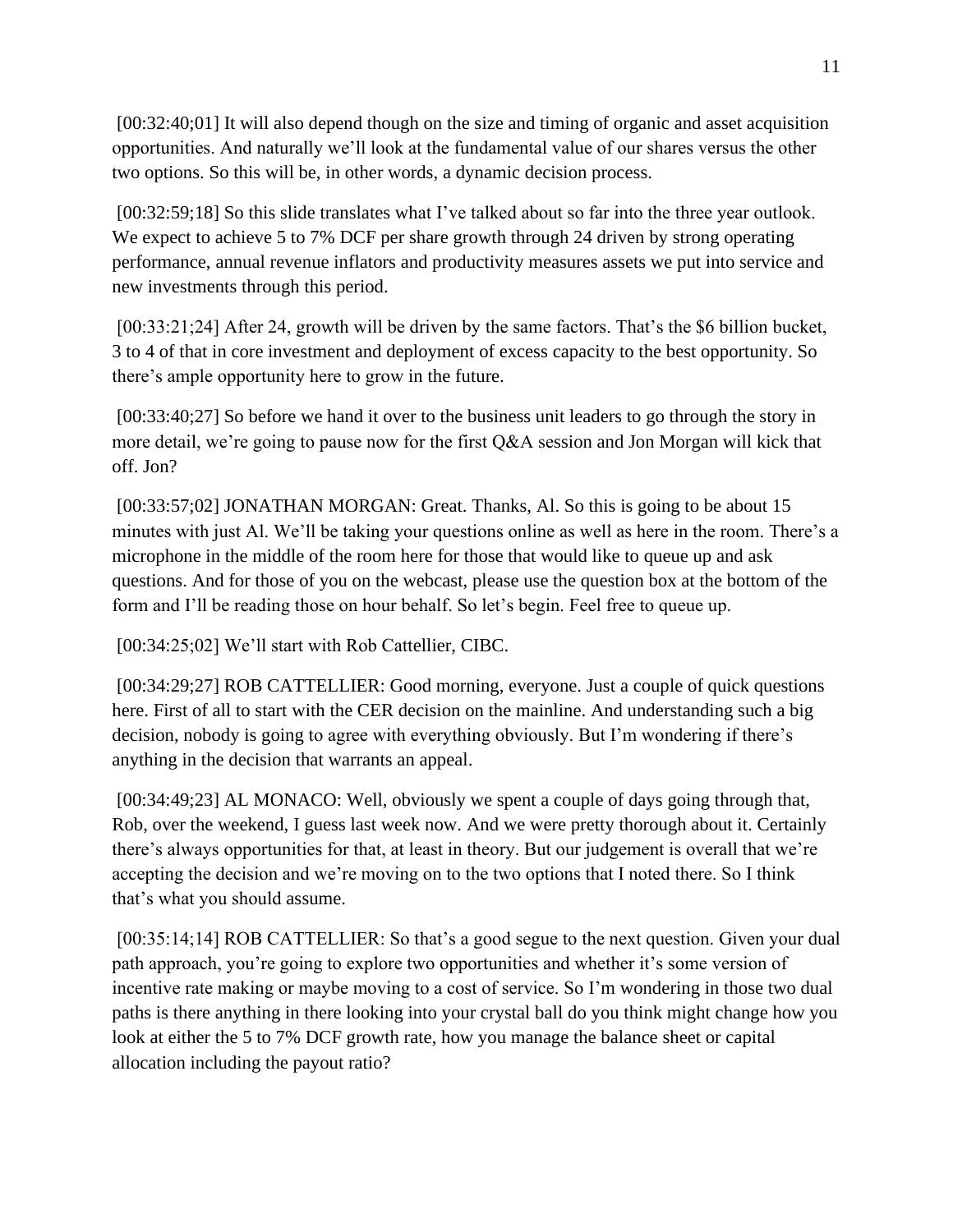[00:35:46;17] AL MONACO: Well the short answer is no. And part of it is what I mentioned earlier around the allowance we've made for potential outcomes, let's call them different scenarios that could unfold. So we put that into the guidance.

[00:36:00;24] And I would second that on the balance sheet. I think at this point, any variation that we see in the outcomes in any of those – out of those two options wouldn't really have a material impact on either the growth rate or the balance sheet.

[00:36:14;27] ROB CATTELLIER: And same for the payout ratio and capital allocation there?

[00:36:17;19] AL MONACO: I'm sorry. Say that again?

[00:36:18;21] ROB CATTELLIER: The same thing for capital allocation and the payout ratio?

[00:36:20;01] AL MONACO: Correct. Correct, yeah. I mean when you really get down to it, roughly I guess over \$15 billion in EBITDA is what we're looking at for 2022. And any scenario that we can see we don't really see the variability in that range affecting growth, capital allocation or anything else that's material to us right now.

[00:36:45;11] ROB CATTELLIER: Okay, thank you.

[00:36:46;06] AL MONACO: Okay. Thanks, Rob.

[00:36:56;03] ROB HOPE: Hello. Rob Hope, Scotiabank. I wanted to delve in a little bit further into your comment about 3% dividend increase is kind of as much as you want to do in this current environment. When you balance the strong growth in 2022, low leverage, kind of the payout ratio of middle of the range right there, is that in essence kind of signifying at a 7% yield you do view share repurchases to be a better use of capital versus the dividend?

[00:37:24;14] AL MONACO: Well the way we look at it, Rob, is we see share repurchases potentially supplementing that 3%. And if you go back here, again sort of to reiterate, we see the potential for dividend increases up to the level of that 5 to 7% for this three years period. I think what we're saying is this year, and we make these decisions year to year as to how far to go in that range, it really made sense to keep it at 3%.

[00:37:53;27] The reality is, as you're pointing out, a 7% yield really is telling us that any more than that is really not justified. So I think that's how we look at it.

[00:38:03;18] At the same time, I'd have to say don't see it going below 3%. So I think that's the overall context of the decision. I'm not sure if that answers your question but that's how we think about it

[00:38:15;14] ROB HOPE: And then another follow-up on share repurchases as well. Because you said you'd balance it between timing of organic opportunities as well as M&A. M&A very difficult to determine the size and timing of that. So when you take a look at potential share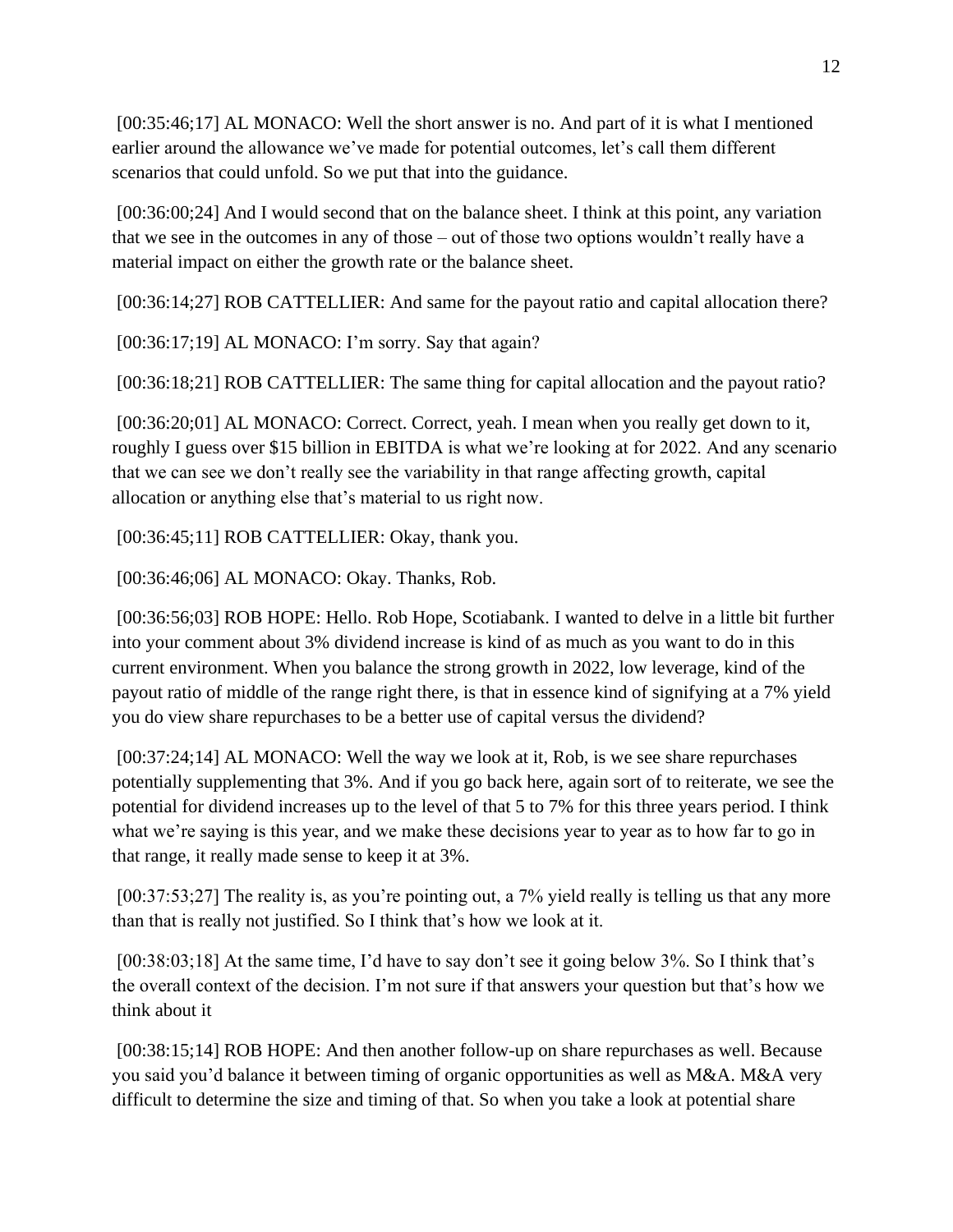repurchases, could be see a bias towards the back end of the year, just given the flexibility and timing for potential M&A?

[00:38:38;17] AL MONACO: That's probably a good observation. I mean if you think about it, we're at the high end of the debt to EBITDA range on a trailing 12 basis now because we've spent essentially all of Line 3 but we haven't seen the cash flow in terms of the trailing EBITDA, debt to EBITDA. So, probably as we get further into the year it will become more useful or I guess we could use it more. But certainly it doesn't preclude using the buyback program earlier in the year. Again it depends on where are share prices. It depends on those other opportunities you mentioned, and again how we progressed through the debt EBITDA through the year.

[00:39:24;19] ROB HOPE: Thank you.

[00:39:24;25] AL MONACO: Okay. Thanks, Rob.

[00:39:26;21] JONATHAN MORGAN: I'm going to jump in here, Al, with a question from the Webcast. So it's from MICHAEL LAPIDES at Goldman Sachs.

[00:39:33;10] AL MONACO: Okay, hi Mike.

[00:39:34;27] JONATHAN MORGAN: "How is the company's view on corporate M&A. Do bolt-ons appear attractive here and are there related businesses: renewable, utility that seem attractive or would M&A, if any, likely come within the core oil and gas pipeline infrastructure side."

[00:39:50;22] AL MONACO: Okay. Well, let me maybe speak to – well first of all, large scale corporate M&A is not on the table. We're not focused on that right now, Michael. As far as the, kind of call it the asset tuck-in category, you know, there's lots of opportunities out there obviously. But the threshold there, as I mentioned in my remarks, is going to be pretty high.

[00:40:17;17] If you look at Ingleside, for example, it really came together quite nicely. Strategically it fit the Gulf coast. We got an asset that has unparalleled competitive position. It came with growth and it came at a good price. So that's a pretty high bar to reach.

[00:40:35;07] There rare a lot of opportunities there that we look at but that's generally how we're going to see the criteria, if I can put it that way.

[00:40:43;11] Now you mentioned renewables as potential. You know, frankly we're pretty well set with our inventory of opportunity on renewables and we like the fact that we're building that business organically. And as I mentioned, anything that you see in that space right now in terms of M&A is out of range and we don't think are at reasonable prices. So I think that's the general approach that we're taking here.

[00:41:15;16] ANDREW KUSKE: Andrew KUSKE, Credit Suisse. Al, maybe if you could give us some perspective on just half the balance sheet is effectively in the liquids business and then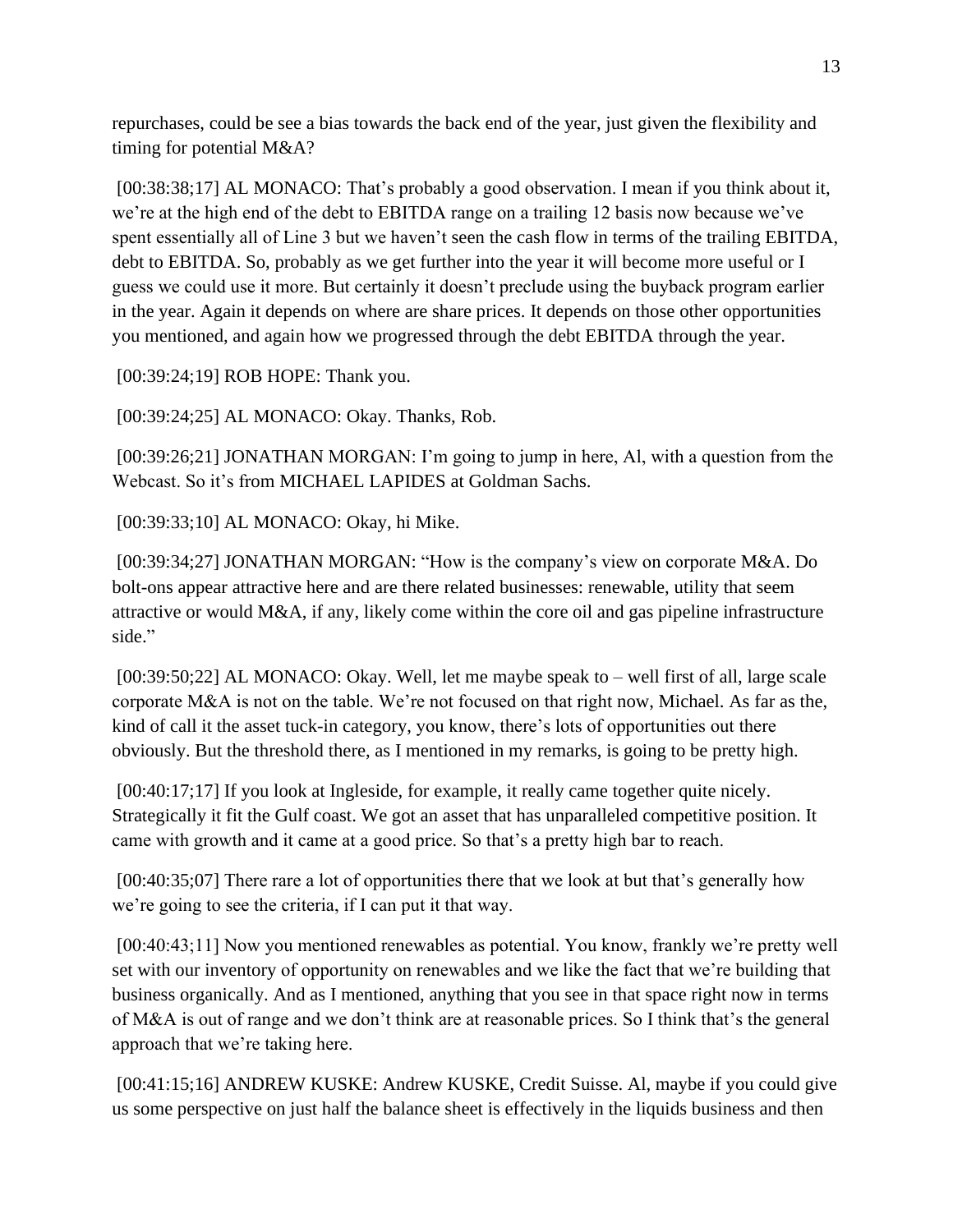somewhat constrained on growth opportunities. And then you look at the other half of the balance sheet, you going to grow at out outsized rate. How much of that is effectively in your network, in your corridor where you can have high returns? Is there just extensions of assets and very predictable for the most part versus things that are a little bit reaching out?

[00:41:45;01] AL MONACO: Yeah that's a great question, Andrew. So, I think the way to conceptualize this, the 3 to 4 billion that we've identified is right down the middle. It has the combination of very good returns, very strategic to our business. You know, the utility is a good example. And it comes with future growth.

[00:42:10;05] So expanding extension of the franchise is the first priority. And I think we have ample opportunity to ensure that that will continue. In fact, the 6 billion that you saw there in that list, if you go through each item on the chart, they're pretty much right down the fairway.

[00:42:26;18] So before they even get into that hopper, they've kind of cleared, you know, the strategic and financial hurdles that we look at. So that's the big picture on how we see that. Is  $that -$ 

[00:42:41;01] ANDREW KUSKE: It does. It's helpful. I guess maybe bigger picture when you think longer term, what's the bias of the balance sheet from a business composition?

[00:42:48;25] AL MONACO: Yeah. So I think in the chart we saw there, I think what will naturally happen given the bigger opportunity set that we see right now in gas transmission and renewables, you'll see those kind of consume a little bit more of the pie. And not that the liquids business isn't growing and not that it doesn't generate great returns and give us a lot of free cash, but that will be the natural I think morphing that you'll see over time, just given the amount of opportunity that is there capital expenditure wise in the other businesses. So I call it kind of a slow morph, if you will, on the balance sheet as well.

[00:43:26;13] ANDREW KUSKE: Thank you.

[00:43:29;01] JONATHAN MORGAN: We'll take another one from the webcast, Al. This one is from Jeremy Tonet, JP Morgan.

[00:43:35;07] AL MONACO: Jeremy.

[00:43:36;14] JEREMY TONET: "So with regard to getting the pace of energy transition right, what do you see as the timeline for first CO2 injection around CCUS and how do you see the pace of CCUS generally unfolding in Canada and the US?"

[00:43:51;26] AL MONACO: Okay. Well, on the timing, I think the new JV we just set up, if you look at what Capital Powers communications are and our discussions with them, it's probably going to be 2026. And I'll tell you, this is a very exciting project. And at 3 megatons of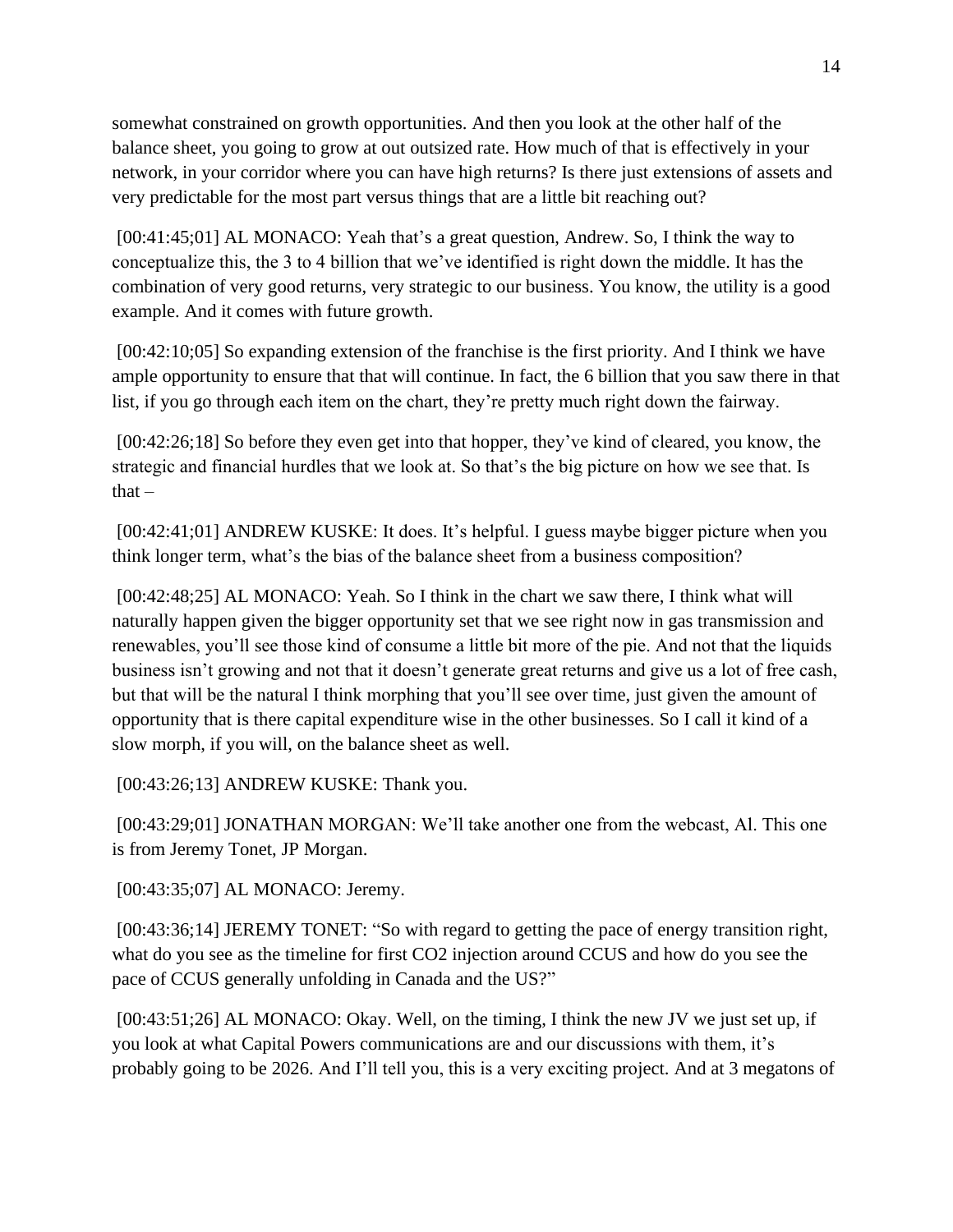emissions or CO2 sequestration, it will be one of the biggest projects in the world. So the direct answer is 2026.

[00:44:22;03] In terms of the future scale up of this, you know, when you really get down to it, we went through those buckets that we're going to be required for emissions reductions to hit any of the targets out there. CCUS is going to be a necessity.

[00:44:38;04] So I think we're going to see a very steep ramp up, an exponential ramp up in CCUS investment. I would put United States maybe slightly ahead, just given where they are with their incentive package, around 45Q and that will likely rise.

[00:44:57;12] Canada though I would say is close behind. A lot of discussion happening right now between industry and government on what the right structure is for a 45Q like opportunity. And again, we need that to really attract private capital to get moving on CCUS. So I would see this as one of the biggest priorities in terms of energy generally.

[00:45:21;05] JONATHAN MORGAN: Great. Thanks.

## [00:45:22;14] JONATHAN MORGAN: Rob?

 [00:45:23;28] ROBERT KWAN: Great. Thank you, I've got some questions here just on capital allocation. Now you mentioned it's going to be a dynamic process here. You mentioned that large scale M&As out of the question at this point, but you've introduced share buy backs. So, as you think about changing the business mix, you said you're not afraid of asset sales or asset rotation. So can you talk about the role of asset rotation to help drive changes in the business mix?

[00:45:55;12] AL MONACO: Let me start with this, Rob. We're very happy today with the portfolio. I think I went through that as to why that is the case, why we think deploying capital in the existing asset base makes a lot of sense for us. And I think it will be  $-I$  think this really comes down to, in terms of allocation, as to being opportunist around what we see.

[00:46:20;28] And the comment about not shying away is, you know, if we got an extraordinary offer for say a piece of an asset, even though it was core to us, we wouldn't hesitate on something like that because it's going to serve as value. And so that's something that we always try to do. We try to be dispassionate or agnostic about the assets that we love it obviously, if you go through the three core franchises and now renewables. But we have to be diligent and disciplined about surfacing value where we can. So those are the opportunities that we will look at.

[00:47:00:08] ROBERT KWAN: And so then with that answer, would you characterize is as being more responsive to inbounds or are you proactively looking to monetize?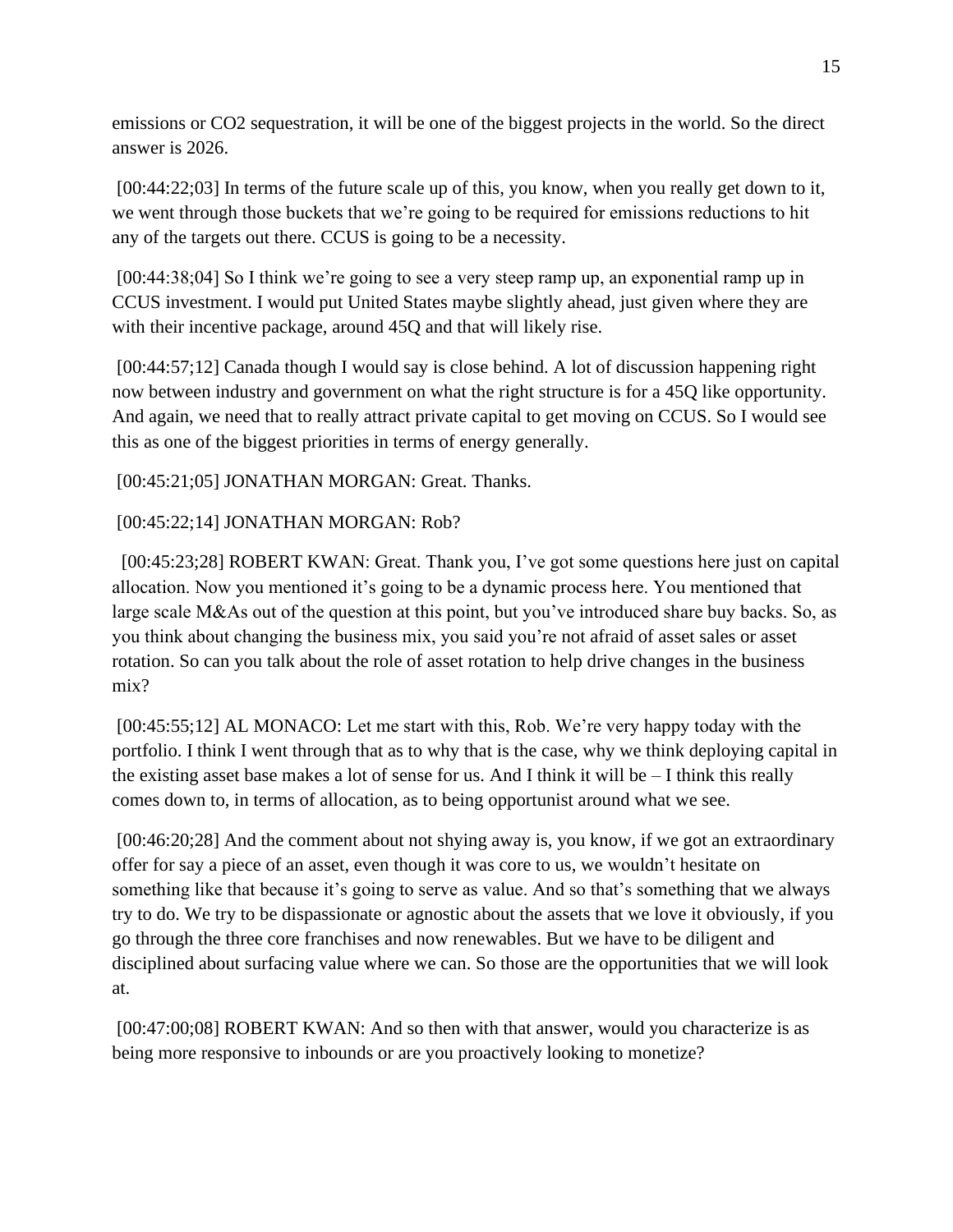[00:47:10;06] AL MONACO: Yeah I see the question. It's certainly more proactive. I mean, you know, we go through an annual planning exercise and it's actually reviewed every quarter with the board and we talk about things like this. We look at our assets and we say: what kind of value can these garner in the market if we were to sell say a small piece? So I wouldn't say it's responsive. That's usually not a great strategy to make stuff happen. So we'll look at everything and we'll be proactive if we need to.

[00:47:43;03] ROBERT KWAN: Okay. And then as you think about some of the new energy spending, CCUS and the like, could be some very large capital deployment. You talked about potentially reducing leverage temporarily to help open up optionality. Would you see leverage going below that 4 and a half times on the low end, just to open up that optionality, especially if you're starting to see some of these longer term initiatives materialize or is 4 and a half really the low end?

[00:48:10;20] AL MONACO: Yeah, that's the tricky part is that obviously when you're deploying share buybacks, for example, that's a use of capital that's hard to retract. So I think the essence here is that we have a very lumpy capital profile. It doesn't all happen rateably and you're not sure exactly what opportunities are going to come along.

[00:48:34;11] So we're going to be very careful about assessing when we're ready to deploy share buybacks, for example, or an organic opportunity, what the trade-offs are. And a lot of that has to do with the transparency of the growth opportunity, for example, the timing of it, and frankly the risk around being able to execute. So those are all things that we'll take into account.

[00:48:58;24] It's a bit of  $a - it$ 's a bit nebulous and it is dynamic. So that's the judgement we'll be making every step of the way.

[00:49:06;02] ROBERT KWAN: That's great, thank you.

[00:49:07;01] AL MONACO: Okay, thanks, Robert.

[00:49:08:06] JONATHAN MORGAN: So Al, one more question from the webcast and then we'll wrap up. So this one is from Patrick Kenny at National Bank.

[00:49:14;03] AL MONACO: Hi, Patrick.

[00:49:15;09] JONATHAN MORGAN: "Can you provide a little bit more colour on the embedded growth in the business and the role of technology and innovation in driving productivity improvements and how that contributes to the 5 to 7% DCF per share growth outlook."

[00:49:29;26] AL MONACO: Well right now, generally that possibility is in the sort of the 1 to 2% we think about in terms of growing EBITDA with very low or minimal capital. And this is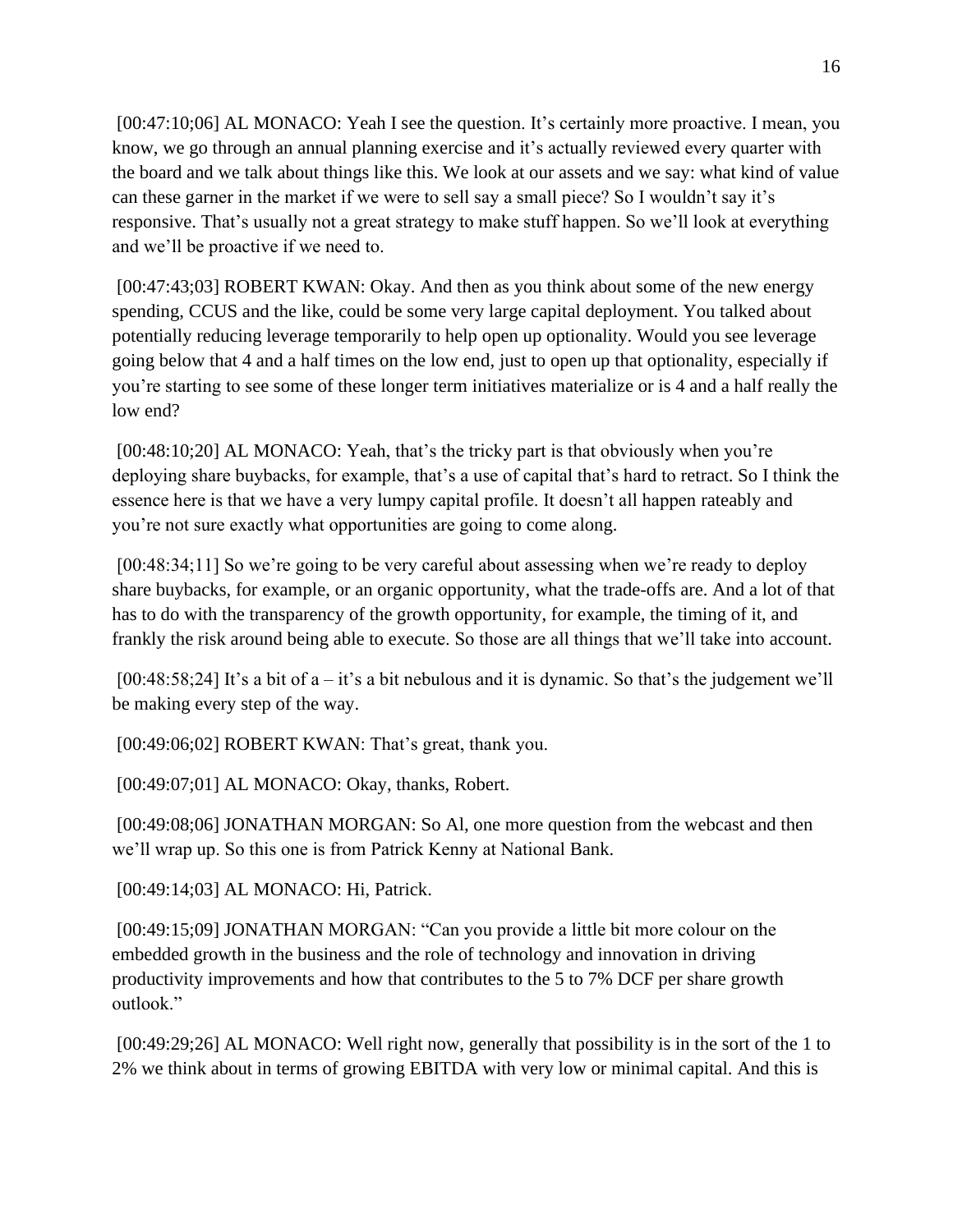why we raise the point – it's a good question – about what the levers are generating cash flow without putting a lot of capital into it.

[00:49:53;19] We've started a very significant effort, I would say, launched a couple of years ago with our technology labs, one in Calgary, one in Houston. And basically this is a group of people – now this is very exciting just to listen to them and talk about how they're going to look at, look at opportunities, where they're basically given license to apply digital technology, AI and the like, to our assets. And as I said earlier, this is a big opportunity, not just for Enbridge, but any industrial business. And I'm not just talking about, you know, putting additional sensors on equipment to assess where they're at in their lives and so forth.

[00:50:35;09] This has to do with how to really generate incremental value. We do a lot of this already in how to manage power costs by using algorithms to test what the optimal use of power is, for example.

[00:50:49;10] We use a lot of this already in how we manage integrity in the business – integrity management and maintenance. And the team is doing a great job to make it more efficient, optimize the timing and when we do intense integrity work along the system. These are all incrementally potentially small. But when you add them all up you apply this technology, digital technology to such a big asset base, there's a big opportunity. And going back to the beginning, that is the best kind of EBITDA to generate.

[00:51:26;04] JONATHAN MORGAN: Okay, great, Al. So we're going to move on to the business units and I think you're going to introduce that.

[00:51:32;15] AL MONACO: Okay. So, on the business units and their review here, we pride ourselves on having a very deep bench. And part of that is developing leadership at all levels. We rotate people around a lot. In fact, we call it putting people in a position of discomfort, so they gain a wider perspective on the business and broaden their own capabilities. And you'll see that Colin and Vern just switched roles, actually October 1. So they'll be speaking to their new accountabilities today.

[00:52:10;07] We're going to start though with gas distribution and Cynthia Hansen who runs that business. So, over to you, Cynthia.

[00:52:29;24] CYNTHIA HANSEN: Thanks, Al. I am very excited to speak about our great utility this morning and highlight how we are generating reliable growth and actively supporting the energy transition.

[00:52:45;05] We continue to safely deliver the energy our customers want and need while also driving synergies with the ongoing amalgamation activities. So let me start with a reminder of what great distribution assets we have. They are absolutely essential to Ontario and Canadian economies and will be needed well into the future.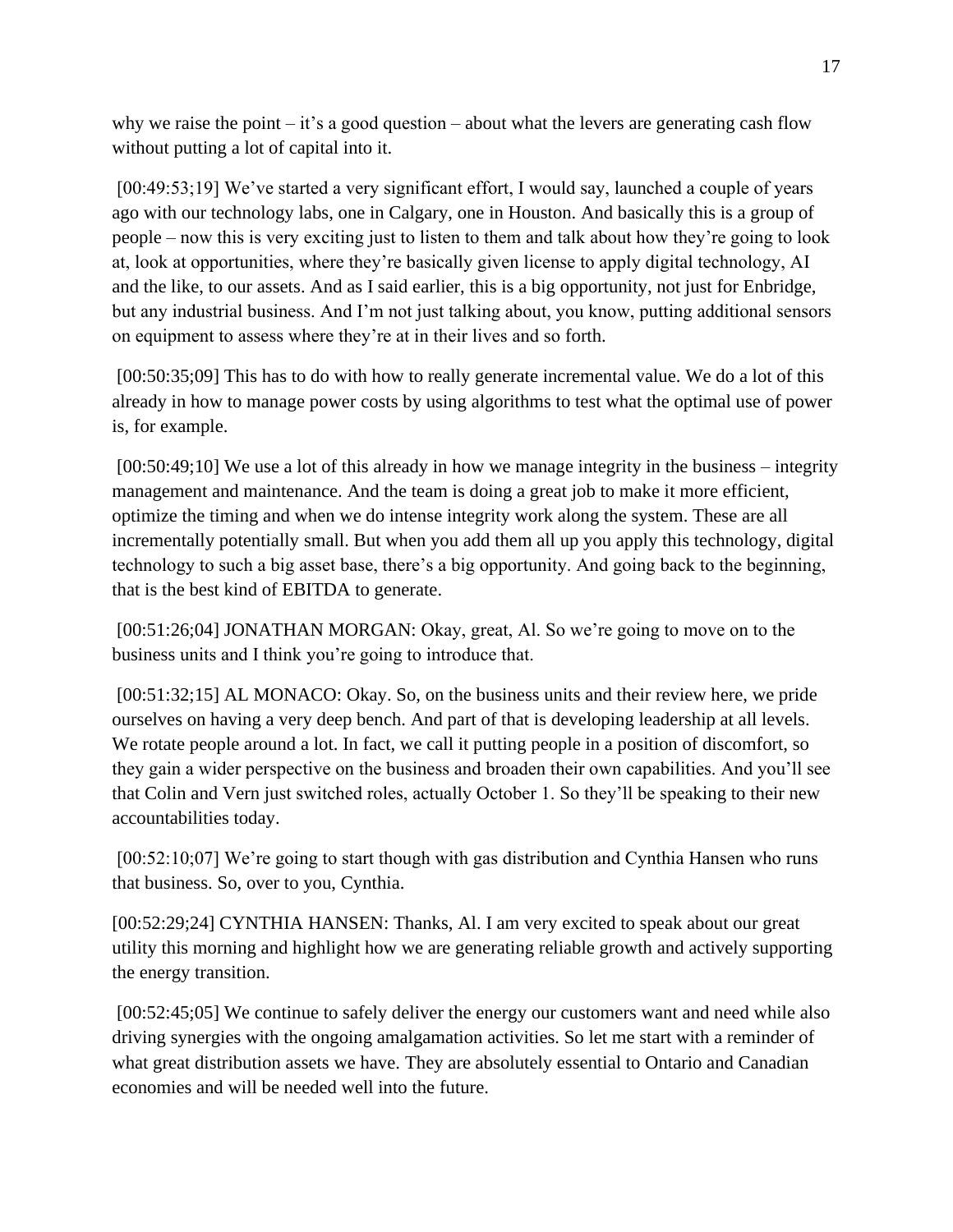[00:53:13;12] We operate the largest and best situated utility in North America with over 3.8 million metered connections serving over 300 municipalities across Ontario and Quebec. That's over 75% of Ontario residents.

[00:53:32;24] So the chart on the bottom left shows our strong customer growth over the last 7 years, translating into very stable, organic growth investments of up to one and a half billion annually. For the past two decades we've been under various incentive rate mechanisms that have supported a strong ROE. For 2021 we should once again exceed our regulated ROE as we continue to add customers, complete reinforcement in growth projects while driving efficiencies.

[00:54:14;06] We are also extremely well positioned to continue to support and develop low carbon growth across our franchise. Again, these are great assets, are highly valued now and will be well into the future.

[00:54:33;15] 2021 has been a great year for the utility even as we've continued to support our customers during the pandemic. As Al mentioned, we are committed to our ESG goals. In 2021 we've seen an improvement in our safety performance with an over 30% reduction in incidents. We've continued to directly reduce methane emissions on our system by focusing on small leaks, replacing devices and capturing methane when we're blowing down our system.

[00:55:12;08] We also focused on our ED&I goals including holding Stand Up For Inclusion events where our team members shared their lived experiences. We've strengthened our base operations with cost and productivity improvements. So since the amalgamation in 2019 we've achieved over \$230 million of synergies.

[00:55:38;10] We're on track to add another 45,000 customers. We completed over \$400 million in growth projects including over 190 individual projects and began advancing 25 community expansion and two economic development projects that were approved by the OEB with funding support from the Ontario government.

[00:56:04;02] Our continued focus on our customers has allowed us to advance our demand side energy programs. We continue to lead in low carbon by placing another two RNG projects in service with another 15 currently in development.

[00:56:25;17] Our utility is in a great position to support our customers as they develop further RNG opportunities using our existing assets and our leading experience. And in October, we completed North America's first hydrogen blending facility.

[00:56:48;00] So as you've heard me say before, our assets are in a great location. With continued immigration into major urban centres, we see 30% population growth out to 2040. Our franchise area is an economic engine for Canada generating 40% of Canada's GDP. We deliver over 30% of all the energy required in Ontario with a significant cost advantage, as shown in the middle of the slide.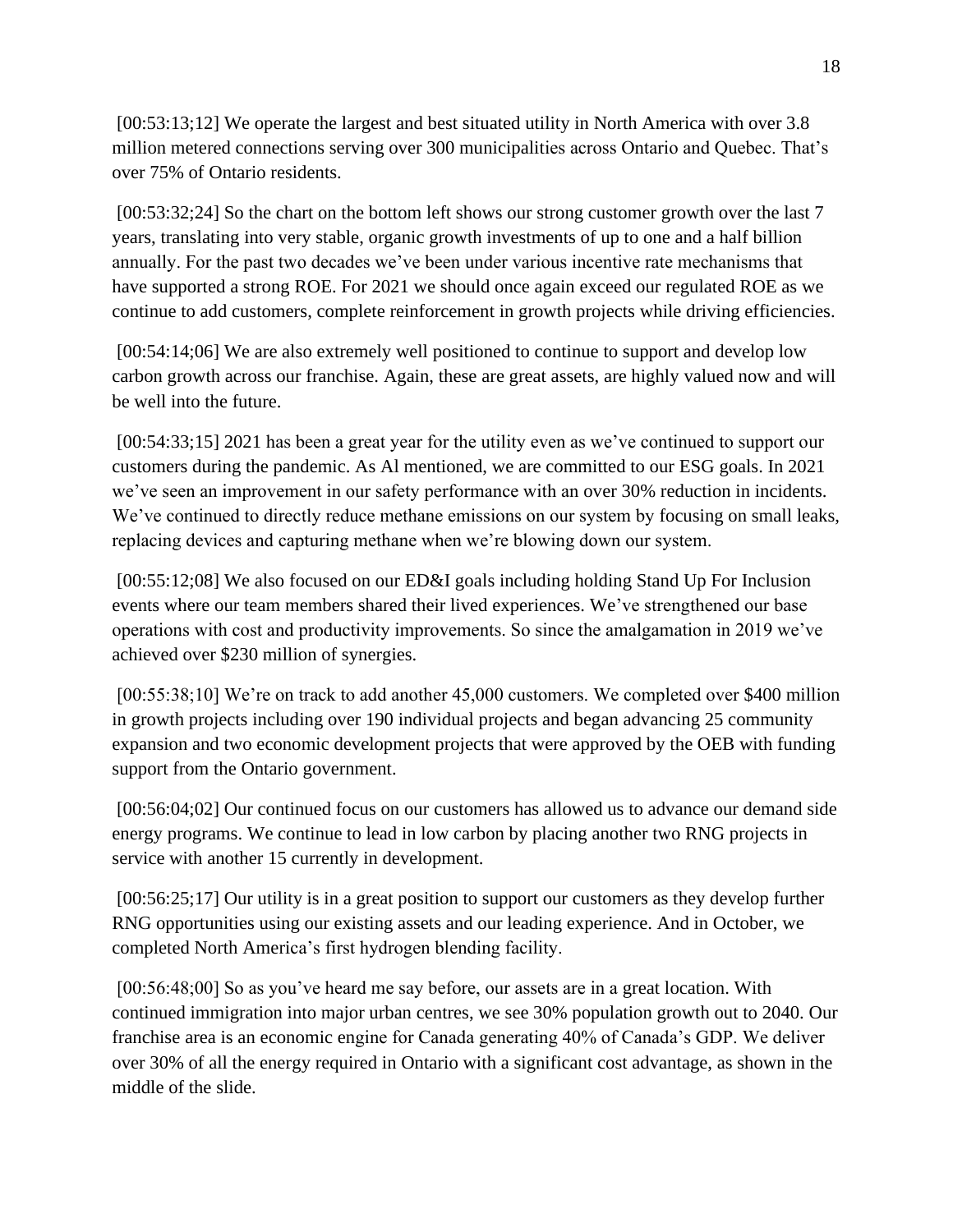[00:57:25;14] Our assets are absolutely essential and we don't see that changing. We continue to see support from the Ontario and Quebec governments including support for our natural gas expansion and new energies. Natural gas delivers about three times the peak energy capacity compared to electricity in Ontario. And this was recently reinforced by the IESO report that was released in September which concluded that even for power generation, natural gas is needed to hit peak electricity demand, once again confirming that our assets are needed for the foreseeable future.

[00:58:13;02] We continue to see strength in additions and expansions in the franchise and we make system improvements to support safe and reliable operations. This is really the core of our organic growth outlook. We expect ratable customer growth around 45,000 customers per year through the plan period. In June we received the Ontario government's support to expand into 25 new communities and two additional economic development projects.

[00:58:51;19] In addition to growth, we are continually renewing our assets. In 2021 we advanced a number of projects to modernize our systems and they have various in service dates over the next few years. So inclusive of maintenance spending, which goes into rate base, these three areas represent about a billion or more per year of capital additions that we earn on.

[00:59:20;24] Our Dawn storage hub and the related transmission assets are a unique offering and are positioned well for growth. This includes the largest integrated underground storage facilities in Canada and the top trading hub in North America. Our 281 BCF of storage at Dawn ensures that we can send out five and a half BCF per day of peak deliverability.

[00:59:51;22] The associated Dawn to Parkway system provides 7.6 BCF per day of capacity. And we continue to secure growth projects as outlined on the right, including the newly structured or secured Dawn to Corunna pipeline project that is replacing aging compression that is being retired. As a reminder, our pipeline investments go into rate base and our storage is contracted.

[01:00:26;11] Lowering emissions is an essential part of our business. A big focus for us here is the demand side management since energy efficiency can contribute about a third of GHG emission reductions through 2050. We've delivered significant value with our DSM programs having reduced GHG by 55 megatonnes of carbon dioxide since 1995. And we have an ongoing regulatory process for a new DSM program through the period of 2023 to 2027.

[01:01:06;01] With our DSM program, we can recover our direct costs and also earn an incentive for hitting milestones as we deliver efficiency programs to our customers. The 2021 integrated resource plan decision provides a framework to drive incremental efficiencies and support the energy transition through rate based additions and direct cost recovery for alternative strategies. And this covers efficiencies, hybrid, dual heating, storage, etc.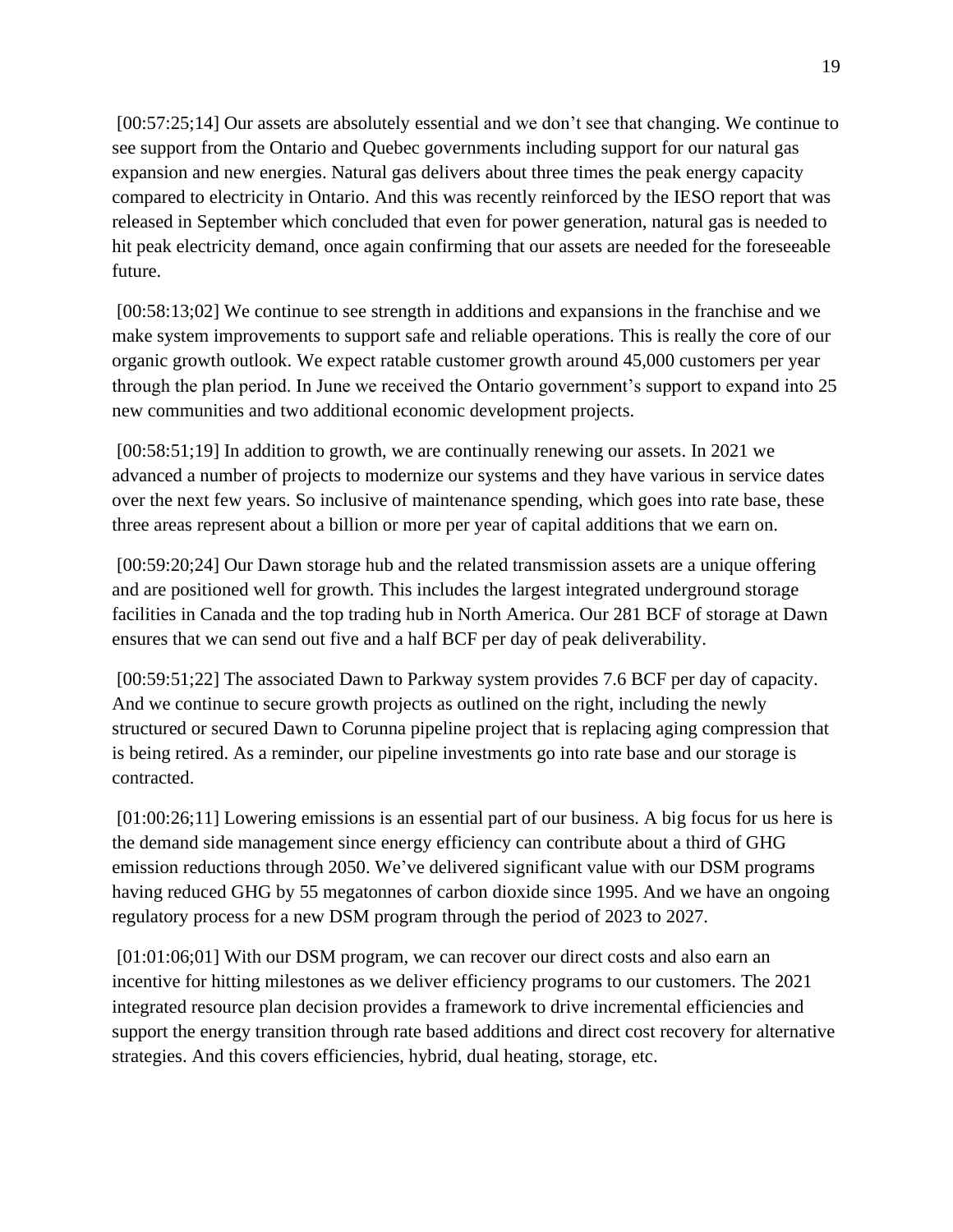[01:01:44;03] The plan will drive the best outcome for rate payers and provides the right incentives for shareholders. So reducing emissions while providing customers with the right energy solutions.

[01:01:56;13] Both DSM and IRP programs fund customer expenses directly and allow us to both recover our costs and provide incentive for our business to earn a return. So one example of our differentiated approach highlighted on the right side of the slide is the hybrid heating pilot that combines both electric and gas heating. So lowering GHG while retaining the resiliency of dual energy sources.

[01:02:29;01] So like what we see happening in other jurisdictions, including Quebec, peak energy needs, heating and cooling, can be met while optimizing the investment in the energy infrastructure.

[01:02:43;24] So as you can see on this slide, there are many areas of the low carbon market where we're investing and working with our customers to develop. So starting on the left using the renewable energy, you can produce hydrogen and then it can be blended into the gas stream. It can also be used for peak power generation, transportation of heavy haul trucking, for industrial processes that are hard to electrify or stored for future use at scale that exceeds battery capabilities.

[01:03:23;20] So RNG generation can be used to capture methane that would otherwise be released and we blend it into our system. This graphic also illustrates that both these opportunities can support our energy efficiency programs as well as the opportunity to work with our industrial customers to capture and sequester carbon. So it's all part of an integrated energy solution that relies on our existing infrastructure and our capabilities.

[01:03:57;14] RNG projects continue to expand our natural gas footprint and they green our grid. So as Al said, we now have four operating facilities with three more in construction and we have 12 in advanced stages of development. In total we have line of sight to 55 projects most of which were submitted along with our customers and these were projects under the Clean Fuel Funding program.

[01:04:35;03] Currently we have a potential \$300 million opportunity set, secured and in advanced stages. We are also positioned outside of our franchise to invest in growth with our strategic partnership with Walker Industries and Comcor Technologies. So this partnership comes with technology and then 40 landfill relationships. And of course we have our Niagara RNG project in construction.

[01:05:07;28] We're also leveraging our expertise by partnering and investing in other RNG sources like waste water and agriculture. We are targeting to have 5% of our total gas used in our GDS system be renewable by 2030. So we're working to advance specific supply targets in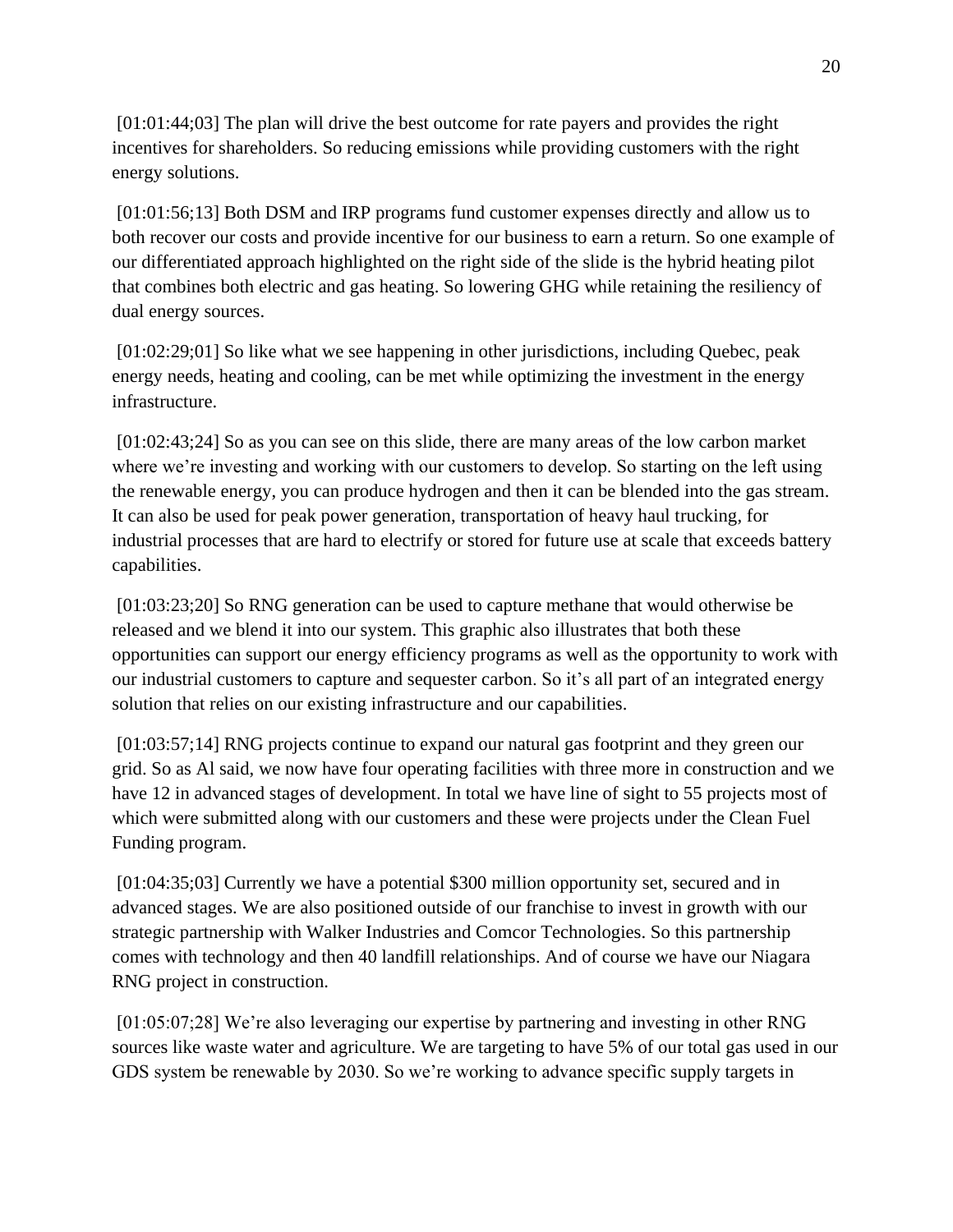Ontario like there currently are in Quebec and BC. And this will support long-term investment in the sector.

[01:05:39;02] I'm very excited by the RNG potential and it aligns well with our existing assets and expertise.

[01:05:46;22] So next looking at hydrogen potential, we do have a strong base to support the build out. We started building our hydrogen expertise in 2016. Through a pilot project with the IESO and NRCan, Enbridge had the first utility scale powered gas facility in North America at 2 and a half megawatts. Now we're also the first to have a hydrogen gas blending facility in North America with 3600 customers receiving a 2% blend as a pilot project approved by the OEB.

[01:06:22;03] We are continuing to build our expertise. We are developing a project in Gatineau that will start with a targeted 15% blend of hydrogen for 43,000 customers and a 15 kilometre hydrogen pipeline. We currently have 10 to 15 projects that we expect to see mature and we have strong growth as the hydrogen infrastructure, including hubs, builds out and ties into our existing rate base.

[01:06:55;21] So while hydrogen will take time to fully build out, it is so exciting that our assets are well positioned to support the required infrastructure. Finally, we are also well positioned to develop and operate carbon capture and storage infrastructure. Our customers include the industrial corridors in Ontario like in Sarnia and Hamilton.

[01:07:23;25] The total emissions in Southwestern Ontario is around 20 megatonnes of carbon dioxide equivalent. Our infrastructure supporting our industrial clients includes both pipeline and storage, as you can see on the map. And saline aquifers are likely suited for carbon storage and we're currently working to prove out this potential with tests and pilots along with the study that is underway to identify the full potential.

[01:07:53;25] We have both the regulatory and operational expertise to develop the lowest cost, best situated facility backed by relationships with our existing customers. There's a potential for a significant investment opportunity in the longer term into multiple billions

[01:08:15;23] So in summary, you can count on the gas utility to generate ratable cash flows and predictable growth. We are positioned for continued financial strength. The future is very exciting and as we pursue and deliver the low carbon opportunities in RNG, hydrogen, and CCUS. I am very optimistic about where we're headed. And we have a strong growth outlook and we're exceptionally well positioned to capitalize on the energy transition based on our strong relationships with our customers.

[01:08:52;22] So thank you and I'll now pass it over to Bill.

[01:09:06;24] BILL: Okay, thanks Cynthia and good morning, everyone. So I'm pleased to report that 2021 has been a great year for gas transmission. We built on many decades of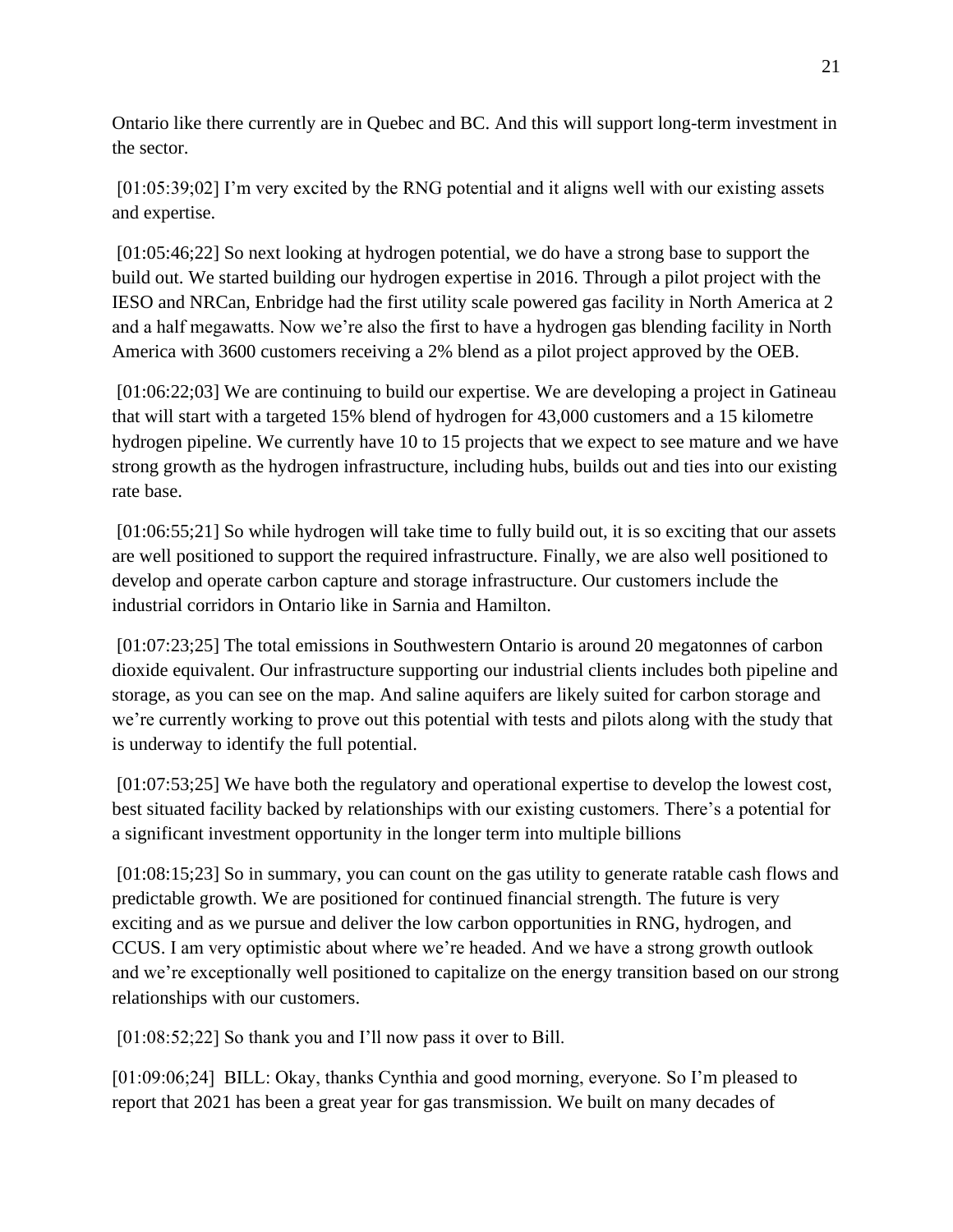progress with new projects, continued modernisation of our facilities and very favourable rate settlements. And we can look to the future and see the pivotal role that gas is going to have in any version of the evolving energy transition. I just can't wait to see what the energy picture looks like 10, 20, 30 years from now. And one thing I'll bet on big is that natural gas is still going to be playing a central and a critical role.

[01:09:51;12] So I hope you heard what Cynthia was describing. I know you heard the cutting edge stuff they're doing. But I mean the basic description of the growth in her utility business; 45,000 customers added this year. The gas business all starts with the consumer which is sometimes overlooked when we're talking transition.

[01:10:13;25] You first need to think about who we serve, where are our products used and the strong fundamentals surrounding the industry. You've got to consider customer choices and their preferences, affordability and our compatibility with renewables.

[01:10:30;25] If you got the essence of the gas distribution story, then my job is easy because we serve that utility and we serve a hundred other utilities just like it. Consistent growth in every component of what – is what makes our business resilient. It's what makes us successful and what make us so convinced of our long-term future.

[01:10:53;05] You know, natural gas is already pretty sticky. Substitutes are tough to find. And we're a plentiful, inexpensive, clean, reliable option when the world wants plentiful, inexpensive, clean, reliable energy.

[01:11:08;18] So, why are we so confident? Well, location matters. Our footprint is large and it's diverse. If you're a pipeline company that makes a living off selling long-term maximum tariff rate transportation contracts, well this is where you want to be, in markets that serve 170 million people with A Plus utilities as your customers. We're sold out for long terms with the best counter parties.

[01:11:36;20] We move the most versatile fuel in the energy mix. We heat homes. We generate power. We complement intermittent generation. We fill the void left as other energy sources are retired or don't perform. And our customers are our partners, always have been.

[01:11:54;08] In the past several years we've partnered with utilities in New England, Florida, the Midwest to serve increasing heating and electric generation needs. And now we're partnering with these same folks to blend renewable natural gas and hydrogen into our collective systems and to ensure that natural gas will be available globally through LNG export projects.

[01:12:19;02] So, not only do we have a base business that's growing, but our pipeline and storage expertise is opening up entire new markets as we invest in the energy transition.

[01:12:28;23] So let's talk growth. We're not even close to the end of a very long run as the fuel of choice. The right side of this slide shows a few of the highlights from a successful 2021.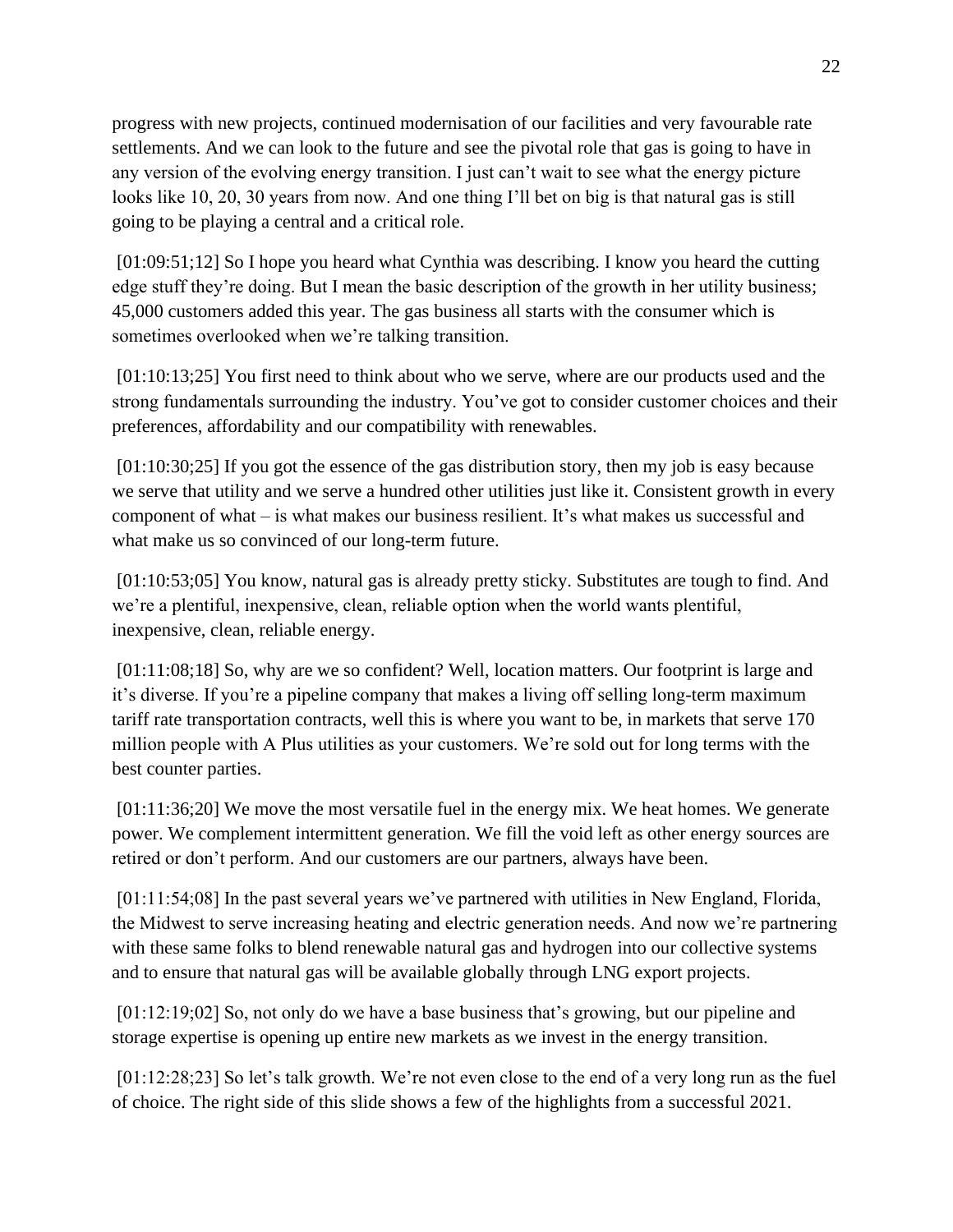We're full contracted on virtually every asset we own. We're on track to have a record setting year for our combined employee and contractor injury rate far better than the industry average.

[01:12:53;24] Customer usage continues to set records. This year on Texas Eastern we saw 16 of the top 25 days in its history. We've completed another strong year of investing in the integrity and the modernization of our system. And we continue to have very constructive rate settlements. And we completed multiple expansion projects in every corner of our system to meet the growth needs of our customers. A great year with many more to come.

[01:13:23;05] So what I'd like to do today is just to summarize in four stories of demand for our services how we're doing. Residential and commercial loads, electric generation, LNG exports, and finally the energy transition. Each one of these stories begins with an enduring foundation and it ends with growth, growth that continues to follow our capital investment principles and generate solid returns.

[01:13:51;03] So, on to the first story: residential and commercial demand. As I mentioned, we serve some of the largest utilities in North America. I think you'll find that the vast majority of our capacity is held and paid for by these utilities that serve residential and commercial load.

[01:14:10;02] That's a rock solid base, essentially 100% reservation charges. And when those terms expire, we see consistent re-contracting. Contract renewal rates averaged 97% over the past decade and this year around, we're around 98%. Well why is that? Simply put, this load is not going anywhere and it's actually increasing.

[01:14:33;00] It's extremely challenging to electrify residential and commercial heating needs. There's one reason: cost. The average New England residential heating bill is just over a thousand dollars for gas. It's nearly three times that in New England for electric heat. Then you layer on technology and consumer preference. You know, no component of the energy mix is a silver bullet. But gas has significant advantages. It's a big benefit when your product is both desired and it's far less expensive. Our customers, the utilities, they know this. As they look to the future taking into account, all the incentives being offered to electrify, all the goals for curbing or banning the use of natural gas, what do they project? Declines? No. Our largest LBC customers project 1 to 2% annual peak day growth in their public utility commission filed resource reports.

[01:15:31;29] Our largest LDC, National Grid, is predicting a 1.5% annual growth through the middle of the next decade. When they grow, we grow. And we're making capital efficient investments in our system to keep reliability high and our carbon footprint low. We're investing between 500 million and a billion dollars on these efforts each year.

[01:15:54;18] On Texas Eastern alone this year we filed to earn on the \$1.8 billion in capital investments we've made over the past two years and we continue to make these investments wisely, balancing the customer's need for both reliable and economical transportation.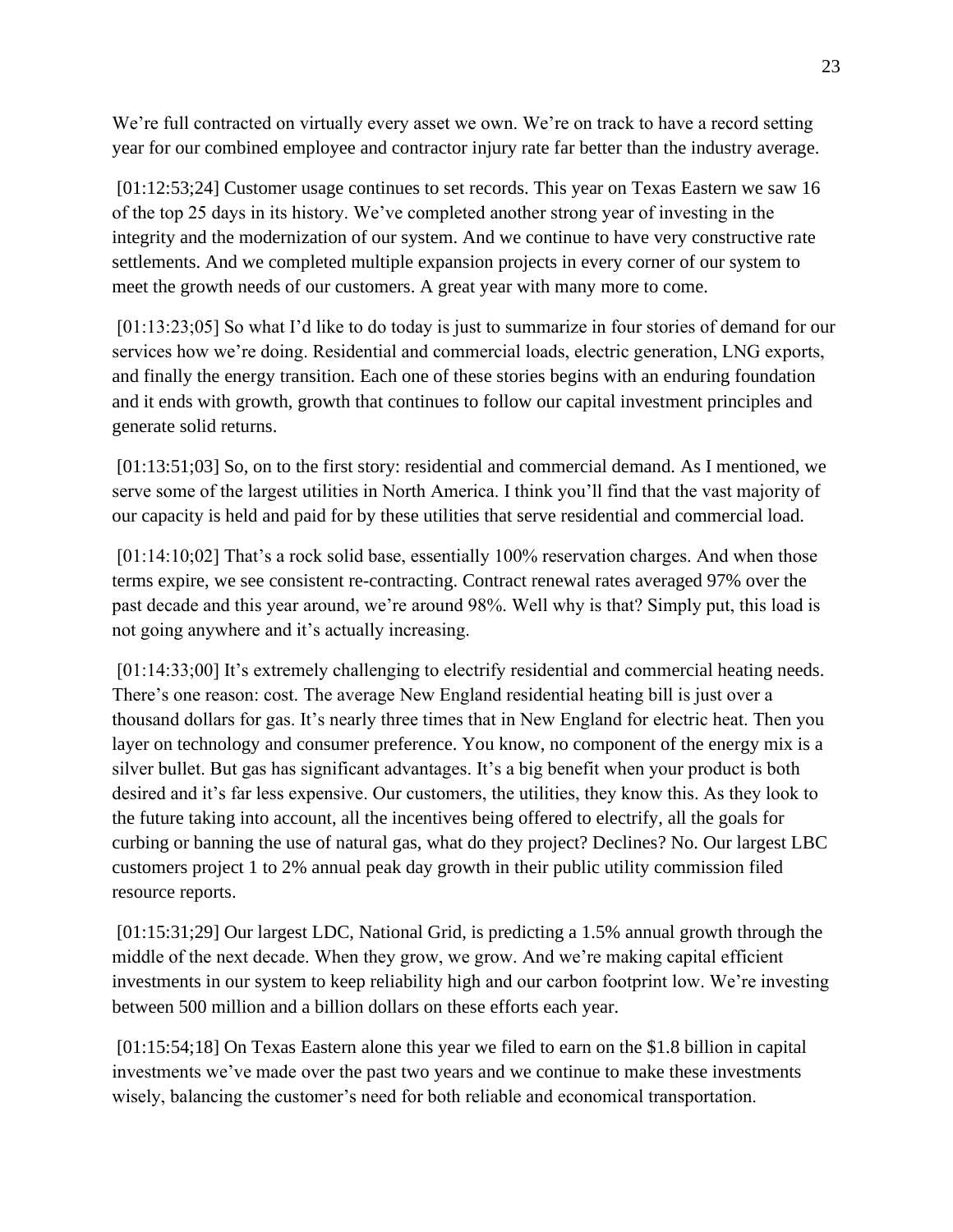[01:16:14;01] This latest rate filing is a continuation of the framework we've outlined before. Timely rate proceedings to ensure we earn appropriate returns on the investment in the system – in investments into the system. And through this work we're seeing emission reduction benefits in line with our ESG targets.

[01:16:32;17] As we modernize and replace compressor stations in Pennsylvania, for example, we'll reduce emissions there by more than 25%. And even as we are on these investments, natural gas remains the affordable option for home owners and businesses. So that's a good start, a growing group of utility customers.

[01:16:53;05] Okay, let's move to electric generation which is story number 2 in our demand growth discussion. About 40% of the electricity in the US is generated by natural gas and that percentage is growing. Other base sold sources are dwindling. Coal slowly going out of favour, yet it's been easily displaced by gas over the last decade. Nuclear? Regrettably reactors have been shut down over public pressure or expensive relicensing processes. Solar and wind are increasing, yet they're still single digit market shares. And as we know, they only operate at certain times of the day or the week.

[01:17:33;11] So let's put a little math to retiring and replacing generation. Over the past few years three nuclear plants were retired, all within 200 miles of each other in the northeast US. So Vermont Yankee, Pilgrim which is in Massachusetts and Indian Point in New York. That's 3,300 megawatts of base load generation. What's making up for that?

[01:18:02;01] For now and for the foreseeable future it's natural gas at a kind of average load factor. Adjusting for load factor it would take 8,000 megawatts of installed wind capacity to fill that void. That's on average. On peak, it would be closer to 25,000 megawatts, just making up for three decommissioned nuclear facilities.

[01:18:26;24] Natural gas fired generation is the logical choice and it's widely known, there is a chart here last month the US federal energy regulatory commission (FERC) produced their winter outlook report. And in three of the electric reliability areas that we serve, the amount of gas fired generation is expected to be significantly higher this winter than the average of the previous five winters.

[01:18:49;03] So, in PJM on average it's been 31%, this winter 34%. In New England, 45% on average, this winter 52. And in New York it's been 37% on average and this winter natural gas is expected to be 47%. We're seeing the increase in coal retirements and corresponding increase in gas usage continue across our system.

[01:19:16;23] And it creates super opportunities for us like in Tennessee with our Ridge Line Project. And here we're working with our long-time customer, TVA, as they're looking to replace a coal fired power plant in northeast Tennessee. Converting from coal to gas will result in about 60% lower emissions for them.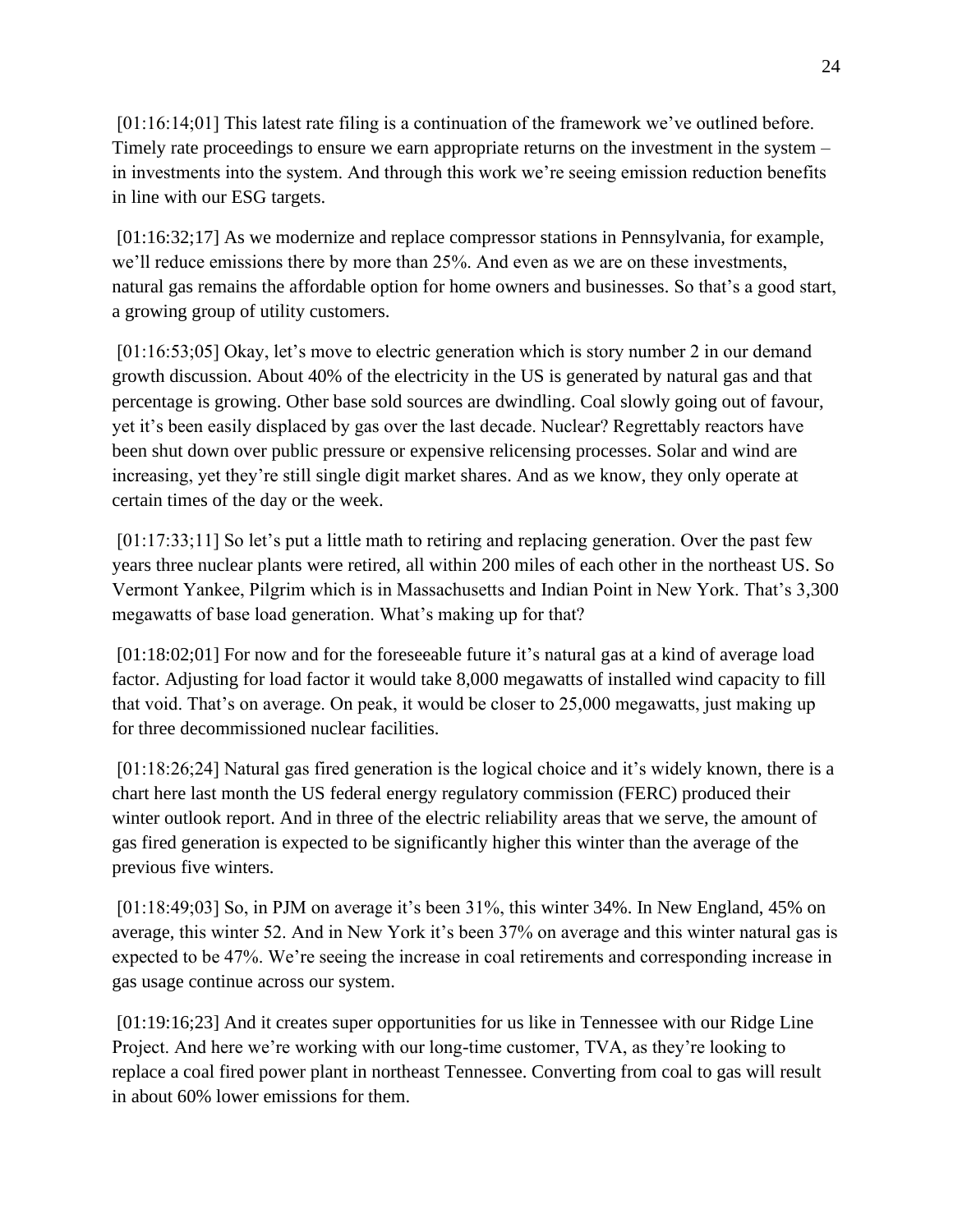[01:19:34;08] And just as TVA considers future emissions goals in their planning, we're actively designing new projects with a net zero target in mind. On Ridgeline we're scoping electric horse power and we're designing in solar self power to offset nearly half the power at one of those compressor sites, further reducing our project Scope 2 emissions.

[01:19:56;12] So, this project is a great example of our approach to efficiently deploy capital towards traditional growth projects with emission reducing elements, all the while achieving very strong returns. A clean base load reliable power solution. There are plenty of opportunities to do this up and down our footprint.

[01:20:20;04] Okay so let's shift gears and talk about our third component of increasing demand which is LNG exports. In 2016, just five years ago, Cheniere's Sabine Pass began LNG export operations. It was gas delivered by way of the Texas eastern pipeline that made its way on to that first cargo. Since then we've pursued a strategy to connect as many proposed export facilities to our network as possible. And it's working.

[01:20:55;07] In 2018 we began deliveries on long-term agreements with three shippers to supply Sempra's Cameron facility. In 2019 we followed that up by buying the Brazoria interconnect pipeline and making capital improvements in the Texas Eastern system to serve shippers for Freeport LNG. Now we currently serve these facilities with up to 1.5 BCF a day.

[01:21:21;12] We've contracted with Venture Global and just completed our Cameron project for them for another 750,000 a day to their Calcasieu Pass facility which will go into service next year.

[01:21:34;06] And now, the fundamentals of LNG are contributing to another round of growth opportunities. The recent shortages in Europe and Asia have sent natural gas prices sky rocketing there. And the world needs LNG to displace coal as we clean the global power grids. Buyers in several countries have indicated significant interest and we're beginning to see offtake contracts signed at US Gulf coast LNG export projects.

[01:22:00;10] Final investment decisions now appear a lot more likely and we're in a great position to capture and serve these facilities for the long term. We've got agreements in place with Venture Global's Plaquemines facility, Next Decade's Rio Grande and Texas LNG for over \$2 billion in new pipeline and pipeline expansion, representing about 3 and a half BCF a day.

[01:22:22;09] Now we're also seeing a trend toward differentiated LNG and our carbon emission reduction program's position is really well to be the green transporter of choice. Nicely complementing these LNG experts have been our efforts to serve the growing industrial complex in the Gulf. And we're expecting to see around one and a half BCF a day of Gulf Coast industrial demand growth through 2040. And for perspective that's about a 17% increase over today's numbers.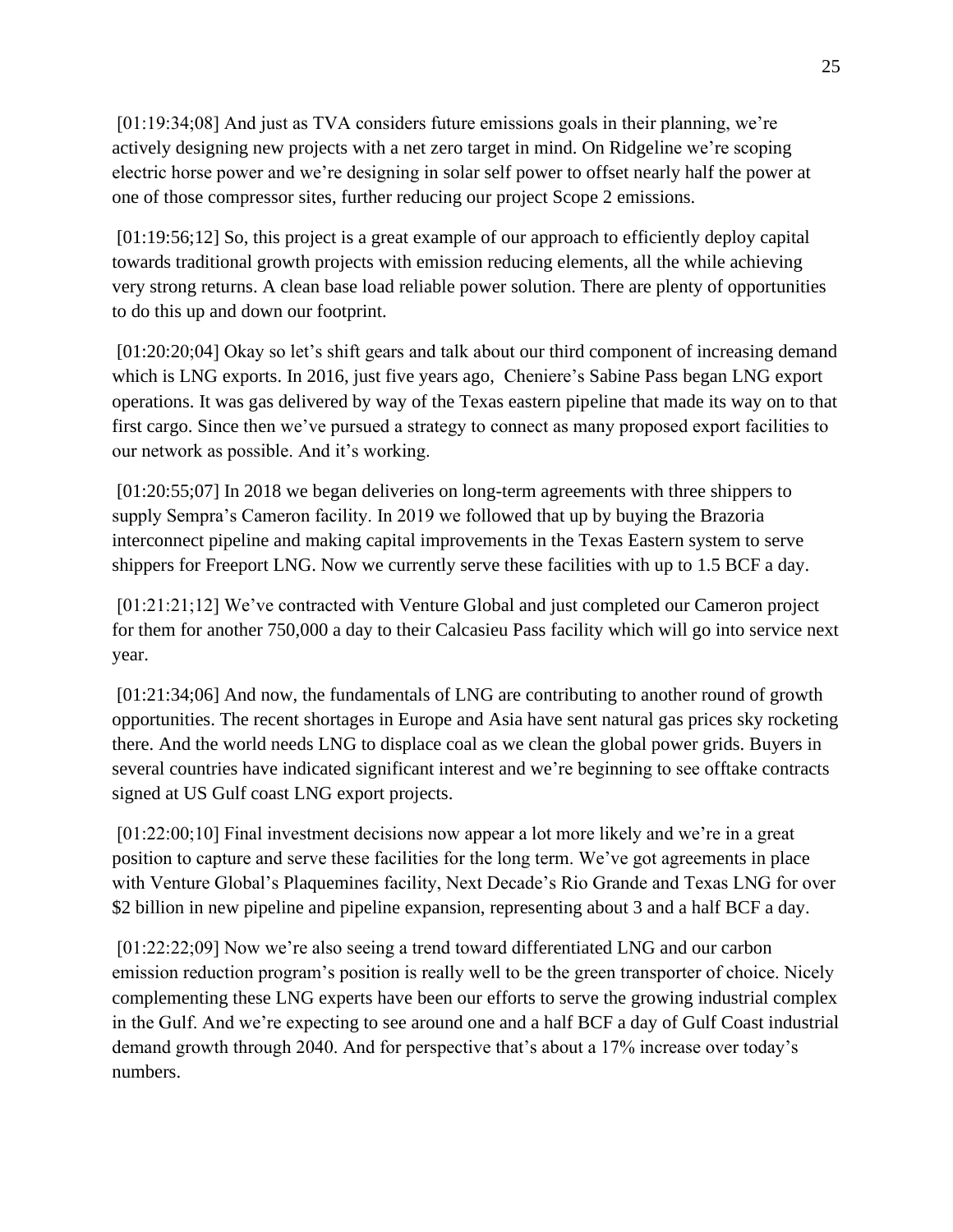[01:22:53;03] Now, our opportunities related to LNG and their export, they're not restricted to the US Gulf coast. British Columbia, plentiful gas reserves and a great proximity to Asia markets. It makes it an obvious player in the world LNG market.

[01:23:11;22] As these LNG projects come to fruition our backbone in British Columbia, the BC pipeline will need to be expanded. Now we've got quite a franchise here. The Pacific Northwest and southern BC electric and gas utilities basically keep our pipe fully contracted. And just this past year we completed a billion dollar expansion of T South and half a billion dollar expansion of T North to accommodate increased flows on the pipeline.

[01:23:40;21] So, as northern BC production ultimately finds its way to the coast, expansions to the BC pipe will be a necessity. LNG should certainly be exported from British Columbia. The supply of resources are massive. And with the hydro electric power availability, it's expected that Western Canadian LNG projects will be some of the lowest emitting projects in the world.

[01:24:05;25] Our entire BC system stands to benefit, whether from a major new export project moving gas West like LNG Canada or more bite sized project like the Woodfibre LNG at Squamish. Just this smaller project will likely necessitate a \$2 billion expansion of our BC pipeline.

[01:24:26;25] And again, on the industrial front a recent announcements out of Alberta for plant expansion of petrochemical complexes have really caught our eye. So just like on the Gulf coast, these opportunities fit our asset footprint very nicely.

[01:24:42;26] Alright, so these first three stories were covering more traditional growth. Super charging these opportunities are the new demand areas associated with the energy transition. We talk about the transition like it's something new. But we've been here before.

[01:25:03;24] Pre-1950 East coast local distribution companies used synthetic gas made from coal to serve their customers. They switched to natural gas when a pipeline, originally built to take oil to East coast refineries during World War 2 was converted to natural gas in the late 1940s. And that pipeline was our Texas Eastern Pipeline.

[01:25:29;05] So fast forward to today and similar transitions and plans for repurposing are taking place. And we're in a great position to capitalize on our footprint and our expertise in building and operating pipelines and storage. This time the transformation is about incorporating more renewable natural gas and hydrogen into the current infrastructure.

[01:25:50;20] Specific to RNG, our recent work with Vanguard Renewables to get more methane from farm and food waste cleaned up and injected into the pipeline system is much closer to reality. We've got eight sites under evaluation and many more to come. It's a ready now opportunity. There's a ton of growth potential in this to the tune of half a billion dollars in the next five years alone.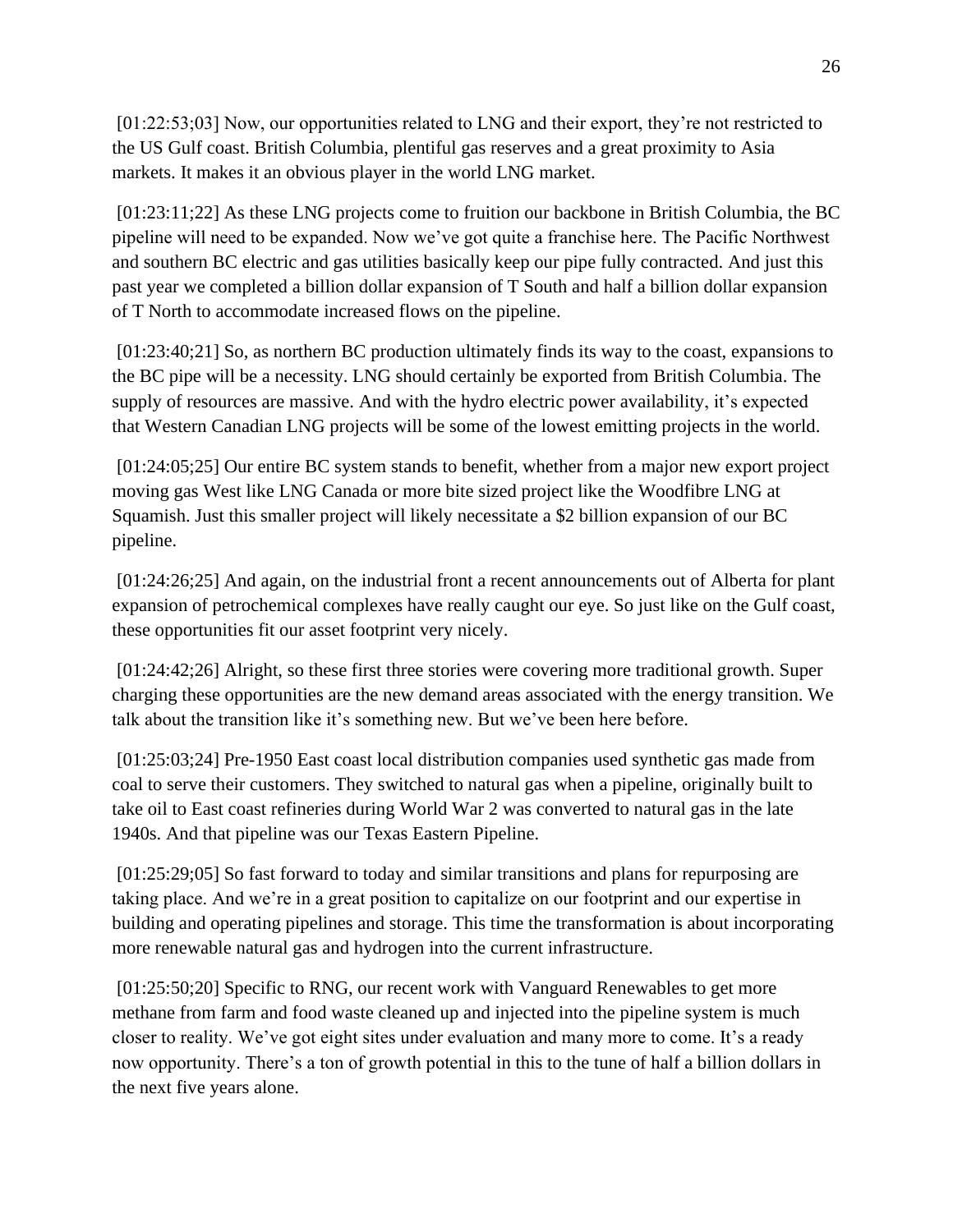[01:26:14;02] Our existing customers are also increasingly talking to us about hydrogen projects. The potential here is an opportunity to deploy hundreds of millions of dollars in the near term. And MOU with Shell contemplates low carbon energy solutions, specifically hydrogen, across North America. We're part of major blending studies to keep our pipes used and useful, including the HyBlend Study which was selected and awarded funds from the US Department of Energy in November of 2020.

[01:26:46;02] We believe hydrogen blending and standalone new hydrogen pipeline and storage is a multi-billion dollar opportunity for us just this decade. And we're also evaluating carbon capture opportunities along key areas of our footprint including the US Gulf coast, leveraging our customer relationships.

[01:27:06;02] Now, as you might imagine, opportunities for carbon capture are very similar to industrial demand growth in very close proximity to our footprint. Our assets reach every top 10 emitting state with the exception of California and about 20% of the source of emissions in the US are within just 10 miles of our existing transmission rights-of-way.

[01:27:29;24] CCS allows us to leverage what we're good at: constructing, maintaining and operating pipelines and storage. As we pursue complementary fuels, we're also actively reducing our emissions across the gas system with the latest technology: blowdown capture and operational practices. We prioritize reducing methane releases. And through reporting, as part of One Future commitments, we're well below the 1% methane reduction targets.

[01:27:59;01] And with regards to our power needs, we're employing solar self power at existing as well as at new compressor sites. In fact, our second solar self-power project, only the second one operating in the US, is now in service in Heidlersburg, Pennsylvania and three more are approved – one in Pennsylvania, one in Ohio and one in Kentucky. That's another 30 megawatts to be put into service on our system offsetting some of our Scope 2 emissions.

[01:28:25;24] And we're doing this – we're doing all of this in the same way we're growing the pipeline traditionally: working with the customers, getting on the same page and striving for the same targets and ESG goals.

[01:28:39;06] So, four stories, four demand driven opportunities and a clear strategy to capitalize on what are great fundamentals for the natural gas industry as part of the energy transition. There's no one story here that's more important than the others. They've all got a firm base business and good prospects for growth.

[01:29:00;12] So I'll leave you with one last observation. And that's that our North American gas industry has been changing every decade. It's what makes our industry fascinating. In the 1980s we had regulatory upheaval, things like gas supply realignment and FERC Order 636. Then we had gas shortages with only 15 or 20 years of supply left. What are we gonna do?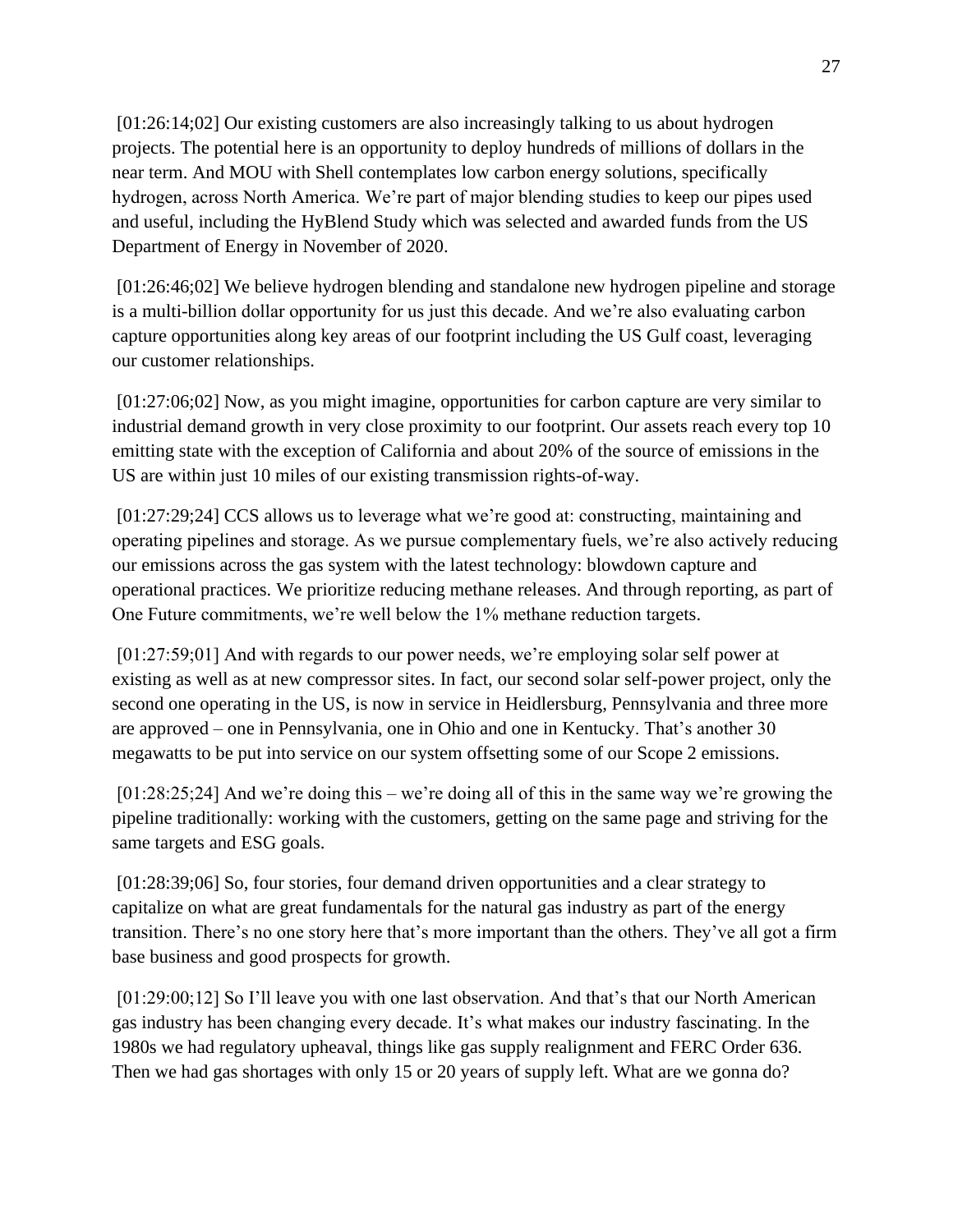[01:29:25;21] That was followed by LNG, an LNG import build out in the early 90s and 2000s to ensure that we had access to global gas reserves. And them famously, the 180 in the mid-2000s with the shale revolution, a replumbing of the entire gas system. And correspondingly now, LNG exports to share our abundance with the world.

[01:29:47;16] My point here is that this industry is not afraid of what's next. RNG, hydrogen, bring it on. This is logically the next transition. I hope you can see our industry and the prospects for it as I do. Simply put, natural gas is the cornerstone of the next several decades of the global energy story. And we're well positioned to capture one to two billion dollars a year in investment potential, no matter what demand story you believe.

[01:30:14;02] So, thanks very much. Back to Jonathan.

[01:30:24;02] JONATHAN MORGAN: Great. Thanks, Bill and thanks Cynthia. So we're going to take a short break now. We'll take ten minutes and we'll be back at 10:10. I'll give you a one minute warning and then we'll get started with the second half. Thank you.

(break)

[01:30:40;28] JONATHAN MORGAN: Okay, so we're going to get started again. If everybody could please take their seats. A quick reminder that we'll have a Q&A panel with all four of our leaders – or sorry – all of our leaders following the presentation.

[01:30:54;27] And now I'd like to kick off the second half of the event here with liquids pipelines and please welcome Colin Gruending, our executive vice president of liquids pipelines.

[01:31:10;21] COLIN GRUENDING: Thanks, Jon. It was good to connect with you during the break. I'm excited to be leading liquids pipelines. I've supported for 20 plus years and I'm thrilled to be leading it at present.

[01:31:24;25] In short, I see a long, bright future for liquids pipelines. It's a world class franchise that we've built up over time and we're blessed with an enviable strategic position. We also play an important role within Enbridge too, with stable and growing free cash flow that supports our financial position, dividend growth and ultimately energy transition.

[01:31:48;08] We also have unique positioning to site and anchor renewable power load and support the build out of carbon capture. We've got positive momentum within liquids with multiple recent accomplishments including bringing Line 3 into service, the Moda acquisition and record mainline throughput.

[01:32:06;29] November is in the books and at the pump we're moving 3.1 million barrels per day, a new high water mark.

[01:32:15;08] Yes, there's still more work to do on mainline tolling and I'll cover that and Al has briefly already.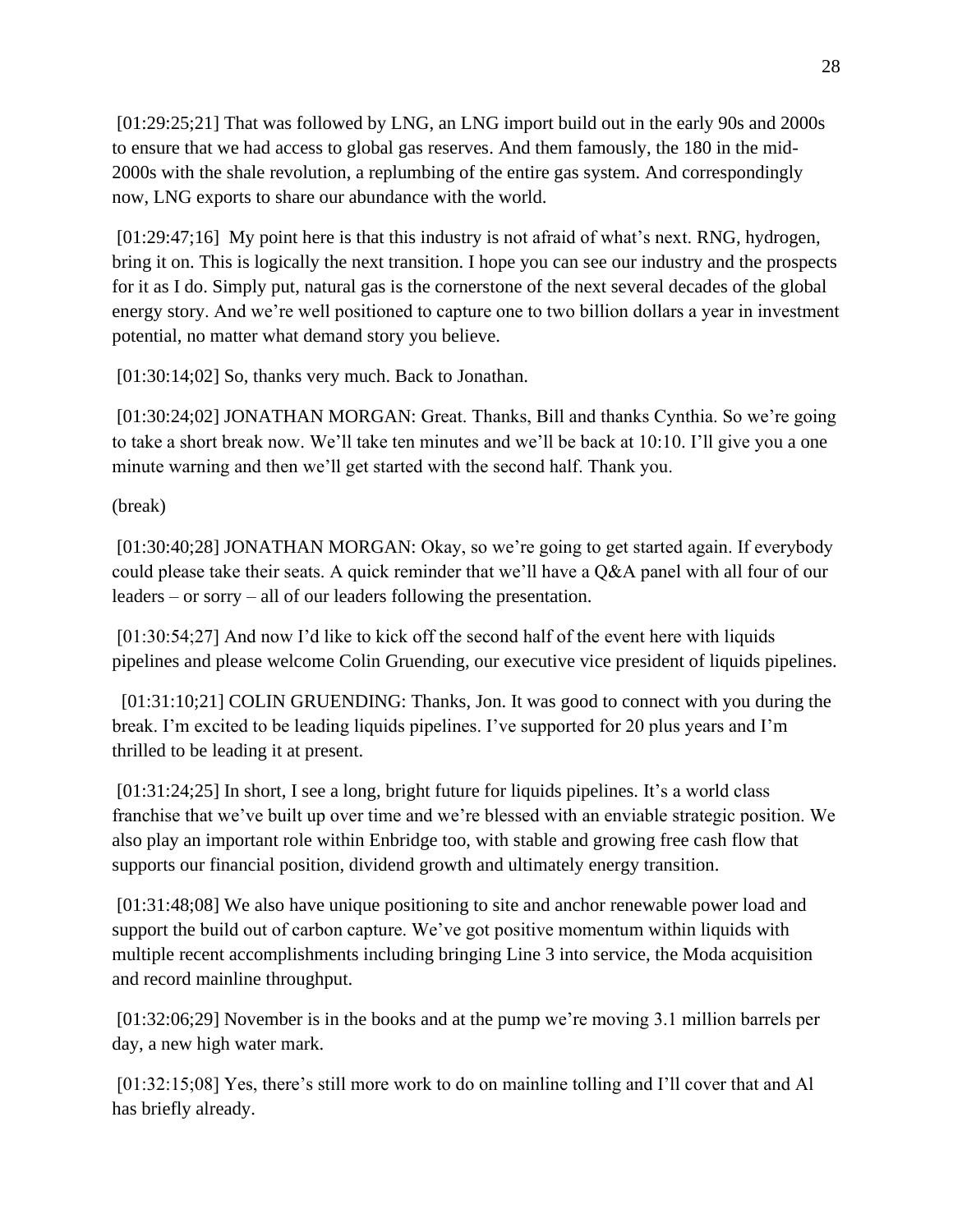[01:32:20;13] But today I'm going to focus on how we're going to grow free cash flow by prudently investing in service of value creation for both our customers and our capital providers.

[01:32:36;14] In our business footprint matters and we have the best in the business. It's this footprint that gives me confidence that we'll be highly relevant for decades to come. We've built up strong positions that feed all the major refining markets. And now with Ingleside, we further extend to reach globally.

[01:32:55;08] And of course we tap the best continental production markets. Western Canada, the Bakken and now the Permian. And our scale gives us competitive advantage.

[01:33:08;06] As you know, the portfolio generates highly predictable cash flows underpinned by long-term contracts and cost of service arrangements.

[01:33:19;27] So let's discuss the mainline. Al has touched on it already but for context, this slide decomposes the geographic and commercial layers of the mainline system toll, reflecting expansion agreements over time.

[01:33:34;02] The key point here is though that two-thirds of our tolls essentially lock down through long-term contracts or cost of service rates. The bottom layers on the Lakehead system are a mix of cost of service and negotiated settlements.

[01:33:50;18] With the completion of Line 3 replacement, the 93 and a half cent per barrel surcharge came into effect October 1 and is a 15 year separate and surviving layer of its own. What's left is the base Canadian system which makes up only about a third of the main line toll which is what we're focused on today with our customers and the CER.

[01:34:16;16] We have two attractive and achievable commercial paths on the Canadian layer. As always, the path will be highly informed by our shippers' preferences. As Al referenced, we have a great history of operating in alignment with our shippers. We've managed to strike the right risk-return balance over many tranches of those arrangements.

[01:34:39;26] Maybe to help frame the commercial equation in play here, recall there are multiple large levers to create value for shippers in the midstream path. The toll is one of them but there are many other important levers as well.

[01:34:54;16] We've helped to organize them here in two buckets: maximizing the barrels delivered every day and maximizing the value per barrel for producers and refiners. Some of these are huge levers, just considering each barrel's revenue value.

[01:35:12;14] I'll pick one to make the point: incremental egress. It actually has a dual effect, both getting more barrels to premium refining markets and in minimizing the regional discount in Alberta. Over the decade we've been motivated under these arrangements, motivated to both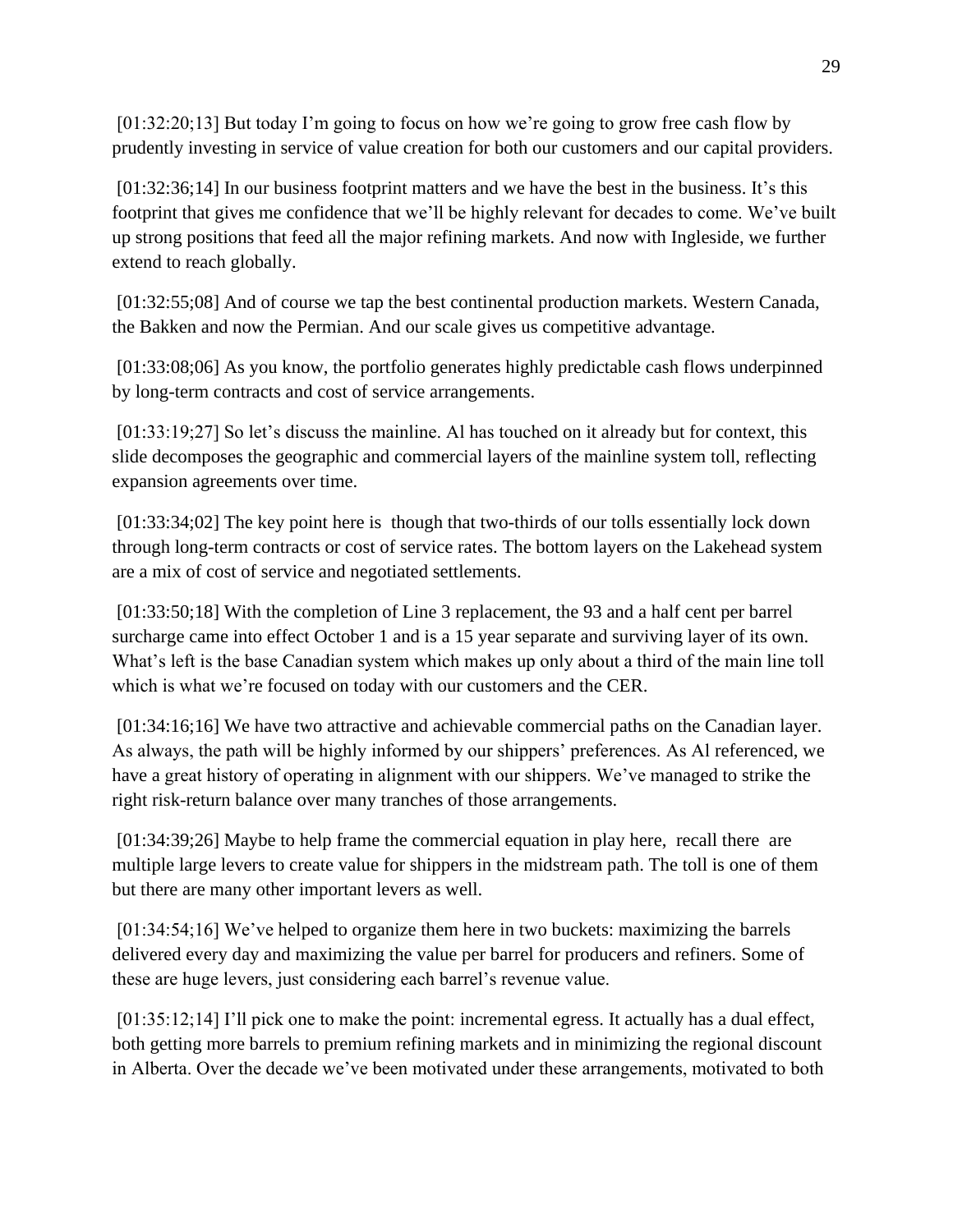optimize daily throughput and add over a million barrels per day of egress. So big value on both sides of the equation – I think you get the picture.

[01:35:39;28] Under an incentive tolling settlement, any of these value drivers can be included, creating alignment and win-win. But, consensus can be hard to reach so we're also developing a cost of service option that would reinforce our utility-like business model and earn an attractive risk-adjusted return. We're comfortable with either. At the end of the day it's the risk-adjusted return that matters most.

[01:36:08;04] Timeline wise, this is illustrative, we'll effectively be starting down the paths here immediately in December. As always, we'll consult with a broad range of customers and stakeholders. If there is industry alignment, we would draft and file a settlement agreement with the regulator next year with the goal of implementing the solution by mid-2023 or potentially even sooner.

[01:36:34;00] In parallel, if there is no consensus, we'll be in a position to pivot and file a cost of service application. The regulatory process for that contested case could take a little longer. In any event, we continue to operate under the existing interim framework until a new framework is in place.

[01:36:58;00] So now I'm going to widen the aperture a little bit from toll-making to the fundamental drivers of our business.

[01:37:08;07] It's important to deeply understand the global and continental fundamentals given our breadth and frankly big role we play in the value chain. The myth though I wanted to dispel off the top is that crude oil is some sort of discretionary or disappearing energy source anytime soon. It's essential to the quality of life we all enjoy and it's embedded in everything we do.

[01:37:32;27] Now passenger vehicles get all the headlines. EVs will grow. However, over 80% of demand is driven by other sectors. A big driver will be the pet-chem industry, pet-chem demand. Nobody talks about this.

[01:37:51;22] Even in the most conservative outlooks we've shown here, pet-chem demand grows materially driven by population growth and economic progress around the planet. And it underpins every component in so many day to day items. It's a hundred percent dependent on conventional feed stock with no ready substitutes, or those that are affordable at least.

[01:38:17;14] So clearly, oil has a meaningful role in the transition for decades to come. North American supply will be key in meeting domestic and global demand which fortifies volumes on our pipeline systems for the long term.

[01:38:33;11] Canadian production is dominated by long lived, low decline oil sands projects which are more like manufacturing facilities. Recall the production resilience in mid-2020, say in contrast with some of the shale basins.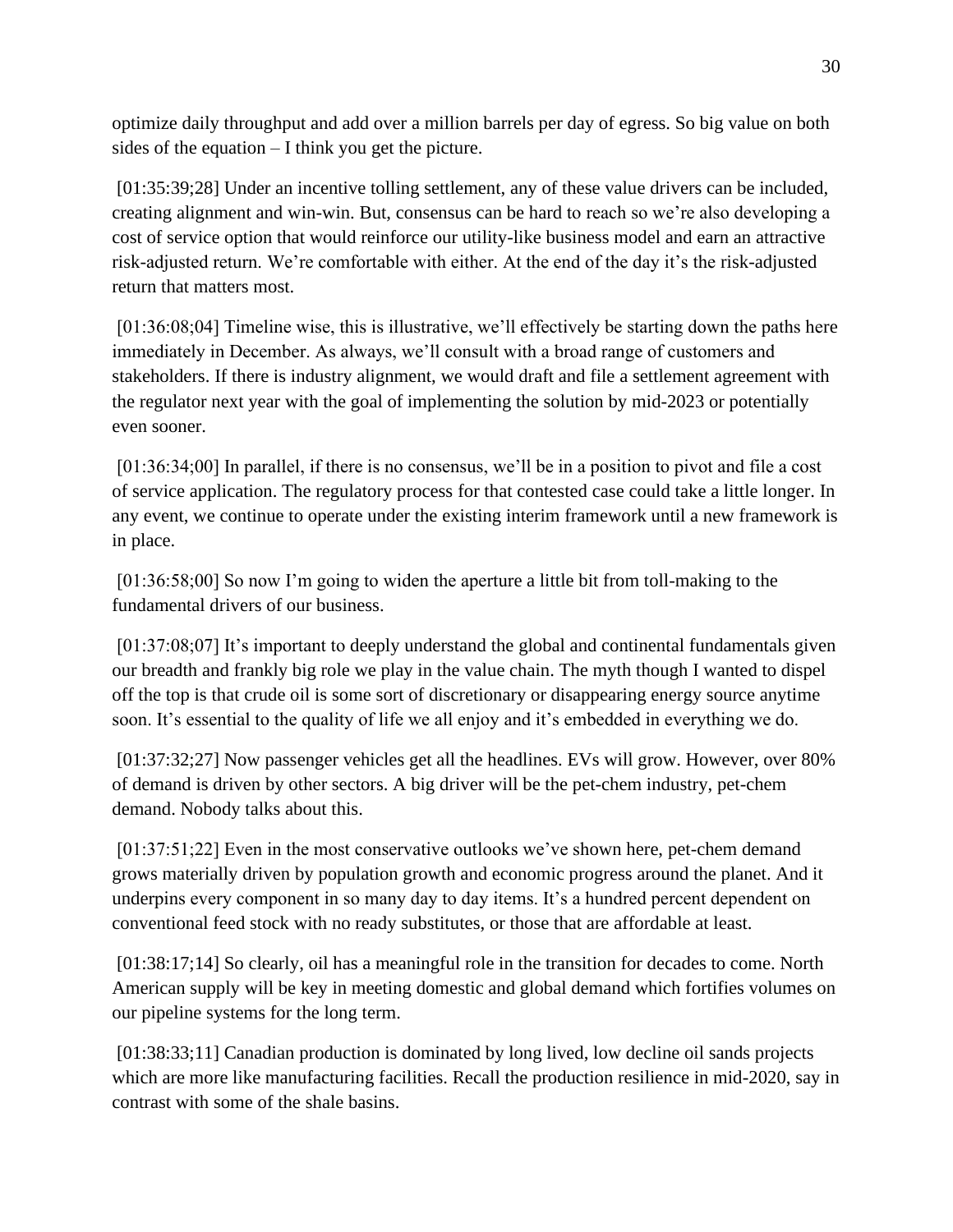[01:38:47;23] We expect continued measured Canadian growth in the near term from existing, debottle-necking and brownfield expansions. Yes, capital discipline but still growing. There's a roster of brownfield projects building up behind it, queuing up if you like, but we'll need more clarity on emissions and decarbonisation policy for more of that to move forward. We see carbon capture as enabling further growth. Remember, we're looking for less emissions, not less energy.

[01:39:22;15] But our producers aren't waiting around. For example, the Oil Sands Pathways initiative, representing 95% of production in the oil sands, has already developed a vision to reach Net Zero by 2050, in step with government targets.

[01:39:39;09] And I should say it's not jus the 'E' in ESG that will differentiate North American production. The 'S' and the 'G' are also world leading. Nobody does this better.

[01:39:51;04] On the demand side, our North American footprint serves the most complex and profitable refineries on the continent. This means our refinery customers in the upper Midwest and the Gulf will have a long-term role in meeting global demand, even if it begins to contract in local markets.

[01:40:13;08] And that's where exports come into play. The light and heavy Gulf Coast fundamentals are stronger than ever. On the heavy side, there's over 2 and a half million barrels per day of coking capacity at the Gulf which has historically been satisfied with foreign imports. But as imports have fallen off, it's opened a big window for Canadian heavy to gain market share and our pipeline capacity has helped make that happen.

[01:40:41;20] The good news is there's room for more Canadian crude which means additional need for connected heavy oil infrastructure like tanks and terminals.

[01:40:53;19] On the light oil side, the Gulf refining market is well served by US domestic production. The Permian is one of the largest and lowest cost basins globally. But, as domestic demand wanes and Permian production grows, exports will be the critical relief valve to balance that market.

[01:41:13;27] We expect exports will increase by up to 50% over the coming years to serve global markets, particularly in Asia.

[01:41:24;22] Okay, given the fundamental backdrop, this slide here shows how we're thinking about growth opportunities and it will really kind of serve as the outline for the rest of my presentation.

[01:41:39;04] For context, when Line 3R came into service in October it filled up day one. Therefore, Canadian egress is still constrained. Barrels need to get to markets in the Gulf and to tidewater for more optionality and to maximize price.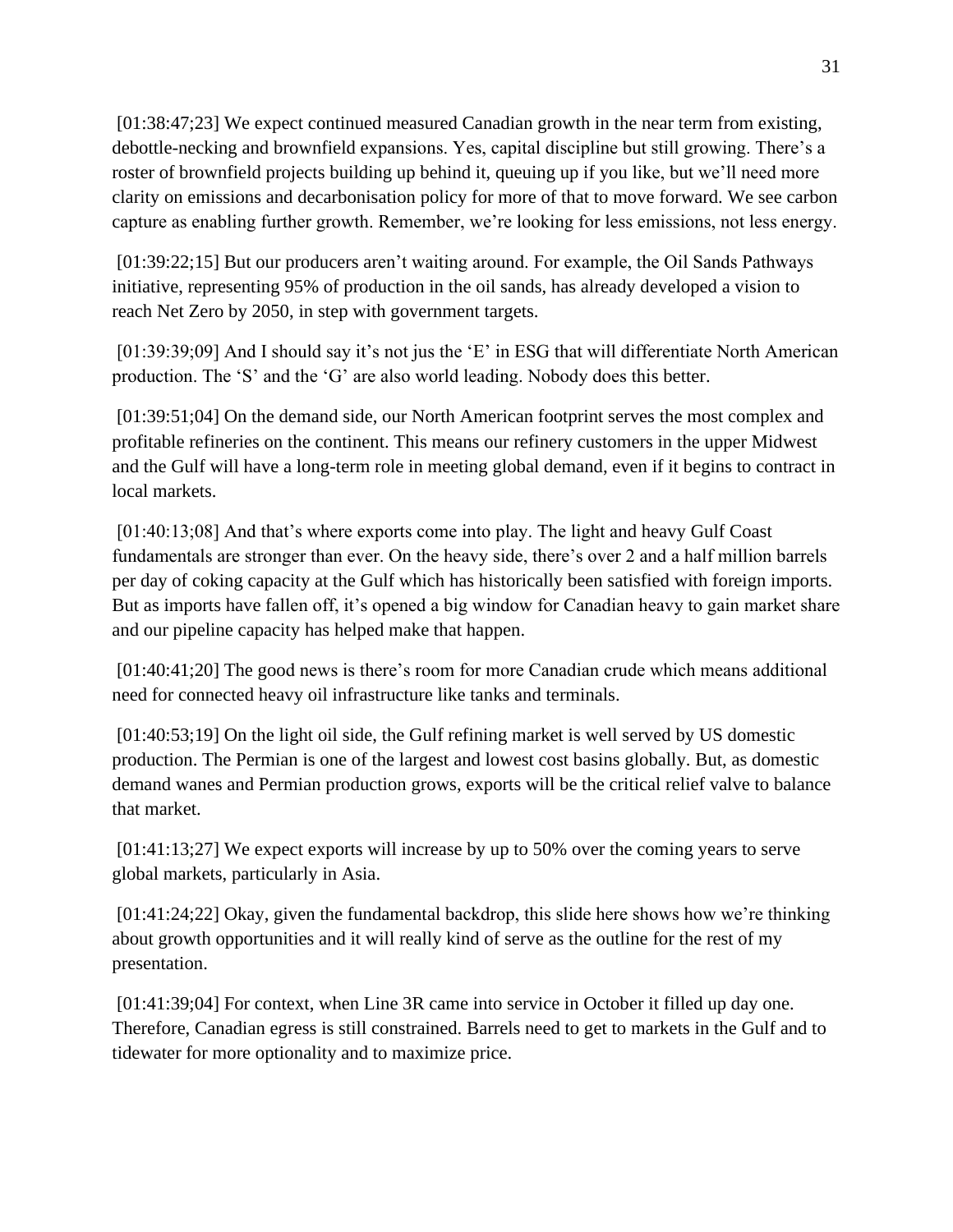[01:41:58;09] Given our footprint and our low cost expandability and the complexity of this system, this is a big opportunity for us. First, we'll maximize operating leverage to capture growing supply. We'll fill our systems where there's capacity and optimize to move more barrels. Second, we'll pursue capital efficient projects using DRA, or increased pumping. Given the challenges with greenfield, we get that and we're going to look to our existing footprint, where it's a big advantage.

[01:42:33;04] Third, we're looking at logical value chain extensions. The current focus is in the US, southbound from Chicago to the Gulf and exports of both light and heavy. And we can efficiently expand our Ingleside facility and are building out our Houston presence. And I'll share our thoughts on that in a minute. It's pretty exciting.

[01:42:58;00] Finally, the fourth layer, consistent with what Bill was talking about, and Cynthia, we've got low carbon opportunities embedded in the business. We have a large appetite and capability set to offer self-power, CCUS, as well as hydrogen potential.

[01:43:16;19] I think our messages on all these growth strategies are going to be efficient, executable and disciplined.

[01:43:23;08] So let's walk through the maps. I'll start with a specific growth potential from north to south in our system. In the oil sands we currently have some prebuilt capacity that producers can grow into. That's incremental revenue without any additional capital investment – the best kind.

[01:43:40;27] Beyond that we can use DRA and some minor pump additions to bring another 150,000 barrels per day along the Athabasca pipeline corridor.

[01:43:51;14] In terms of ex-Canada egress, Line 3 has unlocked the potential for more optimisation and expansions in the near term and through DRA and ultimately pumping capacity.

[01:44:05;12] On our Express system we've already implemented a DRA program and now we're working with partners and customers on an interesting initiative to open up a new flow path, to Cushing, then down to the US Gulf Coast on Seaway. Just think of the optionality and strategic value of another flow path.

[01:44:26;27] Overall, we see up to a billion dollars of efficient near term capital opportunities on these parts of the system, all with attractive build multiples. To be clear, in this business I'm far more focused on the EBITDA contribution and not the big capex number.

[01:44:48;27] Alright, within the core Chicago area market, this market is now well served through expansions we've made, the Line 3 Project, Southern Access Extension. And more incremental barrels on the main line are now looking for egress beyond here and to downstream markets.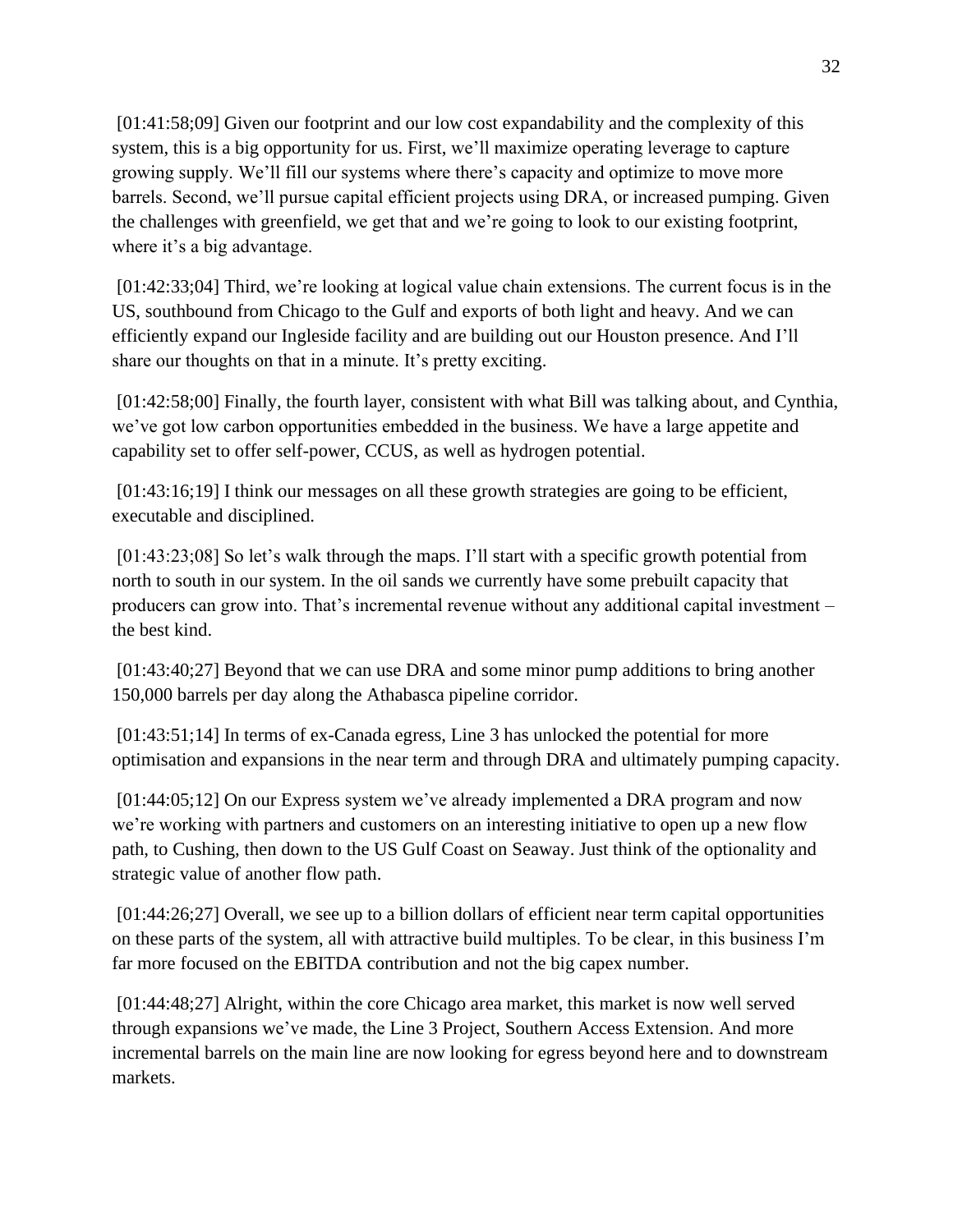[01:45:09;00] We've quietly already added a 90,000 barrel per day DRA program on Flanagan South this past quarter which provides shippers greater flexibility and access to the Gulf. This a great example of being both executable and efficient.

[01:45:25;10] The next high value add investment is more horsepower on FSP to push up to another 160,000 barrels a day into PADD III.

[01:45:37;03] The strategic linchpin here though is having the downstream tank terminal and export infrastructure in place as the Gulf becomes a larger and more liquid hub for Canadian heavy. Perhaps it's another incentive tolling idea.

[01:45:52;08] We have some of this in place today already at docks at Freeport and Texas City which are accessible off our Seaway system that can load heavy cargos, but it's limited in its current facility.

[01:46:05;09] We see our proposed Houston Heavy Hub, (EHOT), playing a key role here, providing significant heavy oil storage and connections to the local infrastructure and refining and export outlets. We also see it becoming an important hub for the Canadian heavy barrel, improving liquidity and optionality for shippers.

[01:46:28;02] We often at this point get asked whether acquiring Ingleside lessens our interest in SPOT. The answer to this question is no. We see the complementary value of SPOT loading heavy and light barrels here. So it's complementary to Ingleside. We expect more news on these projects in 2022.

[01:46:55;16] Our light oil strategy is complementary again to our heavy business, now anchored by Ingleside. On this we patiently picked our spot here, waiting for the right scale and strategic opportunity and the right price. And we're thrilled to have closed this quickly in October and we love the valuation on this.

[01:47:15;00] Loading volumes, as you can see here, are ramping up nicely in line with our economic model. And of course it's contracted to boot.

[01:47:24;10] This facility along with the Cactus 2 and Gray Oak pipelines gives us much greater leverage to the growth opportunity in the Permian basin. As shown here, we have lots of operating leverage at Ingleside and there's ample room for cost expansions as well.

[01:47:42;20] I think as we've mentioned, it's competitive in every dimension because it was purpose fit designed. It's got a deep dock, 54 feet dredged. Vessel capabilities that are better than others and quick distance to blue water etc.

[01:48:01;03] We're also actively exploring expansions into LPG and purity product export opportunities. And as mentioned earlier, this asset has a clear path to growth in a lower carbon economy – exports.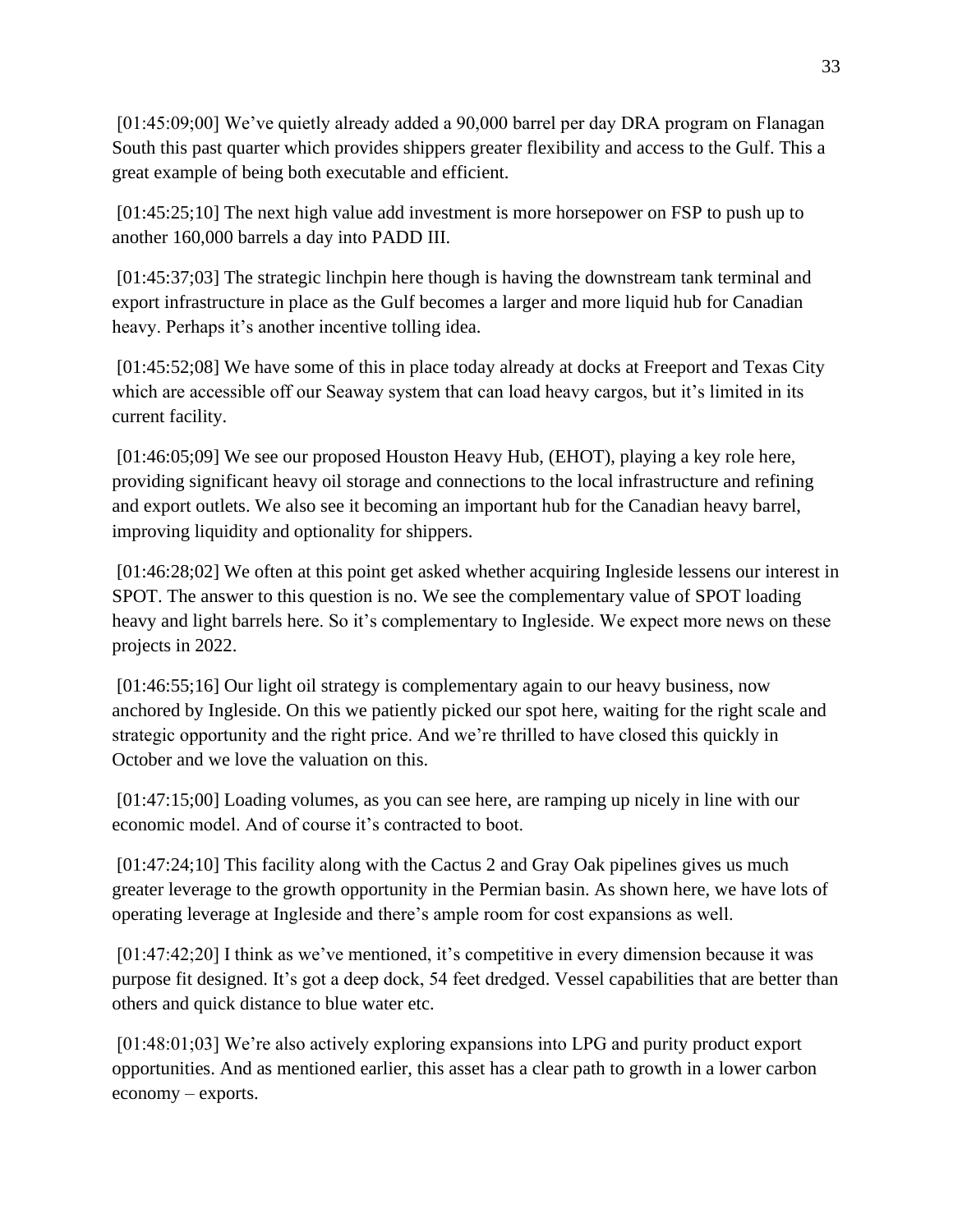[01:48:15;21] As mentioned, we're also going to produce more solar power than the facility consumes to make it net zero or really net minus. As mentioned, this is the playbook that we're going to use for all of our growth projects going forward.

. [01:48:32;06] And lastly, we're exploring the potential for this facility to participate in the long-term buildout of the Corpus Christi carbon hub given its local geology and its proximity to large industrial emitters.

[01:48:46;21] I think it's been mentioned but I'll say it again, this tuck-in acquisition checks all the boxes and is a good example of how smaller asset acquisitions can prudently enhance the business.

[01:48:58;16] I should also mention that a much smaller Cushing terminal acquisition we made last year from BlueKnight which is another good example, synergistic.

[01:49:08;17] Okay. The first priority in our low carbon strategy is to reduce emissions from our own business. We have specific pathways in LP to achieve renewable self-power of our pump stations that will play an important part in this objective. We have lots of land along the right of way. Matthew and I are collaborating and our teams are working to make this happen.

[01:49:37;05] The second key plank of this strategy is to support the decarbonisation ambitions of our customers and other large emitters. CCUS will be a big piece of the puzzle. And we believe we are well positioned to support the buildout.

[01:49:52;17] We are approaching this strategically and listening carefully to our customers, but for sure we are going to bring something to the table given the transportation and storage capabilities.

[01:50:04;07] We've entered into three excellent partnerships in just three months. They are part of the strategy. One with industry leader Svante, to help technically with the capture piece. And we have strong capabilities in the rest of the carbon value chain, carbon pipelines and storage.

[01:50:22;17] The US tax credit and new US infrastructure bill are positive in this regard in moving it forward. But as Al mentioned, we need similar policies in Canada.

[01:50:35;09] Lastly, given the scale and positioning of our system, we're looking at opportunities to repurpose some of our existing pipeline and assets in service of these low carbon opportunities. Think carbon dioxide, hydrogen, and ammonia.

[01:50:52;28] We've been working closely with our Renewables team and announced the first two phases of our mainline self-powering or repowering. The first phase is focused on the mainline just south of Superior. The second phase is focused a little bit upstream in Minnesota where we're looking to repower three more pump stations.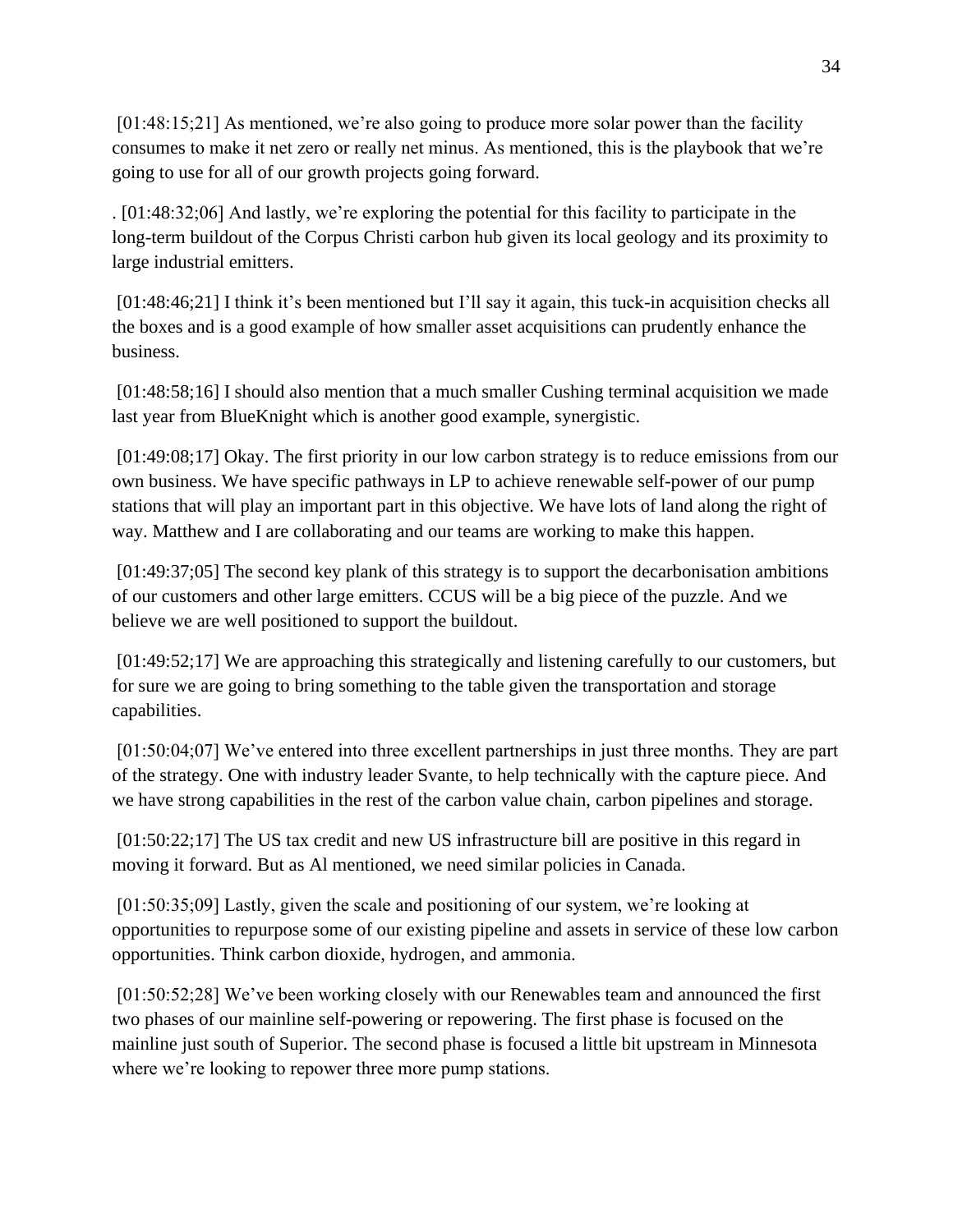[01:51:12;14] Now we can't repower every station on the system. We need the right combination of utility greening and price signals. But there is clearly upwards of half a billion dollars of opportunity here investment wise which will lower our power costs and drive our emissions down.

[01:51:30;04] On CCUS we've been very active over the past year as industry partnerships and project planning begins for the future buildup. We've formed a team actually in Liquids to actively pursue this, primarily focused on our operating backyards in Alberta and Texas where each have significant emissions abatement potential.

[01:51:51;03] For example, in Alberta last week, we signed an MOU with Capital Power to partner on carbon capture storage initiatives in the Wabumun area near Edmonton. This will be an important regional hub and we've registered an expression of interest with the government of Alberta to be part of the process on awarding pore space next year.

[01:52:10;19] In Texas, beyond the Ingleside opportunity, we're engaged in discussions with a number of key emitters in the region.

[01:52:19;07] We see low carbon infrastructure as an important piece of the Liquids strategy and a future growth platform with upwards of half a billion dollars to be deployed through 2025 and are ramping up materially from there.

[01:52:33;26] I think clearly we're still in the early innings of CCUS. So it's a good longer term fit with the conventional opportunity set we have in front of us today.

[01:52:44;12] So that concludes my prepared remarks for today. I think the three key messages overall would be that first I believe we'll find a good solution with customers in 2022 on mainline tolling framework. We have two equally attractive paths here.

[01:53:00;15] Second we have an annual billion dollars of efficient capital investment opportunity in front of us each year in service again of both customers and capital providers. And third, I'm confident that Liquids can and will fulfil its role within Enbridge, its dual roles – growing free cash flow and providing low carbon optionality.

[01:53:22;29] So again, I'm pretty excited about this role and Liquids long-term future. We have 2100 LP employees that are highly skilled and engage and passionate about our business.

[01:53:35;20] So thank you and I'll now turn things over to Matthew Akman who leads our strategy and renewables business. Matthew.

[01:53:57;17] MATTHEW AKMAN: Thanks, Colin. Good morning. It's great to see familiar faces in person this morning. I'll be speaking to our renewable power business. But many of my comments in terms of the approach we take and how we create value will also apply to other forms of new low carbon energy.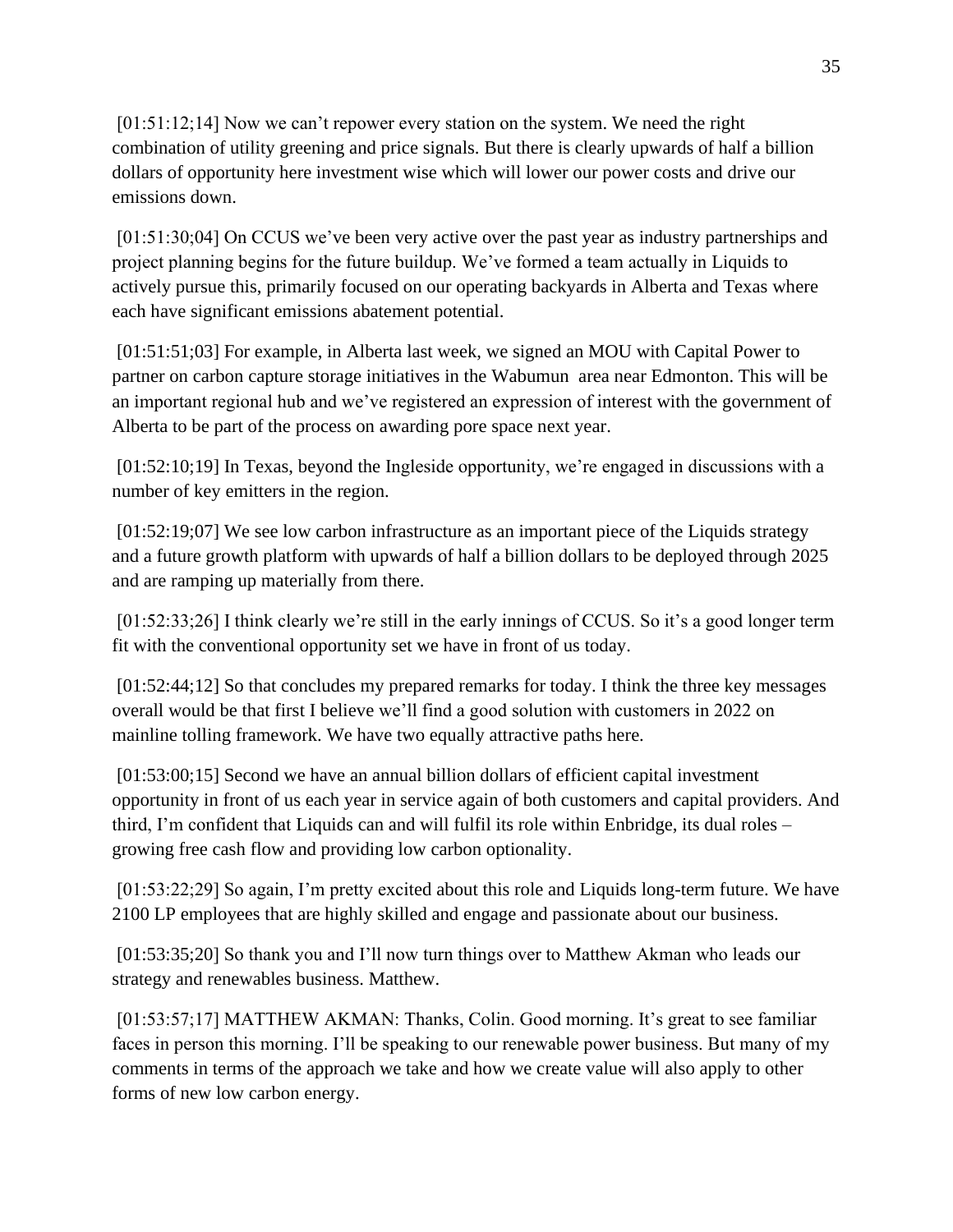[01:54:19;09] You've heard a lot today about our strong pipeline and utility businesses. Renewable power is smaller than those but it's growing in prominence and it's on the move. We've expanded it quietly and built an attractive development backlog that you'll hear more about this morning.

[01:54:36;20] As you've heard, renewables along with other low carbon energy infrastructure will play an increasingly important role in the Enbridge mix and strategy going forward. Active participation and leadership in growth of the energy infrastructure at relatively low risk has always been our hallmark at Enbridge.

[01:54:59;23] No doubt our lead over our mid-stream peers in renewable power as well as renewable gas, hydrogen and the like improve and support our business profile. But that's not our main driver.

[01:55:15;23] The bottom line as to why we're involved here is we feel we can generate a lot of value.

[01:55:24;11] In all these low carbon investment activities, our lens at Enbridge is about how we can create value for shareholders and contribute to push share growth of the company. Our low carbon infrastructure business will become significantly larger along the way. But again, value is the main driver, not size.

[01:55:45;22] We'll continue taking a relatively low risk approach avoiding big technology bets and sticking with contracted infrastructure assets with high quality counter parties and double digit investment returns.

[01:56:02;05] How we can succeed in the increasingly crowded field is a question that's probably on your minds. The answer boils down to our competitive advantages, our skills, resources, assets and capabilities. We've been in the business of developing and operating low carbon infrastructure for a long time.

[01:56:25;02] We've got extensive renewable power industry experience and our utility and pipeline assets are a logical platform for all new forms of low carbon energy.

[01:56:38;11] Here are a few proof points to illustrate our competitive position and some highlights of what's new in our growth program.

[01:56:44;10] Today we're announcing the sanctioning of seven new renewable power projects. Six of those are behind the meter, solar self power, bringing our total to 13 in operation, construction and development.

[01:56:57;17] The seventh one is a floating wind project off the coast of France. It has a longterm (optic) contract and is the first of its kind globally to complete a proper project financing.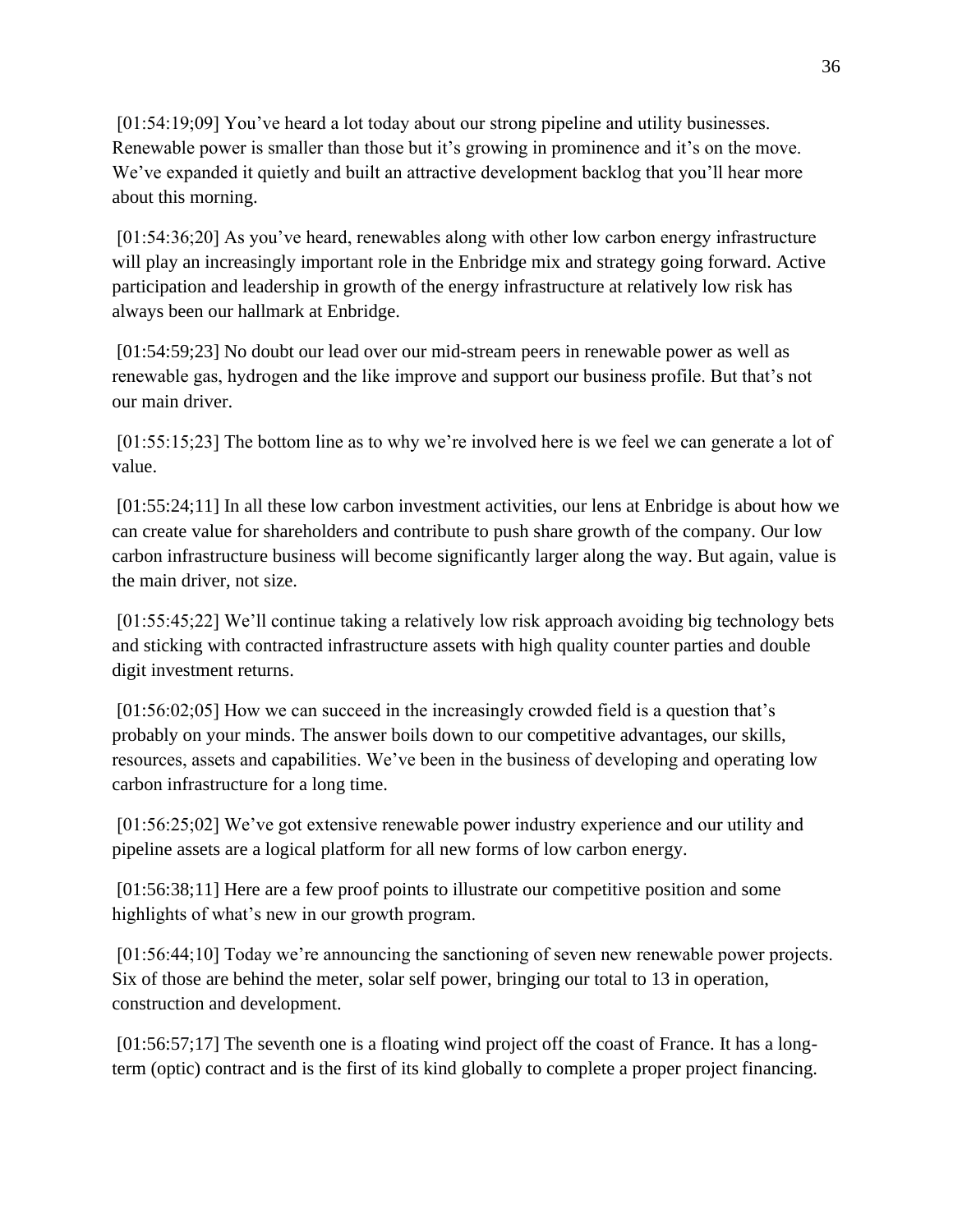There's a new development pipeline in onshore front-of-meter projects, over one gigawatt I'll be speaking about.

[01:57:18;16] So, we're pleased with how we've conducted – constructed the commercial backing to minimize risk which serves as a model for how Enbridge will pursue renewable and also all new energy. In terms of priorities we'll focus on executing these projects as well as advancing our offshore footprint.

[01:57:40;24] Renewable power has become a very competitive business with many different participants and so will other low carbon energy forms because capital is flooding into all of them. The renewable industry is maturing. A lot of the low hanging fruit has already been picked. Supply chains can get backed up, projects will become larger and more complex. Some are in very remote and challenging onshore and offshore locations.

[01:58:06;23] As the scale and complexity of renewable projects increases, so do the challenges in permitting, construction and operations. But no matter these challenges, the world needs a lot more renewable power and big opportunities will be there for those with the skills to navigate risks.

[01:58:28;04] We've proven at Enbridge we have what it takes when it comes to complex and challenging infrastructure situations. We're bringing all our expertise to the table in terms of permitting, stakeholder relations, lands, construction management, world class health and safety, asset maintenance and integrity.

[01:58:46;26] On the commercial side, our own electricity load can anchor projects. We spend over a billion a year on electricity across our pipeline systems and our shippers are now looking to us for green energy solutions.

[01:59:01;02] We've also got some prime renewable development lands and I'll talk about how we're capitalizing on our positions in a few minutes.

[01:59:10;12] First, a little more on our operations. The importance of operating capabilities is itself an increasingly valuable competitive advantage in the renewable business. Many of our competitors are private equity players that don't have operating capabilities at all. By operating our own assets we avoid paying third party fees, we control health and safety using best practices and we achieve efficiency gains.

[01:59:40;00] We still have some assets that were acquired from developers with operating contracts in place. We're moving to self-operations on most of these and are seeing significant improvement in our availability and cost metrics. Typically we see efficiencies of 5 to 10% by operating ourselves.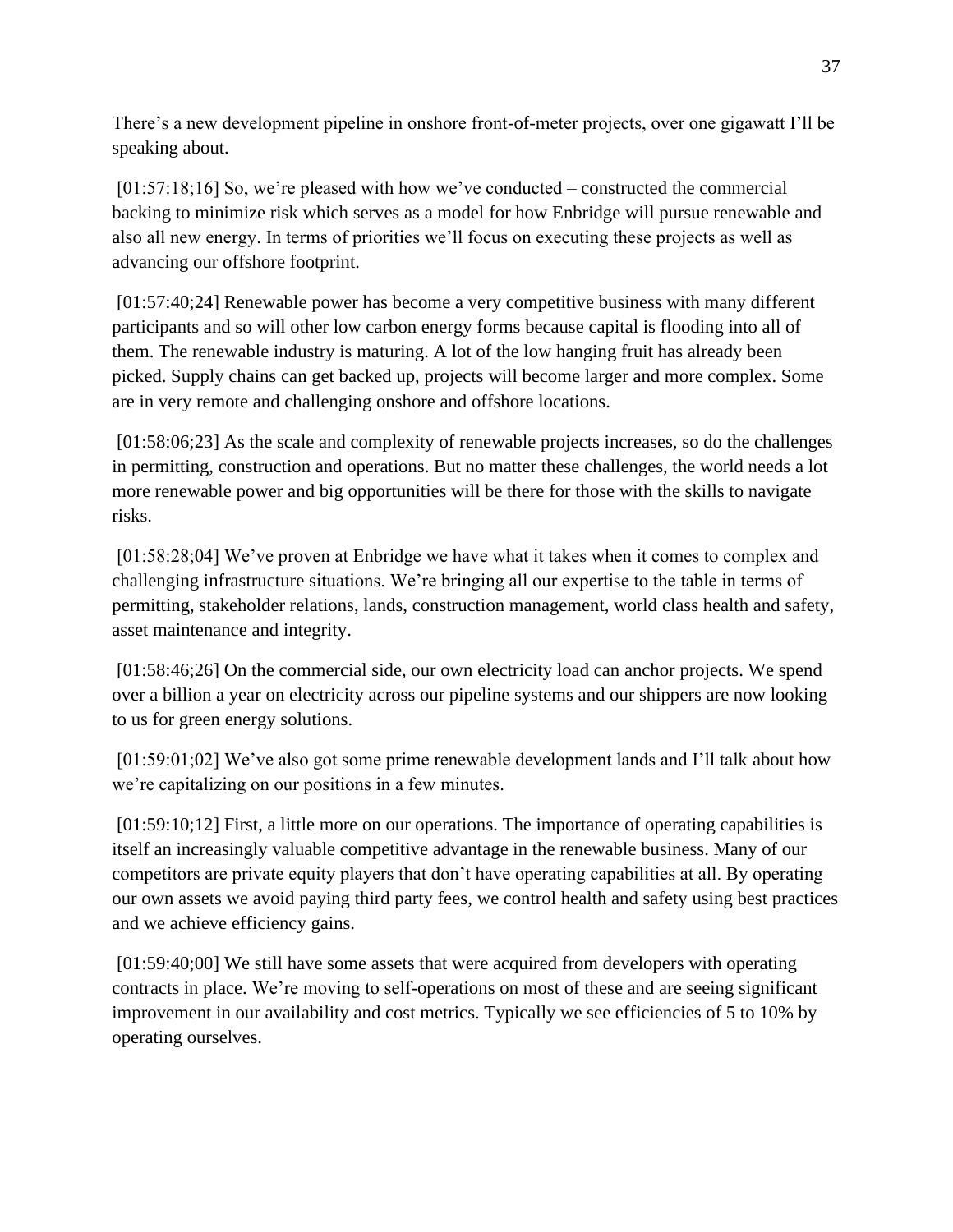[01:59:59;16] The renewable business is young but as assets age there will be more and more heavy maintenance and replacement programs. Think blade monitoring, intense asset integrity, the use of heavy equipment and cranes often in rugged terrain and remote areas.

[02:00:15;08] All these activities require sophisticated training, programs and practices which we at Enbridge have honed for decades.

[02:00:23;24] The proof is really in the pudding. Our capabilities were on full display earlier this year during the Texas winter storm. We've got three wind farms down there and our teams worked effectively to ensure our assets were among the first back online. Time was money after Storm Uri hit. And we avoided the big impact some others experienced in that challenging situation.

[02:00:48;26] Now on to our growing construction and development programs. We have several large offshore wind projects under construction today. This slide illustrates some of the visible offshore growth that will drive increased renewable EBITDA over the next few years for us. We've got 1.5 gigawatts in construction in France. Foundations are now being installed at Saint Nazaire. We're building massive 15 storey tall gravity based foundations for Fécamp and producing cables at Calvados.

[02:01:21;20] All of these are tracking on time and budget and they're got fixed price EPC contracts for extra belts and suspenders, protection against inflation.

[02:01:32;18] The offshore wind industry is accelerating every year as the realization has sunk in that large scale renewable projects will be critical to achieving the world's emission reduction targets.

[02:01:44;29] Installed offshore wind globally is now expected to reach 220 gigawatts by 2030 and then almost 400 gigawatts by 2040. Europe, which is our core market, will be a big chunk of that at about 40% of the global total.

[02:02:02:15] It's not always easy and we're facing two challenges in particular as we look to capitalize on this huge opportunity. One is that many of the markets have gone to market pricing instead of long-term contracts backed by government, which places a lot of these frankly just outside our risk profile altogether.

[02:02:24;14] The other is that strong capital flows in the sector have compressed returns on investment. You've heard about that. Fortunately we were relatively early into entry into this industry and so we've got a good stable or secured projects and a strong platform to win new ones.

[02:02:45;29] Moving to offshore wind development and our program there, our team in Europe is highly expert and well established now. We can still compete and win projects with attractive risk return profiles, but we'll have to be nimble and we'll be selective.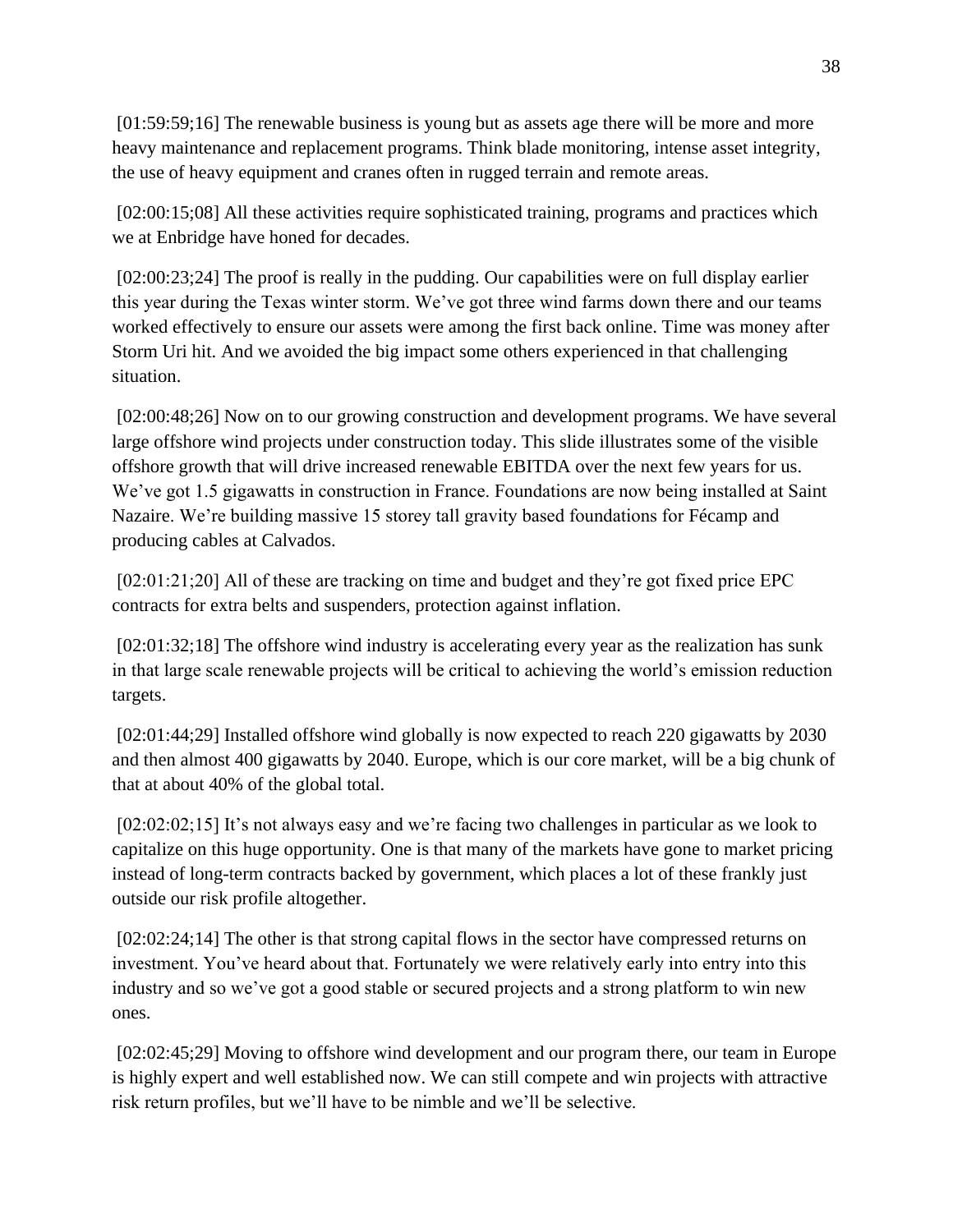[02:03:01;25] What I mean by that is several things. First, we'll participate earlier in the development process where returns are still attractive. Acquiring later development or operating projects just doesn't meet our hurdle rates.

[02:03:17;11] Second, we'll focus only on jurisdictions where we can still get a long-term off day contract. And third, we're avoiding these highest bidder wins lease auctions and instead focusing on what are known as points based competitions where our expertise and qualifications are the determining factor, not the size of the upfront cheque we're willing to write.

[02:03:44;17] We see solid select opportunities that meet these criteria and they can be large. For example, we've participated in a recent 4 gigawatt Scot wind process you see here on the map. And while it's going to be very competitive, we've got a compelling proposal.

[02:04:02;28] Our Dunkirk project in France has been awarded a contract already and that one is progressing toward FID. We're also working on a major expansion of our Rampian project in the UK and the fact that we're already there gives us an edge over the competition. That one can be over a gigawatt.

[02:04:20;15] My point is we'll compete hard but we'll maintain our discipline. And so we know going in that we'll win some and we'll lose some. In the meantime, our visible pipeline of construction and development opportunities provides a clear runway for growth over the next 3 to 5 years.

[02:04:43;28] I mentioned earlier that we're early off the mark on a huge global floating offshore wind opportunity. Our first project is now well underway and slated to be online by 2023. In addition to reaching up ID on this project we've already pre-qualified with EDF on the first large scale auction for floating wind in France at Brittany.

[02:05:09;29] Together with EDK we're currently working on a 750 megawatt early stage floating offshore wind development pipeline. Behind that there's a 9 gigawatt European opportunity for floating and we're optimistic we'll be able to participate on a highly profitable basis, again under long-term contracts.

[02:05:33;27] Moving back onshore from offshore, our behind the meter solar self power program is gaining momentum and we've proven out the concept in economics now. As mentioned, we've announced six new projects today, three on GTM and three on liquids pipelines. That brings us to a total of three in service and another 10 in construction, These projects have good investment returns. We'll reduce power costs across our system and improve the emission footprint of our pipelines.

[02:06:08;05] With over a gigawatt of potential here, there's much more growth available. And while we don't expect to replace all of our requirements, the opportunity set is large.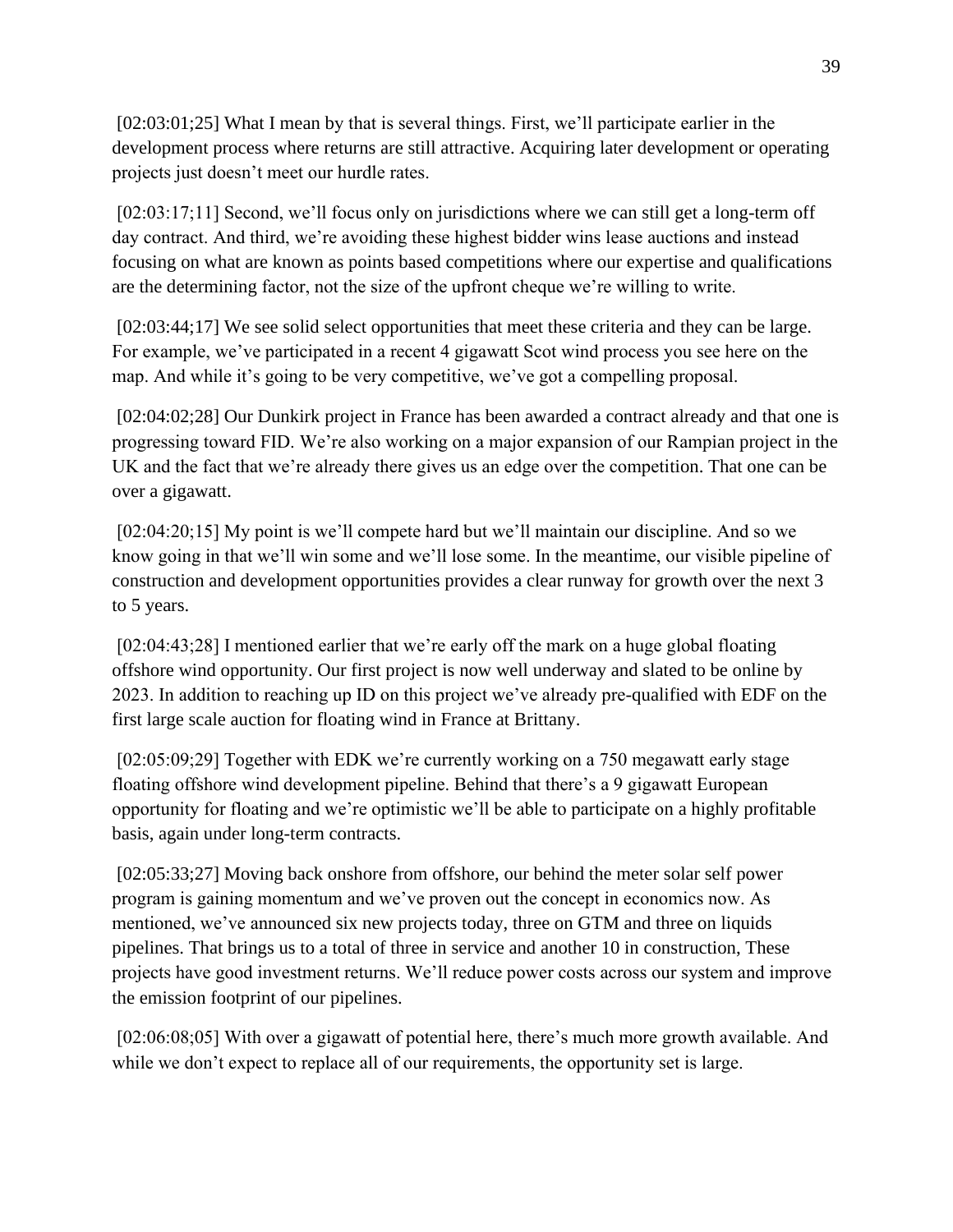[02:06:20;13] We've identified half a billion dollars of investment over the next few years alone. And with all the potential that opportunity should double by mid-decade.

[02:06:32;14] You've heard a fair bit about our offshore wind developments and self power efforts in recent years. And those are ramping up nicely, as you can see. While building that portfolio, we've been work quietly on a North American onshore front-of-meter development portfolio that looks more promising every day.

[02:06:53;20] We're currently working on over 1 gigawatt of onshore, front of meter renewable power projects at various stages. Only those with a strong contractual underpinning and solid returns will be brought to an FID, a final investment decision.

[02:07:11;07] Early signs are very encouraging through because we control tens of thousands of acres of prime renewable lands with transmission interconnection. We've got our own electricity load to anchor a lot of these and we're seeing very strong third party customer interest.

[02:07:28;06] A great example of that is at the Ingleside export terminal. We've got hundreds of acres there and there's 138 KV line running right through the site. The solar and wind resources down there are best in class and we have some very large power customers right next door that are looking to reduce their own emissions.

[02:07:51;07] Another good example is our plumber pump station where we own almost a thousand acres of prime solar power lands. This is in Minnesota. That alone could be a hundred megawatt project. The project will take time, as all developments do. But we plan to have some chunky new assets in service mid-decade.

[02:08:14;05] So to wrap up, we have momentum in all three of our development areas: offshore wind including floating, behind the meter solar self power and front of meter onshore projects. With the first of our large French offshore wind projects slated to come on later next year, we're looking forward to visible contracted cash flow growth from investments that will deliver excellent returns for decades to come.

[02:08:41;23] We're well positioned to keep that moment up as our development and construction backlog of about 2.5 gigawatts not exceeds the size of our base business. We have enough in the hopper to deploy capital of about a billion dollars a year to attract a renewable power growth.

[02:08:58;25] We'll always maintain our capital discipline and we're positioned nicely to win and execute on accretive low risk projects.

[02:09:07;11] As we bring more of these to later development stages and into operations, there will be more capital recycling opportunities to further boost investment returns, if we choose to do so.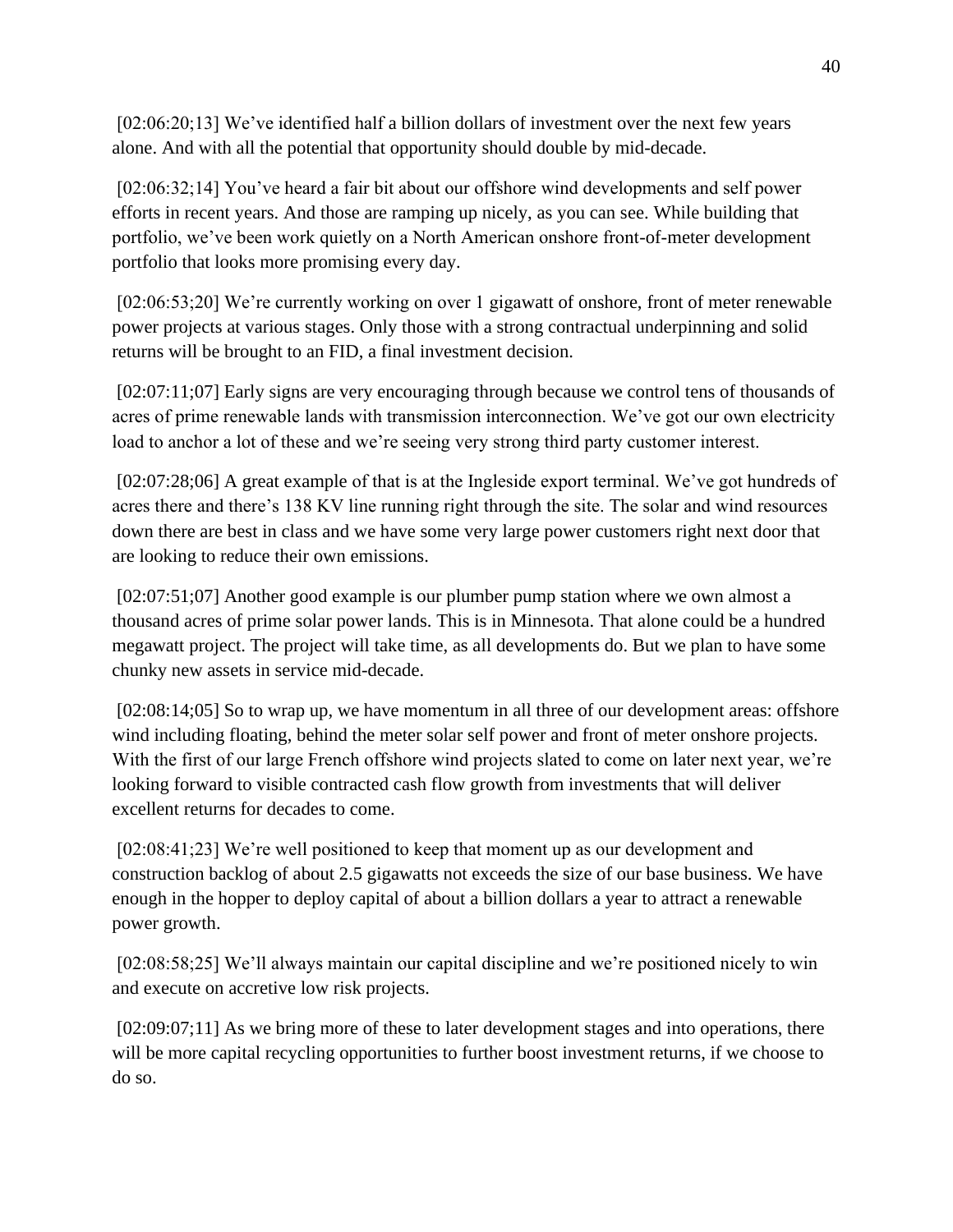[02:09:19;00] Our renewables business is definitely on the move, gaining momentum. We're optimistic it will become a bigger part of the company and a significant growth driver for many years to come.

[02:09:31;01] Thank you very much. Now I'll pass it to Vern Yu, our chief financial officer to discuss our financial outlook.

[02:09:49;08] VERN YU: Thanks, Matthew. Good morning, everyone. I'm very excited to be here this morning as our chief financial officer. It's really exciting because I think we're in really good shape financially. Our balance sheet is rapidly strengthening now that we have Line 3 put into service. And we've benefited from strong operational and financial performance across all of our businesses. This balance sheet strength is really going to open up a lot of optionality for us next year and beyond.

[02:10:21;08] But before I get into that let's take a minute and reflect on 2021. So the best news is that our systems have been full all year. This really reflects the demand pull nature of our assets and the strength of the markets that we serve. We've placed \$10 billion of new capital into service this year. This is well diversified across all of our businesses and drives significant EBITDA and cash flow growth going into 2022.

[02:10:53;22] Today we announced another billion dollars of new projects which brings us to 2 billion for the year. We've unveiled some new opportunities for growth across all of our businesses, some conventional, some low carbon. So that's a really good mix. This adds to our project backlog which really supports our long-term DCF per share growth.

[02:11:19;11] So next I'm going to move to our financial dashboard for 2022. Over the last couple of years we've seen some really incredible swings in commodity prices. And despite these swings, we've delivered on all of our financial commitments. This really highlights the predictability and resiliency of our cash flows.

[02:11:44;08] Our diversified asset mix and our low risk commercial framework provides us with really great stability. Our large scale and market reach ensures that we have robust opportunities to grow our business. Our secured capital program, along with toll escalators and our continued focus on reducing costs, really provides us with highly visible growth, 5 to 7% DCF CAGR through 2024.

[02:12:18;26] In 2022 we'll have about \$6 billion of investment capacity to continue to grow the business and a portion of that will be used to fund our secured capital program. We'll have this investment capacity after paying our dividend which will be around \$7 billion next year.

[02:12:41;05] So we have a strong balance sheet coupled with strong free cash flow. This gives us a lot of optionality on how we deploy capital in the future to maximize shareholder value.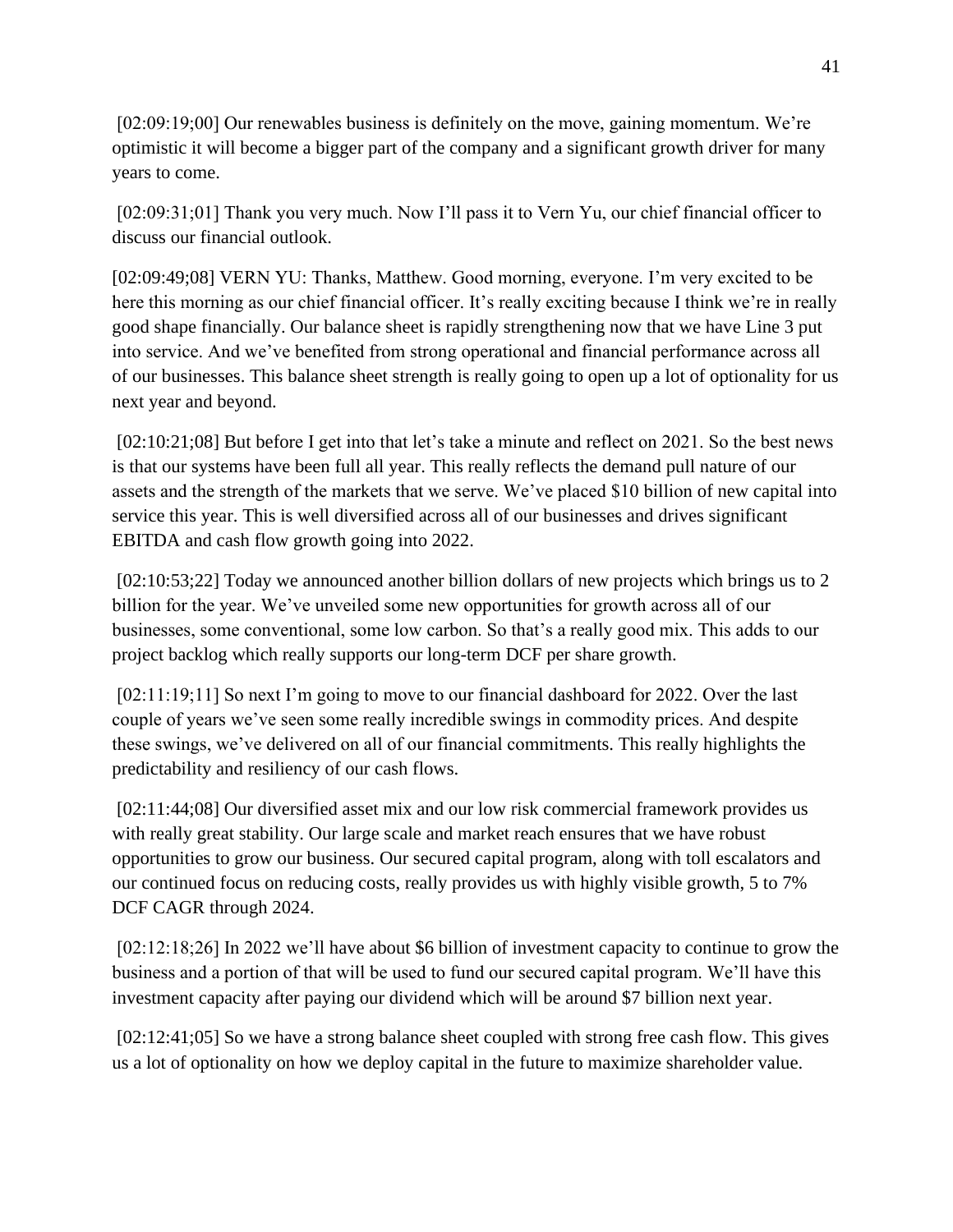[02:12:54;09] We continue to drive ESG performance across our businesses and to ensure that we hit the targets on ESG that we set out last year. The independent agencies that assess ESG rank us a leader.

[02:13:14;11] Okay let's move on to the balance sheet. There's no change in how we're thinking about the balance sheet. We're going to continue to run our business conservatively. We'll keep the balance sheet strong at the low end of debt to EBITDA range and have our dividend payout be in the middle of the range next year.

[02:13:37;00] The cash flow from the \$10 billion of assets we placed into service this year, along with the Moda acquisition will drive debt to EBITDA to the bottom end of our range next year. We believe that this flexibility is very powerful.

[02:13:55;05] As we move from the lower end of the range to the middle of the range, this gives us an extra \$2 billion of incremental capital that we can invest in high value opportunities. We'll continue to be self-funded for all of our equity needs.

[02:14:11;28] And finally I think it's really important to point out we're not going to sacrifice our commercial model just for the sake of more growth.

[02:14:23;06] We think that this approach to the business makes us a leader in the sector and will really drive out long-term value creation. But generating value isn't just about the model, it's about how you surface and deploy capital to grow your cash flows.

[02:14:40;19] So on the next slide, I'm going to talk a little bit about our track record on this front.

[02:14:49;04] Since 2017 after the merger we've taken a number of actions to strengthen the balance sheet while still growing our business. We sold about \$9 billion of assets and these assets predominantly had some exposure to commodity prices. So we've even reduced our risk profile while selling assets.

[02:15:13;02] Today our direct exposure to commodities is very small, only about 2% of our cash flows. We've also recycled a bunch of capital into new growth projects, about 40 billion in total. And these projects are now contributing about \$5 billion of incremental EBITDA.

[02:15:38;06] We've selectively executed accretive tuck-in M&A where the new assets have been on strategy and have had their own embedded growth profile. And we've returned a significant amount of capital to shareholders through a stable and growing dividend.

[02:16:00;05] We continue to optimize our assets to ensure we're best positioned for both today and to grow in the future. So it's not just about capital deployment. It's also about how you run the business.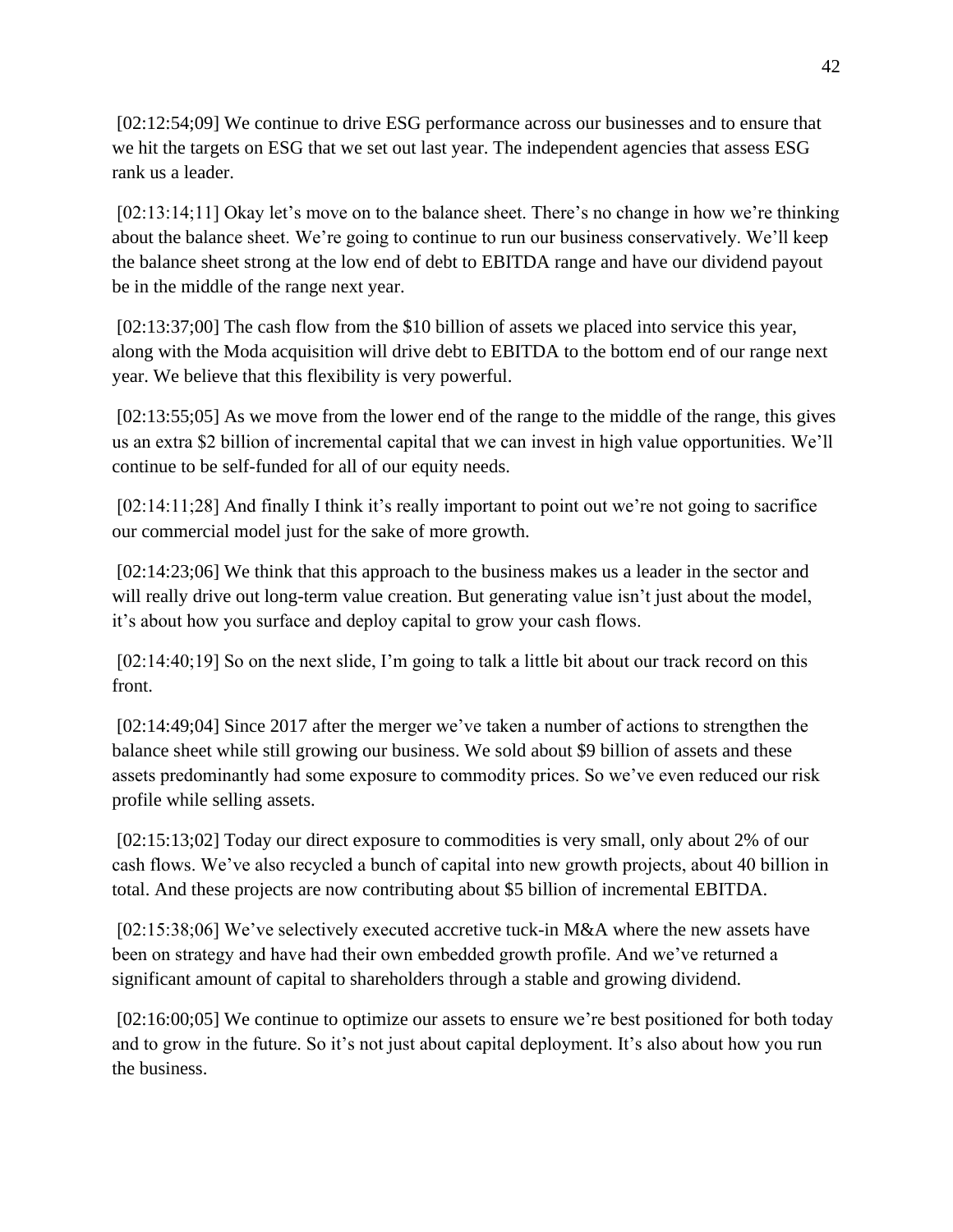[02:16:15;27] So over the last 5 years or so, we've been really focused on taking costs out of the business. In fact, we've taken about 1.2 billion per year of costs out. We've done that by unlocking the synergies in the merger and by amalgamating our two utilities in Ontario.

[02:16:38;24] We focused on process efficiencies, how we can do more with less. We've invested in technologies. I think Al talked about this a little bit earlier. Our technology labs in Calgary, in Houston are really focused on how we apply artificial intelligence, machine learning and other technologies to reduce our costs.

[02:17:03;14] Here's a good example. We're been really focused over the last year on how do we optimize the energy use at our pump stations and compressor stations. This has two real benefits. We lower our power usage and along with that we lower our emissions as well.

[02:17:26;17] We've enhanced our tax pools and as a result we've extended our tax cash horizon beyond the current planning period.

[02:17:36;25] So next I'm going to talk about how we're going to deploy this financial capacity that we've built up.

[02:17:48;06] Our capital investment priorities haven't changed. Protecting the balance sheet remains our number one focus. We'll stay in the lower half of our target debt to EBITDA range and we believe this maximizes our flexibility going forward.

[02:18:05;05] We'll continue to return capital to shareholders through a sustainable and growing dividend which remains core to our value proposition. And our approach to the dividend is unchanged. We'll grow the dividend up to the medium term DCF per share growth rate. And for next year we expect our payout ratio to move to the middle of the range.

[02:18:29;27] In addition today, we announced a share buyback program for up to \$1.5 billion of share repurchases next year. And that really provides us with incremental flexibility on how we return more capital back to our shareholders.

[02:18:51;16] I should say that share buybacks will need to compete with our organic growth and other capital allocation priorities. And all of our capital allocation options need to achieve solid returns along to continue to have a low risk profile to go ahead.

[02:19:12;07] So next we'll go on to 2022 and beyond.

[02:19:18;18] In 2022 we're going to generate about \$11 billion of distributable cash flow and we expect that to continue to grow over time. With today's announced dividend increase for 2022 we expect to return about 65% of that cash flow back to shareholders as a dividend or about \$7 billion.

[02:19:46;25] After considering our incremental debt capacity if we move from the bottom end of the range to say 4.7 times, we'll have about \$6 billion of investment capacity for the year.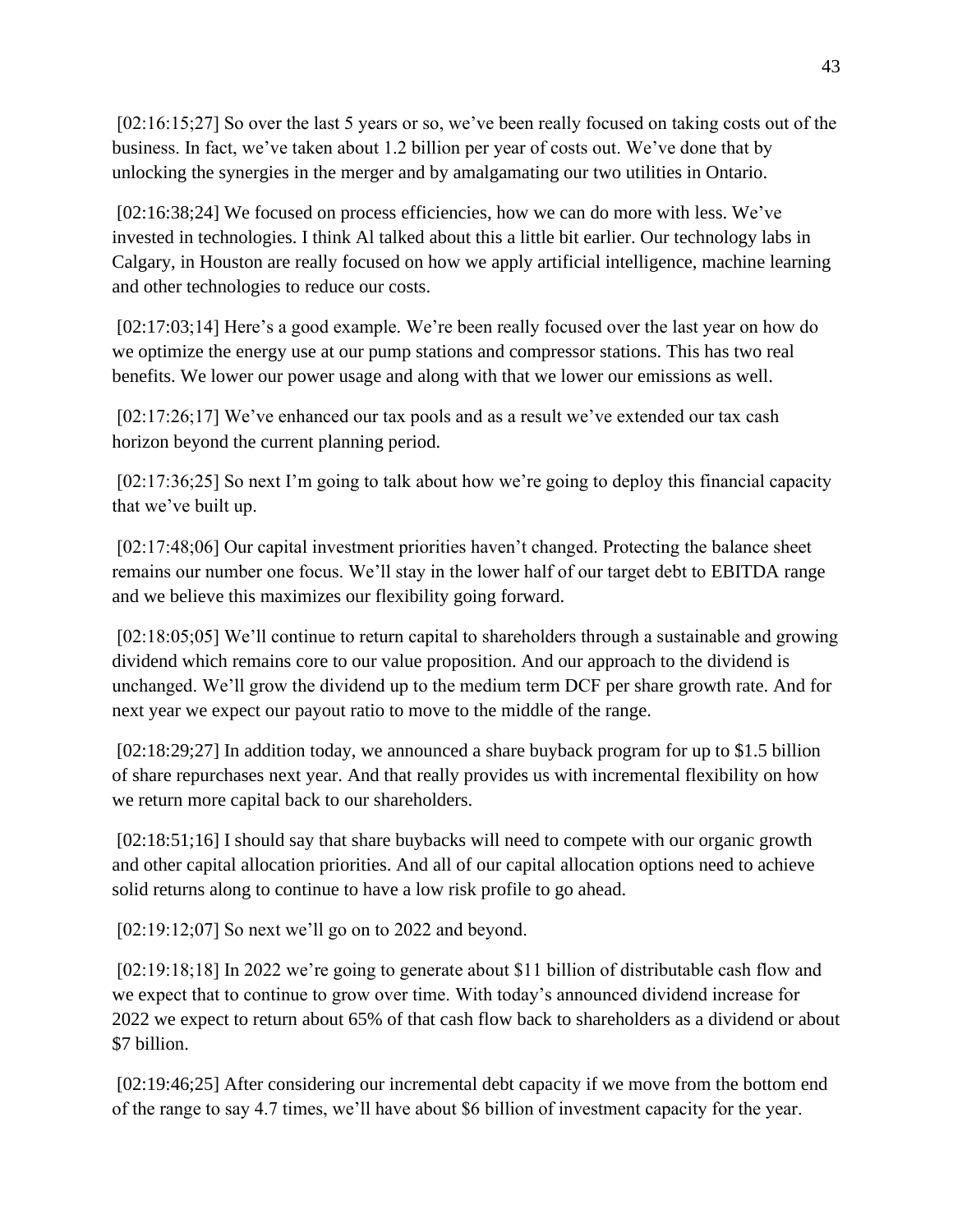We'll prioritize about 4 billion of that for low capital, high return growth such as the things that Bill and Cynthia have talked about in the gas business: modernization and normal course utility growth.

[02:20:21;12] The next \$2 billion of excess capital will go to our next best capital allocation alternative. And we have a few options here.

[02:20:32;16] So let's go into a little bit more granularity next on how we do capital allocation. So if we start with what we call the core allocation bucket, we'll prioritize zero capital growth first. Really it's the best time. It uses no financing capacity and we have lots of these opportunities embedded throughout our company.

[02:21:04;12] Then we'll invest in highly capital efficient projects. These will generate robust returns primarily in liquids and gas transmission. This should total to about a billion dollars per year and we expect these projects to generate mid-teens returns.

[02:21:25;24] After that we'll invest in the gas utility which we think has up to a billion and a half dollars for customer adds and community expansions annually.

[02:21:38;05] Next is our modernization program in gas transmission which is another billion dollars per year. So that's 3 to 4 billion dollars of ratable growth in our core investment bucket. So in normal circumstances that will leave us about \$2 billion in the excess bucket. And this is how we're thinking about deploying it.

[02:22:06;19] We have four choices here. More longer lead time organic growth, low carbon infrastructure investments, tuck in M&A, potentially further deleveraging the balance sheet. All of these will need to compete with share buybacks going forward to move ahead.

[02:22:29;22] We'll look at the equity returns on each of these and the accretion and only the best of these opportunities will go ahead. This excess investment capacity has the ability to drive further upside to our base plan. And that's how we get to our 5 to 7% growth outlook through 2024.

[02:22:58;05] So we have a great record of capital discipline and that's really rooted in how we look at investments. Our size, our asset footprint and financial strength provide us with a lot of opportunities. We're not going to compromise the value proposition just for the sake of growth. Projects have to be on strategy, demonstrate executability, align with our low risk commercial model and meet our new ESG goals to make it through our screens.

[02:23:36;22] After that, each opportunity has to compete against other opportunities in the portfolio. From there, only the best projects will advance.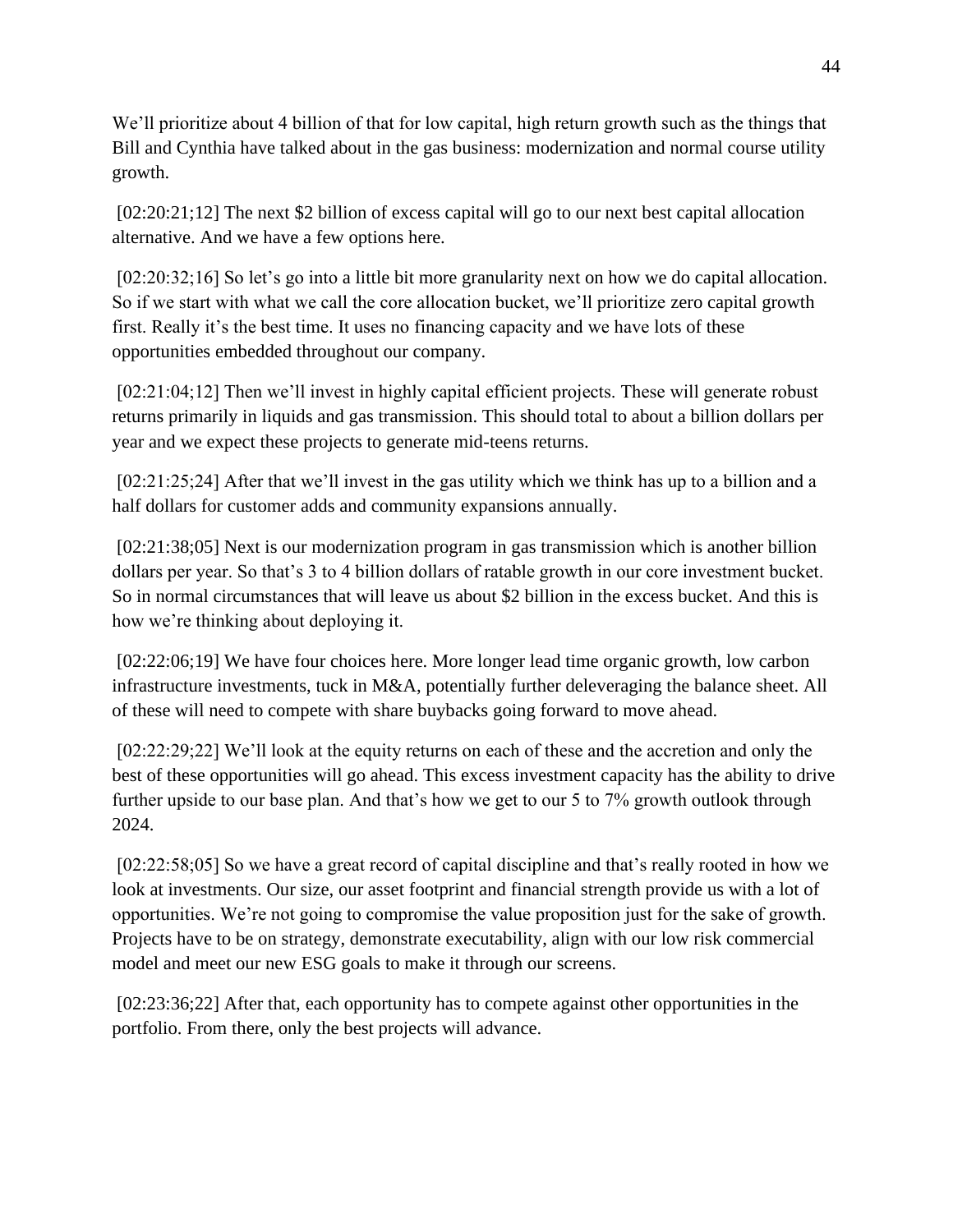[02:23:50;01] Each project is given an individual project specific hurdle rate that considers the unique risks that come with that project. We factor in premiums for capital cost risk, schedule risk, regulatory and permitting risk, factor in carbon pricing and many other ESG factors.

[02:24:11;23] Then we add a premium over that hurdle rate to ensure that we generate clear value over our cost of capital. So on average, our return expectations have increased over the last few years. And that's particularly true for greenfield projects where project execution is a big consideration.

[02:24:38;04] And as a result, our focus is now shifting to brownfield expansions and optimizations where capital efficiency can drive robust returns and at a much better line of sight to execution.

[02:24:56;00] The next slide talks about what we're thinking about share repurchases. I think as Al mentioned in his remarks, we're going to be really disciplined about this, just like we are with the rest of the business.

[02:25:10;23] Our priority is always to maximize the value of each dollar invested and our allocation framework is designed to achieve this. So here's how we're thinking about buybacks with that context.

[02:25:26;28] They can generate attractive equity returns and support near term growth in both EPS and DCF per share. So we think on a long-term basis, our assets will drive strong cash flow growth. So investing more in ourselves is really a no-brainer.

[02:25:54;00] And finally, share buybacks are obviously very executable. But, it's important to know that we have to balance that against the role of organic growth and how that can advance strategic priorities and generate new cash flow and finally enhance tax pools.

[02:26:16;14] It's important to note that we're not going to stretch our balance sheet just to buy back shares. Our balance sheet currently is still carrying the full cost of Line 3 replacement and the Moda acquisition. These assets will generate some strong cash flows next year and bring our leverage down over the year.

[02:26:41;16] We'll also look at the fundamental value of our shares as we evaluate share buybacks. But at current prices obviously we think our shares are undervalued. Ultimately we still have a strong hopper of organic growth opportunities. So really we think there's options here for both in our portfolio.

[02:27:05;04] Okay, now we're going to move to our outlook for 2022.

[02:27:12;18] Before I get into the numbers I'll provide some of the assumptions that drive our plan. I think as Colin mentioned, we put in an allowance for lower tolls on the main line. But the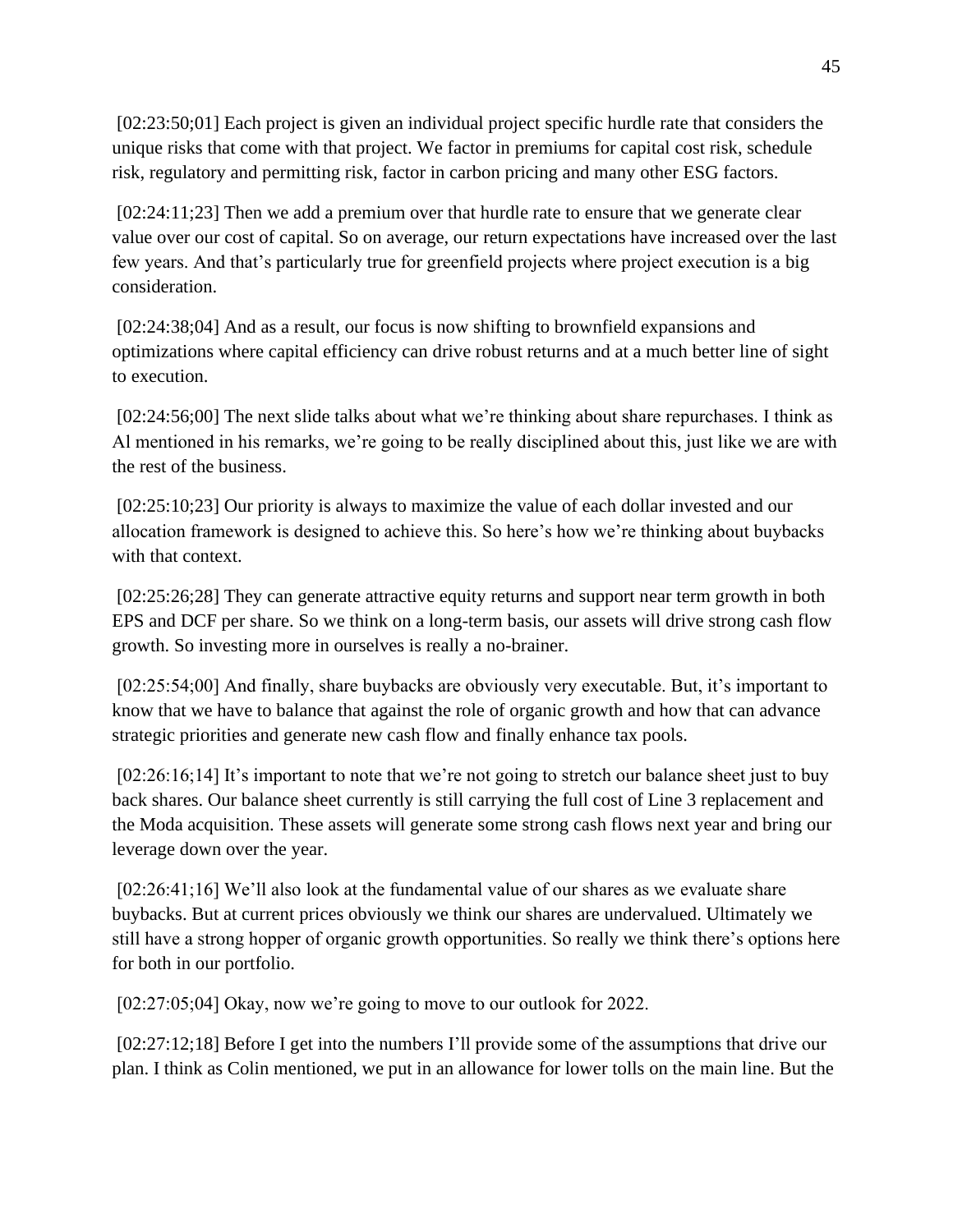big driver for 2022 is the \$10 billion of capital that we put into service this year along with the Moda acquisition.

[02:27:35;24] Our plan for 2022 includes \$4.5 billion of secure capital deployment so that leaves us for 2022 excess investment capacity of \$1.5 billion. We plan to be at the low end of the range.

[02:27:56;11] And the next slide I'll show you how does that translate into growth trajectory over the last few years.

[02:28:05;02] I think as we announced this morning, we expect EBITDA for 2022 to be between 15 billion and 15.6 billion dollars for the year. And DCF per share to be between \$5.20 and \$5.50. That represents a 7% CAGR over the last couple of years.

[02:28:31;03] Our dividend announcement fit squarely within our dividend guidance and I'll walk you through some more of those details on the next slide.

[02:28:41;25] In liquids we assume a full year of cash flows from Line 3 and contributions from the Ingleside Terminal. As I just mentioned, the Mainline includes a provision for tolls. But we do expect strong crude oil supply from Western Canada. So we're forecasting the Mainline to average around 2.95 million barrels per day for the year.

[02:29:09;21] Gas transmission benefits from new assets placed into service, including the 1.5 billion dollar expansion of the BC pipeline.

[02:29:20;16] At the utility we expect to add another 45,000 customers and to have normal weather. Power will be flat year over year with projects that are under construction now to start contributing in 2023.

[02:29:37;14] Energy services is expected to improve but losses are still expected to continue next year.

[02:29:46;23] I should remind everybody that our energy services group is not a speculative trading shop. Its business historically has generated about a hundred million dollars per year by capitalizing on locational and quality basis spreads as well as contango in the market.

[02:30:05;16] Currently we have some committed contracts where this base is working against us. But we expect the business to return to profitability after 2022 and be along the lines of its historical results. Our FX hedging program will be incorporated in our eliminations and other segment.

[02:30:31;00] So moving on to EBITDA. We're going to have significant EBITDA growth which will drive cash flow growth. Our maintenance capital in 2022 will be slightly higher, driven by some of the work that was delayed from this year in the utility which will move to the next year.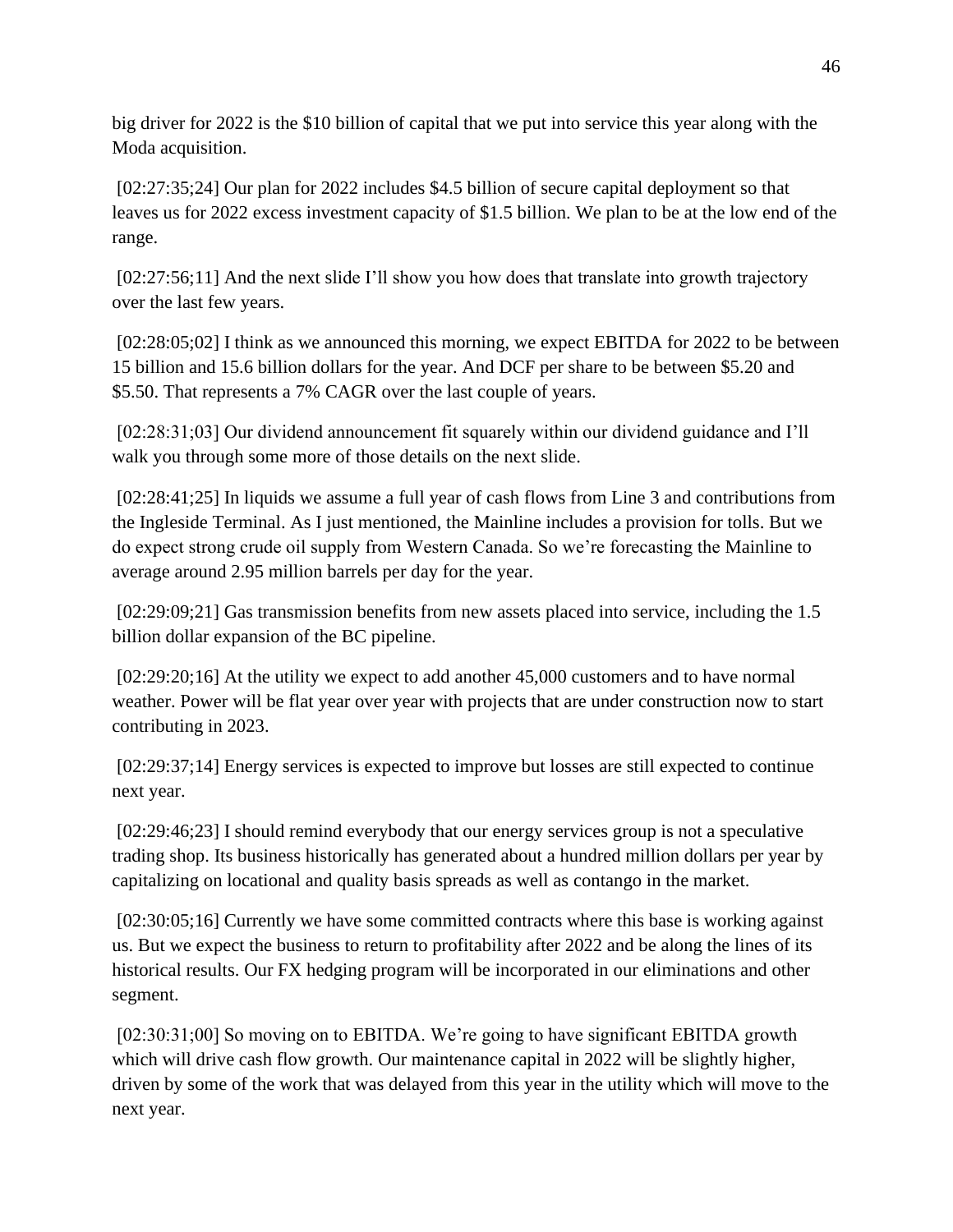[02:30:51;16] Cash taxes are expected to continue to be around the run rate of about \$500 million a year. Our commodity exposures will remain minimal and about 95% of our exposure to the US dollar on a DCF basis is hedged at about 1.28 US dollars per Canadian dollar.

[02:31:16;26] So some of the sensitivities we have, a one cent movement in FX will result in about a million dollar per month movement in a swing in EBITDA, less so on DCF and a 25 basis point movement in interest rates would lead to about a \$40 million change in interest expense for the year.

[02:31:39;28] Seasonally we expect the trend to be as it was this year where winter months are stronger than summer months. And with capital coming in to service next year, the second half will be stronger than the first half.

[02:31:57;16] So we continue to try to strengthen our business. We do this by progressing regulatory strategies to ensure we receive a fair return on the capital that we employ. We file the Section 4 rate case at Texas Eastern to reflect the significant capital we've deployed in modernizing the system. And as Colin talked about, we're going to expeditiously engage with shippers on the mainline.

[02:32:28;14] Settlement discussions in fact are underway on the Lakehead system regarding our cost of service filing that we made with the (FERC) earlier this year. And obviously we've done that to ensure we're earning an appropriate return on the capital we've employed there.

[02:32:45;06] About 80% of our EBITDA has some inflation protection embedded in it, either through cost – contractual cost escaladers or other regulatory levers.

[02:32:59;19] And we continue to be focused on driving efficiencies within our business. We've talked about deploying technology to lower cost in all areas and we expect to continue to capture value from these actions. In our planning period we expect this to contribute about 1% per year of growth.

[02:33:21;19] Let's move on to the secured growth inventory. In total, from 2021 through 2024 we have \$19 billion of secured capital, reflecting another year of modernization and utility capital. These are multi-year programs and we'd added the newly sanctioned projects we talked about earlier.

[02:33:49;04] The programs are well diversified across all of our business and really demonstrates how all of our business contributes to our organic growth capital program. After considering capital that we placed into service this year, we're left with a \$9 billion secured hopper. And we have a strong development pipeline behind this. This provides us with great confidence that more attractive opportunities are on their way. And importantly, the secured backlog supports our 5 to 7% growth outlook through 2024.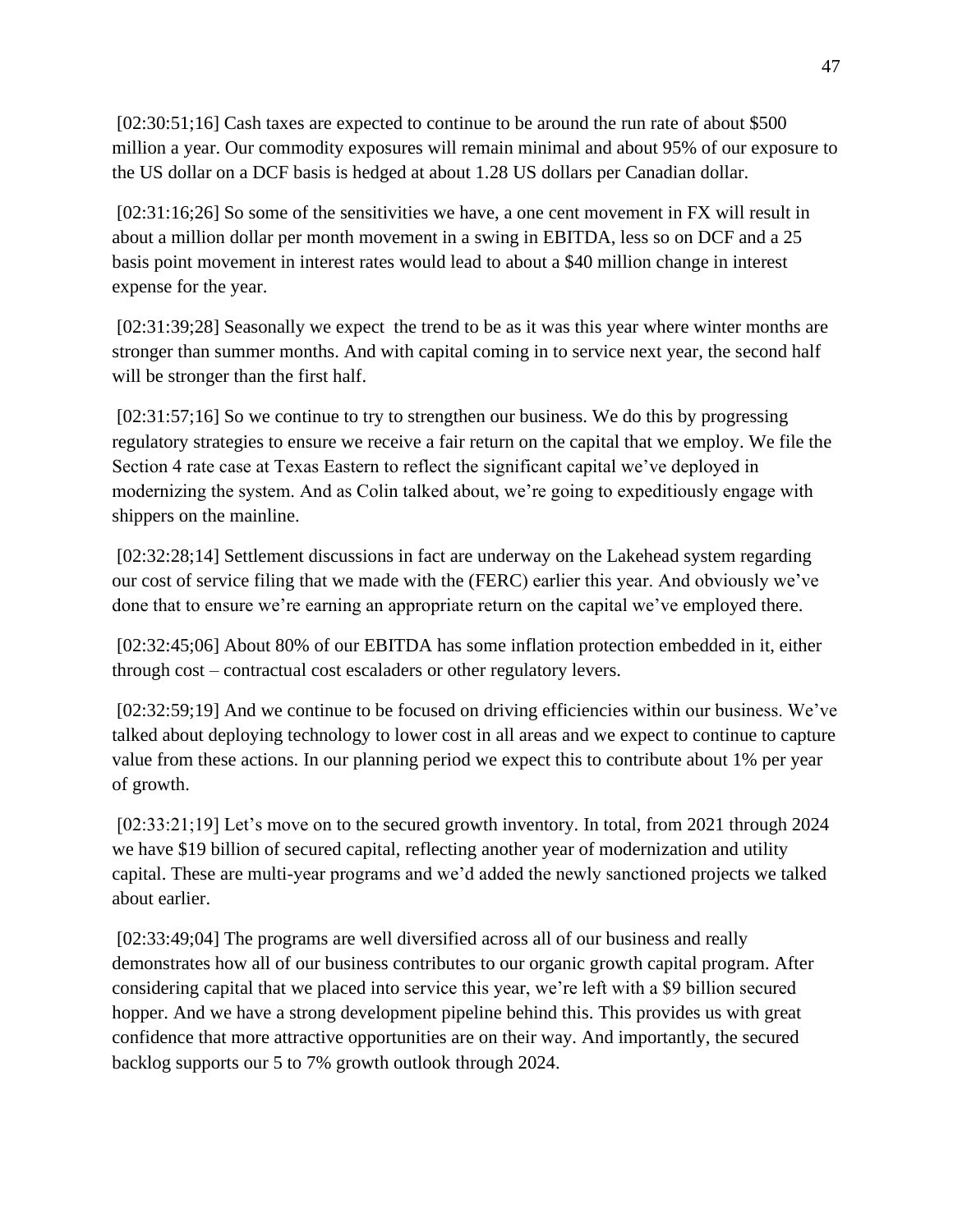[02:34:30;05] Let's move to the funding plan. We expect about four and a half billion dollars of growth capital spending in 2022. That's well within our \$6 billion of investment capacity for the year which is already factored in maintenance capital expenditures and the payment of our dividend.

[02:34:54;20] The majority or our needs will be met through internally generated cash flows and the remaining debt requirements are very manageable. We've been in regular contact with the credit rating agencies and they've seen the details of our plan.

[02:35:11;14] So I'm just going to wrap up now with a summary of our three year outlook. Our secured capital program along with ongoing cost efficiencies, rate escalators, delivers our three year outlook of 5 to 7% DCF per share growth through 2024.

[02:35:37;12] Our balance sheet flexibility and excess capacity provides the opportunity to bolster our growth to the top end of the range through further investments or share repurchases.

[02:35:55;01] So in summary, we're very excited about Enbridge's outlook. Our systems are full. Our balance sheet is in the best shape it's been in many, many years. Our financial metrics are really dialled in and we have visible growth in front of us.

[02:36:15;00] We'll be disciplined in how we deploy that capital. So really, that's it for us and we're going to turn it over to Jonathan for the Q&A.

[02:36:33;11] JONATHAN MORGAN: Great, okay. Thank you, Vern. I think I'll invite everybody to come up to the stage here and take your seats. So we've got about 30 minutes for Q&A here. Again, we'll have the mic in the middle of the room here for those that want to ask questions in person and then the same approach for the webcast. Add your questions to the form and I'll be reading those to the group here.

[02:36:57;25] It looks like we've got the first question from Andrew Kuske. So go ahead.

[02:37:01;28] ANDREW KUSKE: Andrew Kuske, Credit Suisse. I guess it's an intertwined question for Vern and also for Colin. And just when you think about the outlook for the mainline whether you go cost of service or some new negotiated incentive mechanism, I mean how do you think about the dynamic from a financial planning perspective. And then just really getting some kind of new incentive mechanism or a contracted iterative process out of the shippers because cost of service, arguably a lot of the things that you do for the shippers you could peel back and not do on a batch in basis. And what would that mean from capital outlook? Like that has a lot of layers into it because if you stop batching to a certain degree and had deliverability you pull back, you'd earn less but you could put more steel in the ground just theoretically.

[02:37:52;08] So I guess, I know it's a complicated intertwined question but how do you really think about the dynamics in your businesses on the financial planning side and then just the operational side of the main line.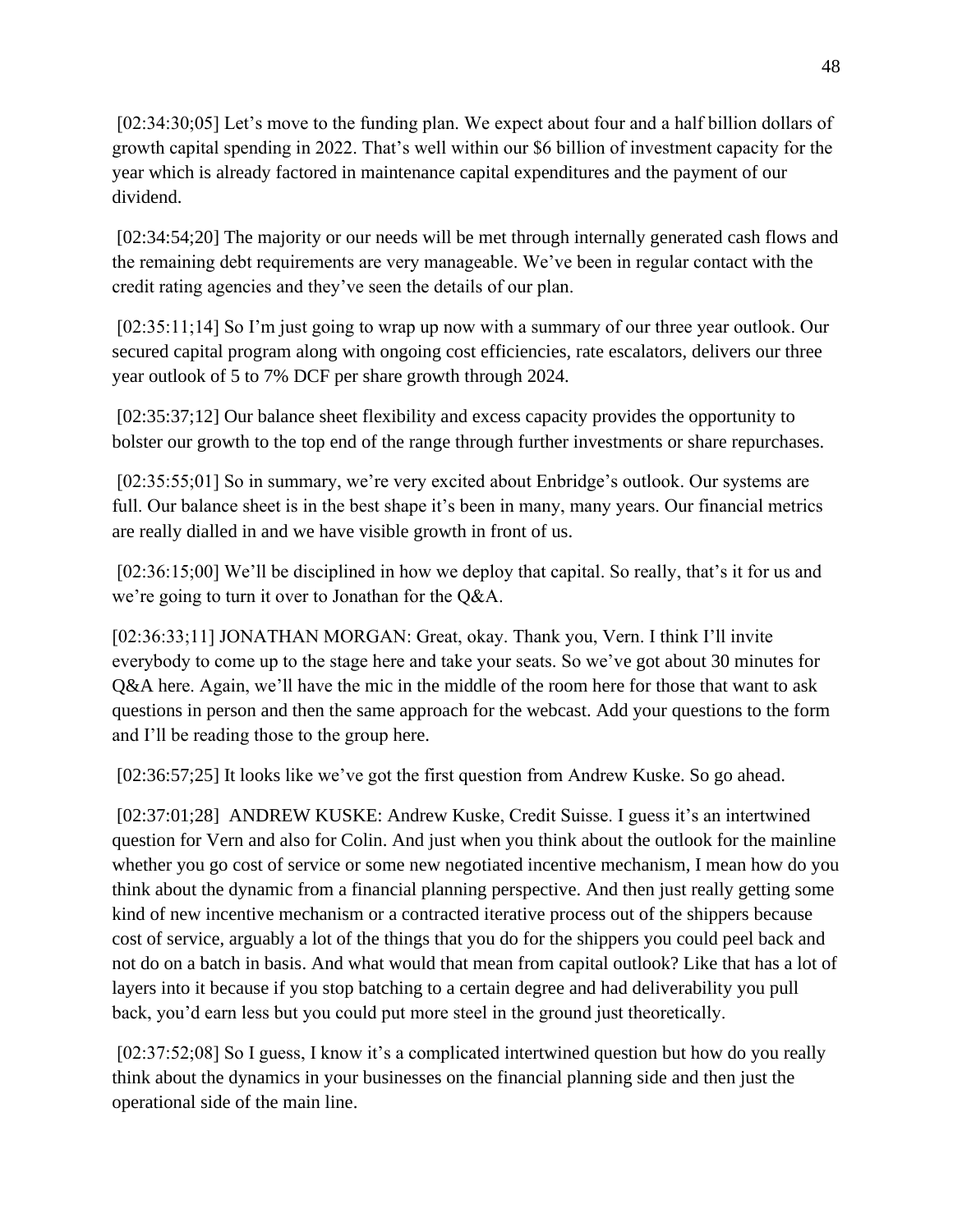[02:38:04;21] VERN YU: Well Colin, do you want to go first on the operational side?

[02:38:07;12] COLIN GRUENDING: Yeah sure. It's a great question, Andrew, and it's one we'll be discussing with our customer base here and we already have started it.

[02:38:19;01] I think most would agree that what we've done over the last 25 years has kind of worked for everyone, right? Amazing alignment, it's taken some time to get there for sure. But you know, as you've heard me mention earlier today, we're at the pump 3.1 million barrels per day through the pipe. That matters more than pretty much anything else in the conversation and we're motivated to do that day to day.

[02:38:47;16] The culture of our company has I think migrated to that over those 25 years to have that day to day hustle managing safety and risk and customer interest. So that's where we're at today. These elements will be central to the conversation.

[02:39:11;18] We haven't really heard industry look for through the hearing process or recently a change in that environment. So we're looking forward to that, to that conversation.

[02:39:24;27] VERN YU: Well I think as Colin mentioned, I think having alignment with our customers is critical and some type of incentive tolling frameworkprobably makes the most sense for everyone. But if we do move to cost of service, I think the focus of the company will change a little bit or the business unit. We'll be obviously more focused on putting more capital in that business to grow rate base. But I think when we've looked at this financially, Andrew, we don't think the delta between being an incentive or cost of service is going to have a material impact on how we look at the company as a whole.

[02:40:10;20] We have obviously offsets in our other businesses that would mitigate any modest, very modest decline in cash flows.

[02:40:19;13] ANDREW KUSKE: Okay great. As a follow-up it's a different kind of alignment question and maybe it's more directed at Al. How do you foster alignment on things like carbon capture and storage which really spans a lot of the different business units that you have?

[02:40:33;23] AL MONACO: Well I think it was alluded to a couple of times here, Andrew, and it probably comes down mostly to the capital allocation model. We know that the fundamentals support the move to lower carbon. The good news is that we've got two angles of attack here.

[02:40:51;08] We know that conventional runway is there based on the fundamentals. Every one of the businesses, call it in transmission, distribution and liquids, has that opportunity set. So we're going to capitalize on that. We're going to keep doing that and we see that probably for the next 10 or 20 years minimum.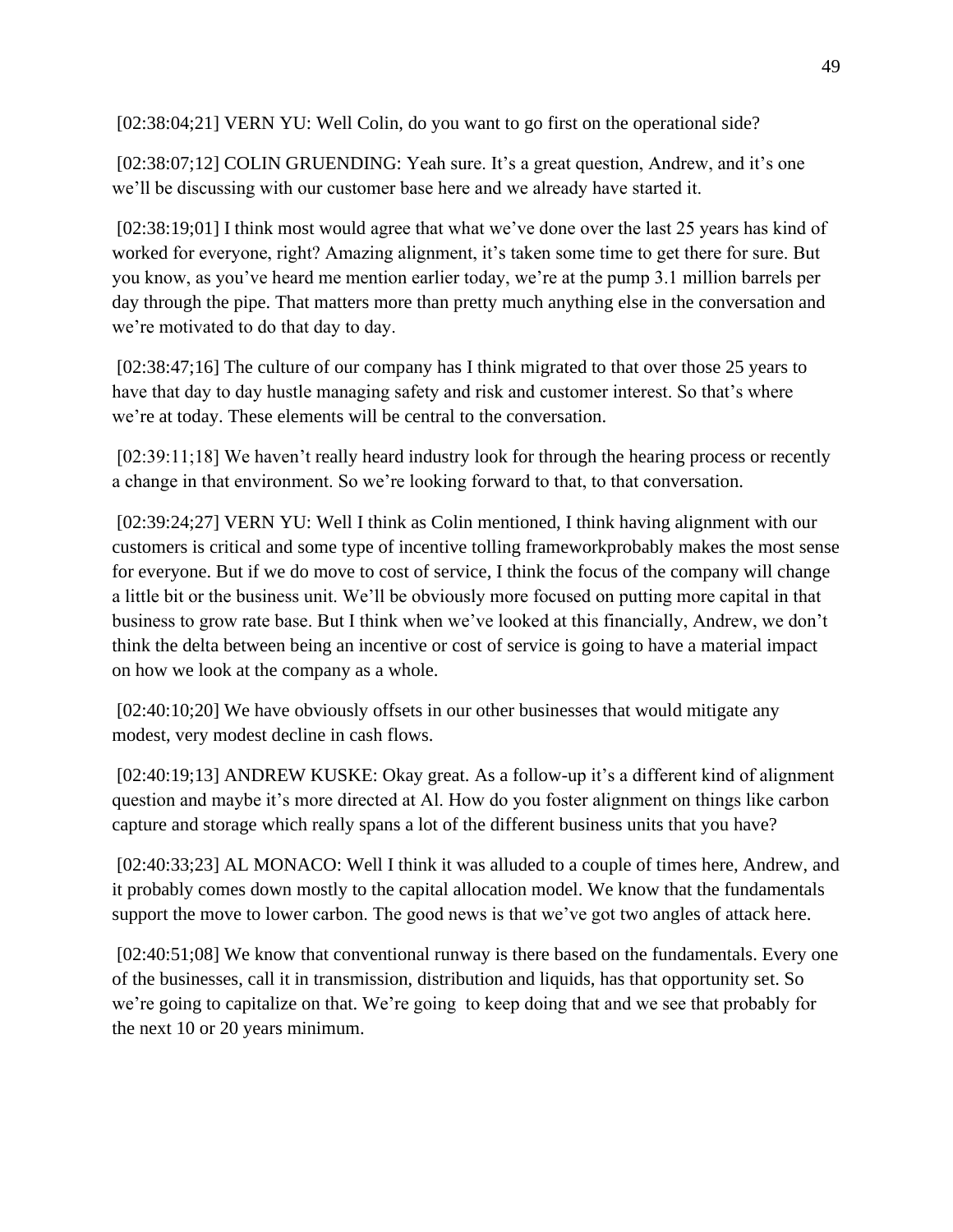[02:41:11;07] So that's sort of the conventional runway. And as you heard, I think quite rightly, they all are pursuing opportunities to grow low carbon. So it's really this two angled approach to how we grow the business and transition it, frankly, over time to a lower carbon economy.

[02:41:31;05] But it still comes down to the funnel and it still comes down to making sure that each project that we bring forward, as you saw with Vern's slide, goes through that process of determining what's the right hurdle rate for that project, what's the right risk premium and then what's the margin that we need above that to make sure that we're really generating value in excess of the cost of capital.

[02:41:54;06] So I think that's the framework that we use going forward. But make ah – there's no doubt about the fact that we're going to be moving more to low carbon investments. And the good news is we've got a very good opportunity set to do that.

[02:42:10;06] So, it's – I won't say it's a jump ball between the businesses. Ah but in a way, the framework allows us to make sure that we're putting capital to the best opportunities.

[02:42:26;21] JONATHAN MORGAN: Great. Maybe I'll jump in with a question from the webcast here and then we'll go to Ben. This is from Matt Taylor at Tudor Pickering. Vern, I think this was probably for you. On leverage you're at the low end of the range already. On one of your slides you indicated that your 2 billion of debt capacity – um so you had 2 billion of debt capacity. Can you address why it isn't a higher priority in terms of how you kind of sequenced the slide later on around capital allocation and why it wasn't in the best options category.

[02:43:00;21] VERN YU: I think um we think there's lots of attractive opportunities coming from more organic growth, potentially tuck in M&A, obviously low carbon investments and share buybacks. We think overall if we find good opportunities there, that should drive higher equity returns for shareholders than paying down more debt.

[02:43:29;26] Obviously as we go through our allocation process, if we don't find attractive opportunities the default will be just to pay down more debt.

[02:43:41;02] AL MONACO: Could I make one more comment. So it kind of goes back to the slide that Vern put up in the end in terms of the equity IRRs that are driven out by all of these options. And so there's going to be a trade off in some cases but generally we want to make sure that we're heading to increase the overall return of the business. And I think that that righthand category that you had between acquisitions, potential asset acquisitions, organic growth, share buybacks, they're all in the same category. They all generate very strong returns. So it really will be a TBD at that point in time.

[02:44:24;03] Now leverage, if you look at that same chart, bringing it down further below the bottom of the range, that will have a consequence in terms of returns in that obviously you're not generating a big return by paying back debt right now. But it will be an option for flexibility if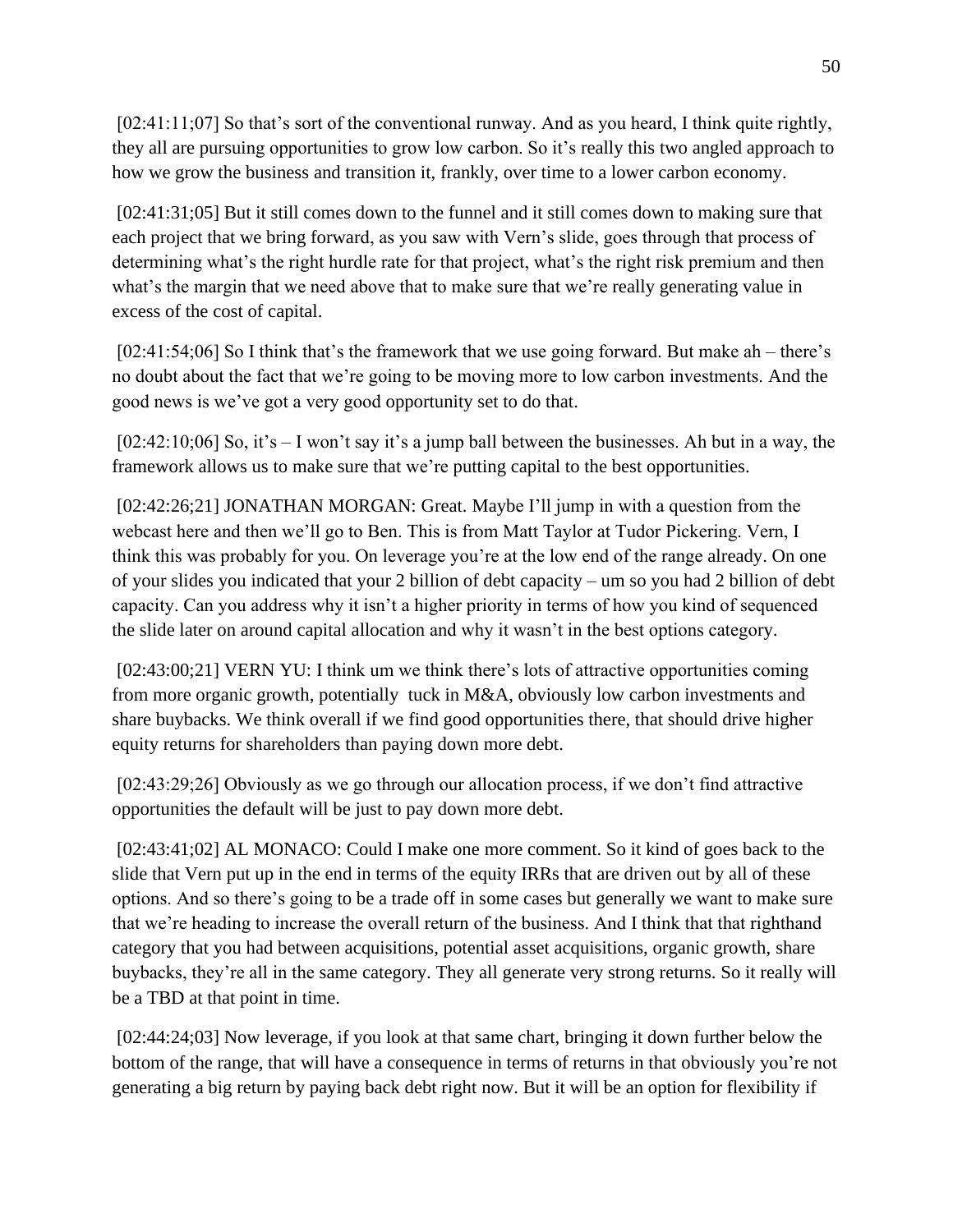the timing doesn't work out such that we can't redeploy the capital to the other means for whatever reason.

[02:44:50;25] JONATHAN MORGAN: Thank you. Ben?

[02:44:55;08] BEN PHAM: Okay thanks. Great content. Thanks for hosting this physically. Great to see a lot of familiar faces. A couple of questions in regard to CCS. To use your one billion benchmark, huge opportunity for you and peers.

[02:45:12;13] So my question is how do you see the competitive landscape shaking out the next few years. Is it mostly incumbents that take a growing market share? You can be selective with how you deploy capital or do you think this will get quite heated, private equity stepping in, international players that maybe being first mover could be advantage for you and peers.

[02:45:37;27] COLIN GRUENDING: I can take that, Ben. Thanks for your comments. So, we're certainly looking at CCUS opportunities in Alberta but I just want to make sure everybody recognizes we're going to handle it continently, right. The immediate kind of opportunity in Canada being talked about is Alberta but the appetite is continental.

[02:45:55;29] In Alberta I think ah, you know, we see the Canadian incumbents competing here. It's probably a mix of cost to capital and capabilities, right? We're talking about a business model here that is targeted at cost avoidance. So inherently we're looking at, you know, solutions that ah that are going to be cost effective, including financing, design to pair with the capabilities right?

[02:46:31;04] The last point I'll make here I think you'll see some partnerships form, right? This is new ground, new technologies, where I think you're going to see technology companies pair with infrastructure companies, maybe even with emitters, or indigenous groups.

[02:46:47;04] I mean I think we've seen the formula play out in other parts of the world and I think it can work here too.

[02:46:55;13] BEN PHAM: Maybe a follow-up question to that. Your announcement of Capital Power, they did mention last week and yesterday that they could look at a partner for their carbon capture facility. So is that something you could be interested in, maybe not specifically that particular project but just a value chain. Would you move more upstream and invest in a CCS facility itself?

[02:47:19;09] COLIN GRUENDING: The answer to is yes, you know, comma, under the right commercial model. All of this is prefaced by that. But the whole value chain should be in scope here.

[02:47:29;10] BEN PHAM: Okay, thank you.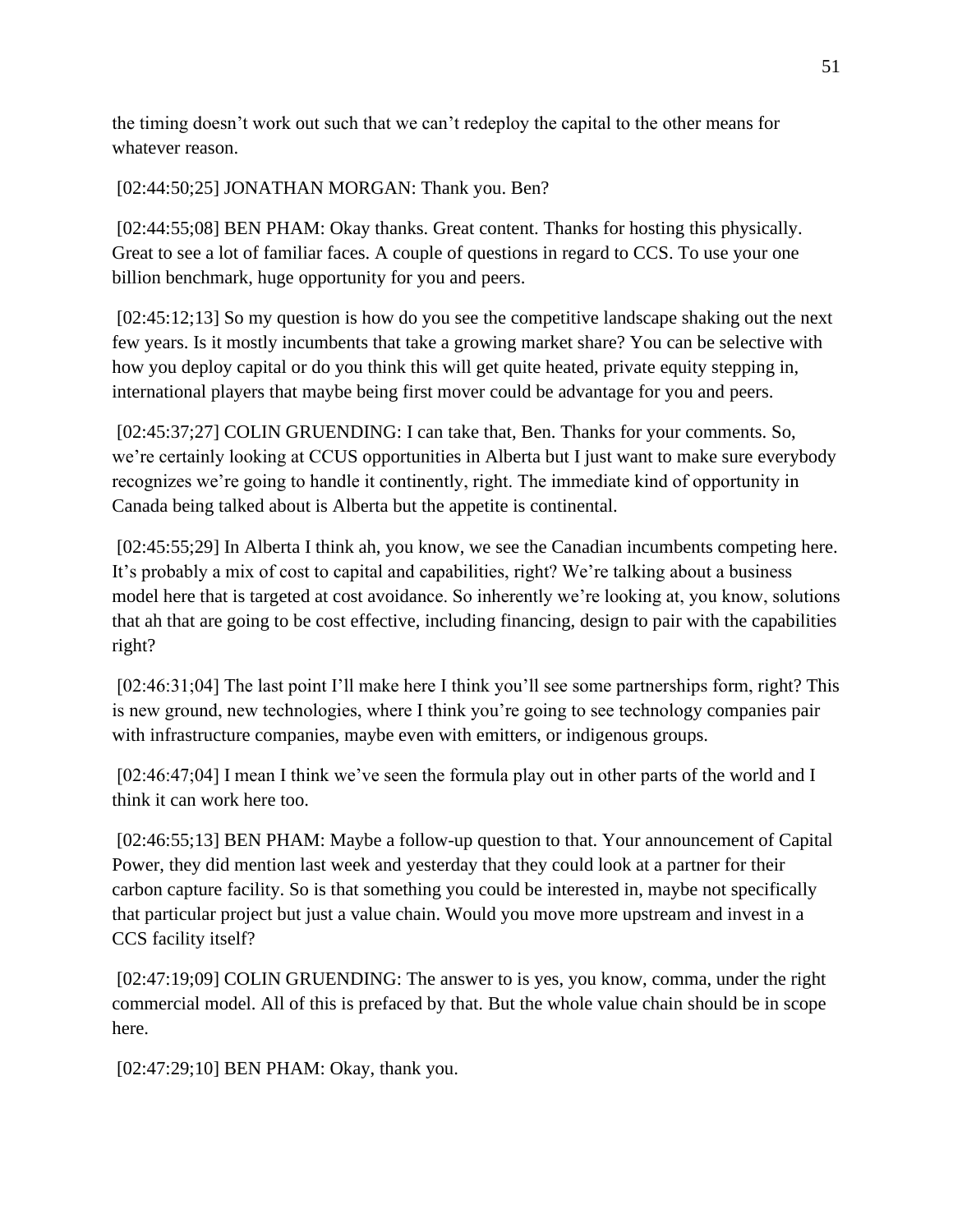[02:47:30;21] JONATHAN MORGAN: Thanks, Ben. Maybe before we go to Linda, I'll take another one from the webcast. This is from Praneeth Satish at Wells Fargo. And Cynthia, I think this one is for you.

[02:47:42;00] 'How has feedback been so far on the hydrogen blending pilot, both from customers and regulators and where do you see the blend rate going over time?

[02:47:53;18] CYNTHIA HANSEN: So for the pilot that we have ongoing right now with the 2% blend, we did a lot of work to make sure there would be no customer impacts. So right now we're continuing to test that out and make sure that our customers are well served by that blend.

[02:48:10;17] What we see over time is gathering the information and trying to see where it makes sense to do so in our system to increase the renewable content. So, of course renewable natural gas is easy. Hydrogen, we have to make sure we can accommodate that within our system. I mentioned the Gazifere Gatineau Project which is doing studies up to 15% blend.

[02:48:38;08] So it's going to be specific to location. And as I mentioned, total renewable content. We want to have that focus of 5% of our total gas for GDS by 2030. So, lots of opportunity and lots of exciting things, but we need to make sure we do the hard work and protect our customers.

[02:49:02;12] JONATHAN MORGAN: Great. Thank you. Linda, over to you.

[02:49:08;00] LINDA EZERGAILIS: Thanks Jon. This is probably a question also for Cynthia and maybe Bill, maybe both, or anyone. Looking forward to an ongoing two-way discussion on what might be possible in terms of the future of natural gas. There's obviously technical and economic constraints to the amount of hydrogen and renewable natural gas that can be blended.

[02:49:33;02] But what about responsible natural gas and what sort of role might that play. We've seen some demand from European LNG consumption. Might it remain niche? Might it be expanded to also be a more significant component of distribution utility mix in North America? And what role might Enbridge play in that?

[02:49:59;01] CYNTHIA HANSEN: Bill, did you want to start?

[02:50:00;10] BILL YARDLEY: Sure, I'll start. I think for us, responsible natural gas, I think it means – it's going to mean something good in the future. So Linda, when you, when you start measuring any type of methane emissions or any type of combustion emissions from source to use, and you've got the focus on that, I just feel as thought buyers are going to start being held accountable for what they're buying.

[02:50:29;07] And that represents an opportunity both for us as pipeline companies and so we're part of this One Future reporting coalition. And it goes right from production through gathering and processing, through transmission, distribution and end use. And the more you can audit that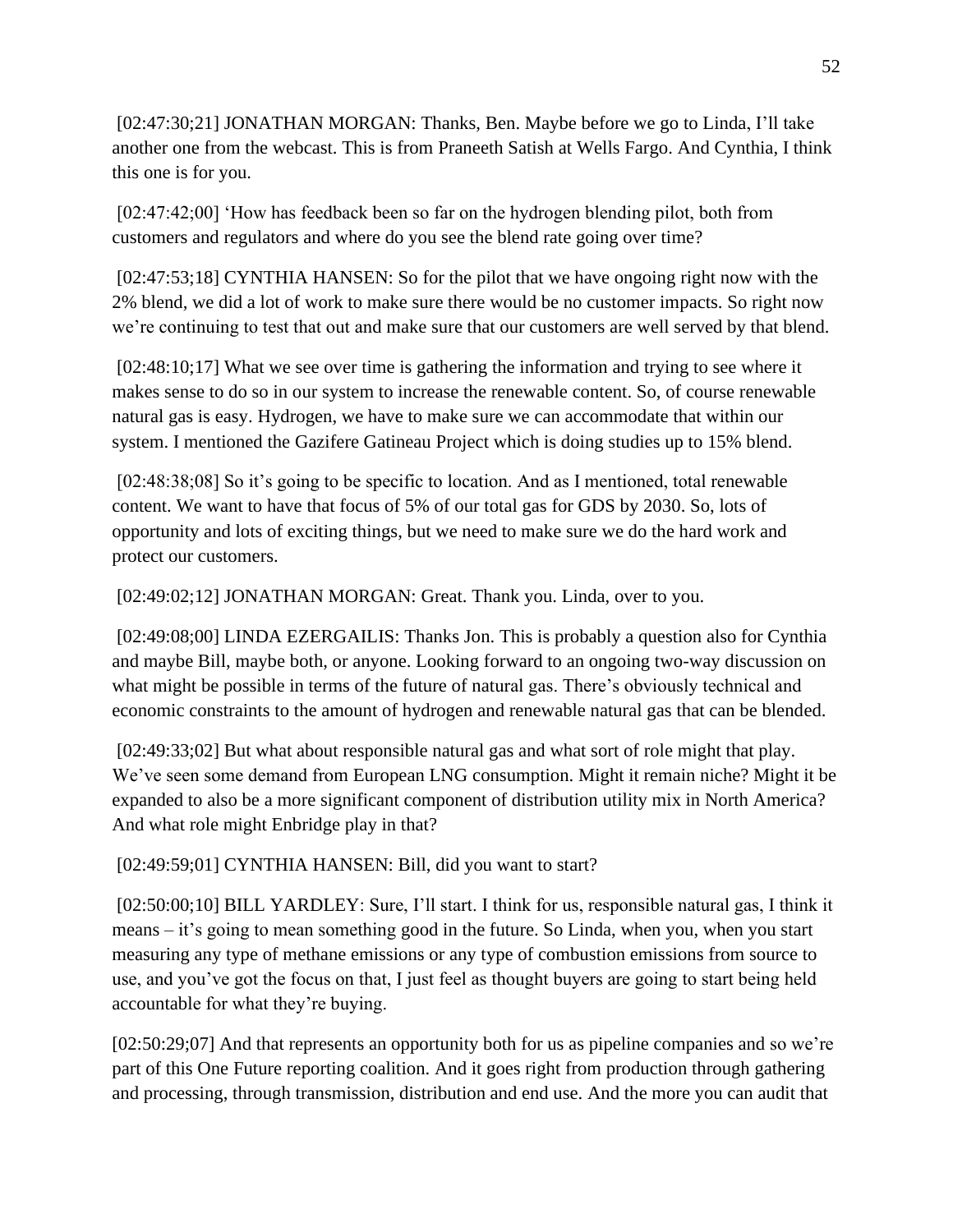and account for that and then we're held responsible for that and we're doing as much as anybody on this front, then I think it's an opportunity for us. Especially as you mentioned for LNG exporters. Because it feels like globally it's taking hold earlier than perhaps it has domestically.

[02:51:10;17] CYNTHIA HANSEN: I would just add, building on what Bill said, that there is that opportunity even at our Dawn storage and trading hub to facilitate the development of that market. So it is the right thing to do and we're excited that we'll get to be a part of it.

[02:51:31;13] LINDA EZERGAILIS: If I can have a follow-up question as it relates to aspirations around what might be possible in the future. And this is a question maybe for Matthew. I was interested to hear you didn't really talk substantially about battery storage or pumped hydro. You know have you put thought to coupling your renewable power with some form of more ratable storage or something as a value proposition to customers, to yourselves internally and what might be possible there or have you already kind of precluded participating in that significantly?

[02:52:07;08] MATTHEW AKMAN: Yeah, thanks Linda. You're right on the money there. So stay tuned. But we are looking at battery solutions, especially at some of the behind the meter solar self power. Because, you know, if you think about it, what we really require at our pump stations or compressors is very stable power.

[02:52:28;20] And so right now with those behind the meter projects, we're still pulling off the grid periodically. So, we're looking at battery and those as a starting point in order to smooth out the supply that we get from those. And I think the returns on those projects could then – I mean they can just be further enhanced with that. And they also provide additional potential capital investment opportunities.

[02:52:55;18] We're not spending a lot of time on kind of, you know, utility scale battery right now. We're focused more on our actual renewable regeneration projects. But over time that will probably be a natural part of the evolution.

[02:53:09;16] LINDA EZERGAILIS: Thank you.

[02:53:11;11] JONATHAN MORGAN: Okay. On a related note, I'll ask another one from the webcast. This one is from Tyler Reardon at Peters and Co. Al, I think this one is probably for you.

[02:53:20;06] 'With renewables being about 4% of EBITDA in 2022 how do you see this changing over say the next five years. And then moving to hydrogen, RNG and CCUS do you have targets there and is acquisition part of that?'

[02:53:34;28] AL MONACO: Yeah that's a great question, Tyler. So, you mention 4% and it's a small number today. I think you'll notice from the slide that we put up, we see that one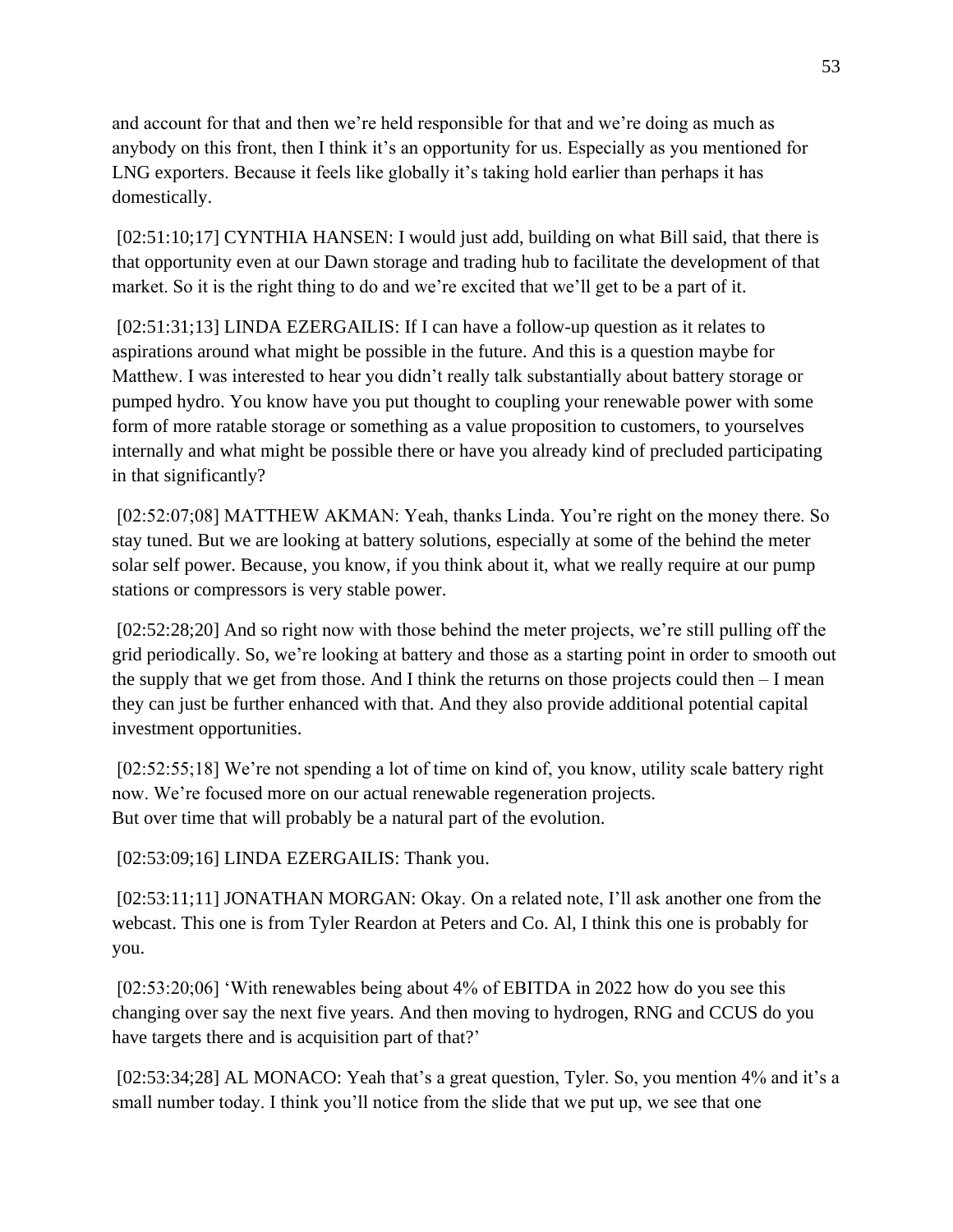migrating. In other words becoming a bigger part of the pie as we see the gas businesses – again, not because the liquids necessarily ah doesn't grow, but because those other two have more opportunities.

[02:53:58;08] We are very hesitant to put a target on it other than a directional target, simply because the second you do that, you start feeling like you need to invest in order to reach a arbitrary target. So our principle is, and I think Vern outlined this very well in terms of the discipline, is let's make sure these projects work economically. We know they do strategically and long term. But we're going to do that at a pace that makes sense while making sure that the returns are there.

[02:54:30;23] So not a target per se, but certainly moving in a bigger portion of that pie that you saw there, Tyler.

[02:54:37;20] JONATHAN MORGAN: Great. Thanks. Al. Bill, I think the next one is from you – or for you. It's from Michael Lapides at Goldman Sachs.

[02:54:47;15] 'The first major LNG project in Canada, Shell Canada, what has that meant for your gas system and potential expansions or at least volumes. And how do you see further growth in that system and the ability to compete with Coastal Gas Link.'

[02:55:03;28] BILL YARDLEY: Well, so I would say that anything that happens on the west coast really benefits our BC Pipeline System. And the first project going off, we put on a project called Silver Star not too long ago that really facilitates gas moving into LNG Canada from, from our BC system. And that's a great start.

 $[02:55:27:08]$  We feel as though the BC pipeline, as I mentioned, full today and full basically – fully contracted for basically by utilities in the South. So that load is not going anywhere. So anything that happens within proximity of the coast is going to need some fairly significant expansion. And we're seeing that with early projects that we might see in Woodfibre with Squamish. Even a small amount of potential offtake like 300 a day facilitates a \$2 billion expansion of that system. And that's from T North down to T South.

[02:56:11;20] So regardless of which of these pipelines end up happening, the BC pipeline stands to benefit. And that's our wheelhouse.

[02:56:19;28] AL MONACO: You know, just a quick comment, Bill, to add to what you said. You know, the Woodfibre project I think is emblematic though of what's happening on the West coast. Smaller project, modularized and very good participation from First Nations. That's a very key part of this and it will be very cost effective. So I think we're going to start seeing potentially more opportunities here now that the LNG market is moving forward in a much quicker pace. And that project is a good example of how things could quicken up.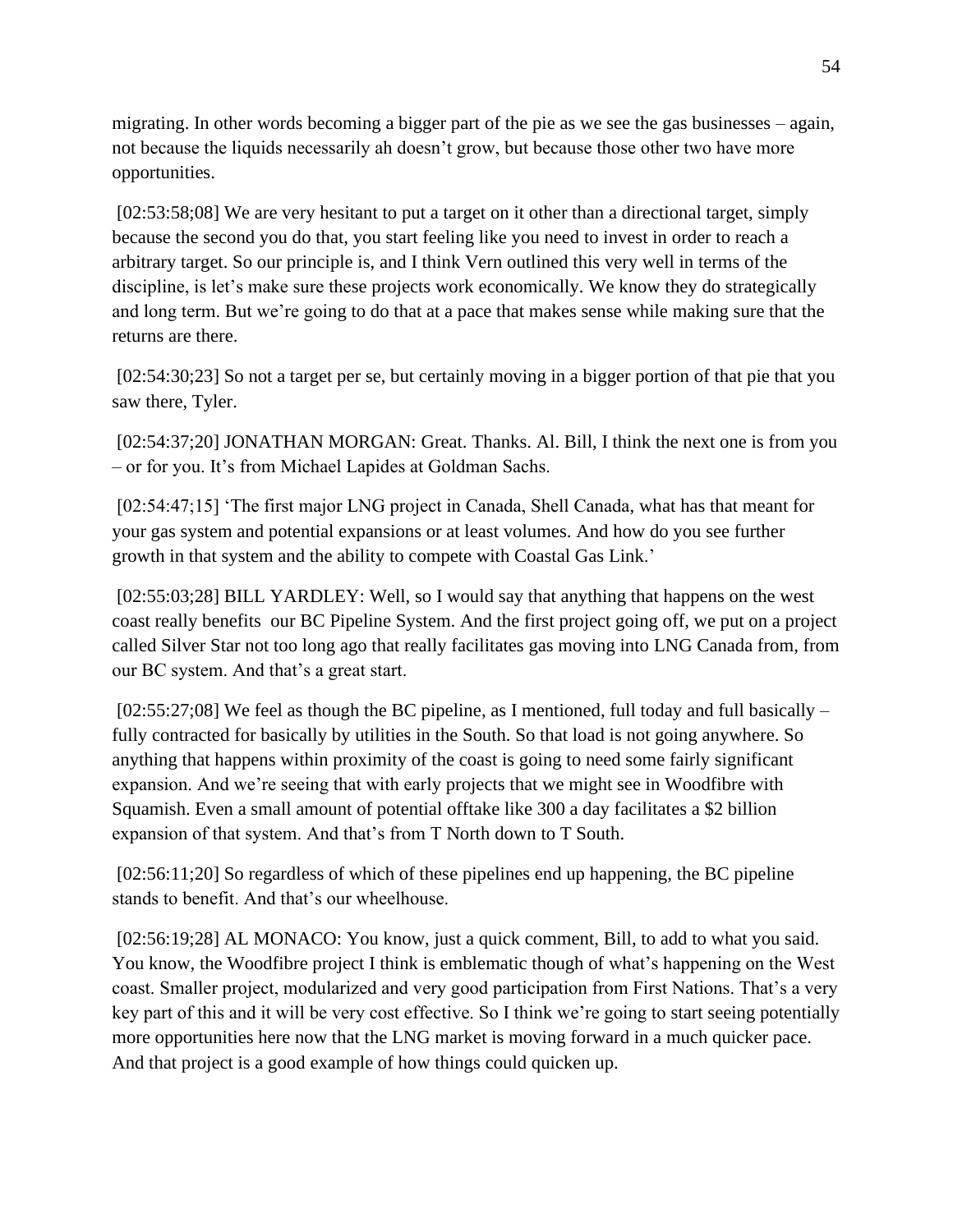[02:56:53;07] JONATHAN MORGAN: Great. Thank you. I encourage those in the room to queue up at the mic if you've got questions. Rob?

[02:57:01;08] ROB KWAN: First off you talked about the risk premium that you're attaching to the base return. Can you just quantify what some of the bigger drivers, bigger numbers. You talked about greenfield being one of them. So how much of a premium would be there? And then as you think about the different business segments, are there greater premiums attached to say the liquid side of things or put differently, either a lesser premium or bigger discount for green energy or lower carbon initiatives.

[02:57:31;14] AL MONACO: I'll take the first shot and I'm sure Vern will have something to say. Really this is going to get down to individual projects. And I don't really see any discrimination between any of the businesses that we have up here and the reason is the criteria are, Vern mentioned permitting and regulatory.

[02:57:52;26] This schedule in any project these days is something that we really have to nail down. And those can expand, as we've seen. Capital cost management and how much of that risk can be born by contractors versus retaining it ourselves or customers. Those are just some of the examples of the risk that we have to make sure we're managing and quantifying in the hurdle rate.

[02:58:23;18] I don't know if we can get too specific about how much of an adder it is. It really depends on the situation depending on the degree of execution risk we have in the project. So I think that's the general perspective, but if you have anything else, Vern.

[02:58:39;26] VERN YU: Well I think, Robert, we go through project by project and individually model like how much could capital cost move on a particular project, how difficult the permits are going to be in a certain jurisdiction. That gives us a real sense of the variability of cash flows that we might see and the variability of return. So I think that's how we drive our process.

[02:59:08;07] As Al said, it's going to be very individually explicit. So an example would be there's going to be great variability between liquids projects. So if you see something that's getting done in the Midwest it's going to look very different than a project being done in Texas.

[02:59:26;13] ROB KWAN: I guess maybe without getting into a specific name of a project, if you think about something that was brought forward in the past year, what was the biggest premium that was attached to the base return? Is it basis points or hundreds of basis points?

[02:59:44;14] VERN YU: Oh it's hundreds of basis points on certain projects.

[02:59:48;12] ROB: Okay. And then the last question, if you think about the funnel that you've got, again whether it's the last year or so, what percentage of projects are not making it through the funnel. And within the business units is there any kind of business unit that has been more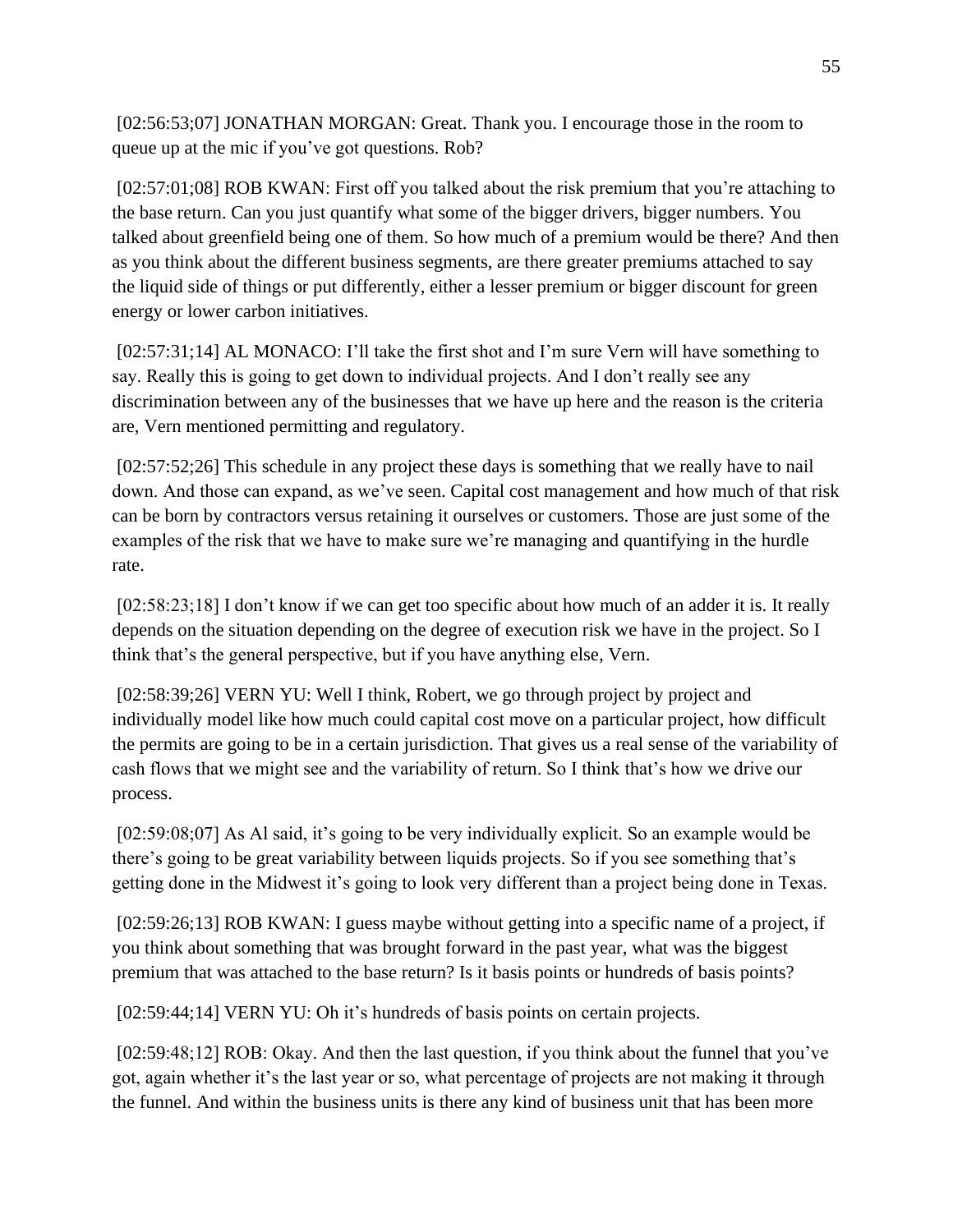successful in getting the projects through or I guess the other way of looking at it, had more projects rejected in the funnel?

[03:00:13;16] VERN YU: I think we're equal opportunity rejectors of projects (chuckles) across all our businesses. So I think all of the business unit leaders up here will have war stories about projects that didn't make it through that they felt very strongly about.

[03:00:30;22] But I think it's important as a management team that we screen out projects that have just too much risk for us. And we've seen by retaining, not going after every opportunity, that left us in good shape this year where we did see a great opportunity like Ingleside show up and we had the financial capacity to go ahead and do it. So I think that discipline has really served us well in 2021.

[03:01:00;16] ROB KWAN: That's great. Thank you.

[03:01:03;06] JONATHAN MORGAN: Great, thanks. I'll take another one from the webcast here. Matthew, I think this one is for you.

'Given the influx of cheap capital into the renewable space, can you speak about the potential to partner with financial players here and the ability to leverage our expertise.

[03:01:20;19] MATTHEW AKMAN: Yeah sure. That's something we've been quite successful at so far with our partner, CPPIB. When they came into our project they paid promotes to come into those. And that's a model that we can actually use going forward.

[03:01:41;04] As I said, in particular most of the private equity players don't have the expertise that we do in development, construction and operations. And that's got tremendous value these days in the business. So we'll look at that as a model going forward.

[03:02:00;23] Obviously you also have to look at the right timing to do that. And where do you maximize that promote and then maximize your return.

[03:02:10;26] But certainly as I mentioned in my presentation, we'll be looking at potential recycling of capital or partners over time in order to continue to maintain very strong returns in the renewables business.

[03:02:24;11] JONATHAN MORGAN: Great. Thanks, Matthew.

[03:02:27;04] ROB HOPE: Rob, Scotiabank. I was just hoping you could add a little bit of colour and conceptually how you're thinking about a mainline cost of service filing. You have the Line 3 with the approved 93 and a half cent surcharge there. So would the understanding then be that you kind of hive off Line 3 and then the focus would be on the rest of the mainline. So you earn a strong return on Line 3 and then worry about cost of service for the rest of it?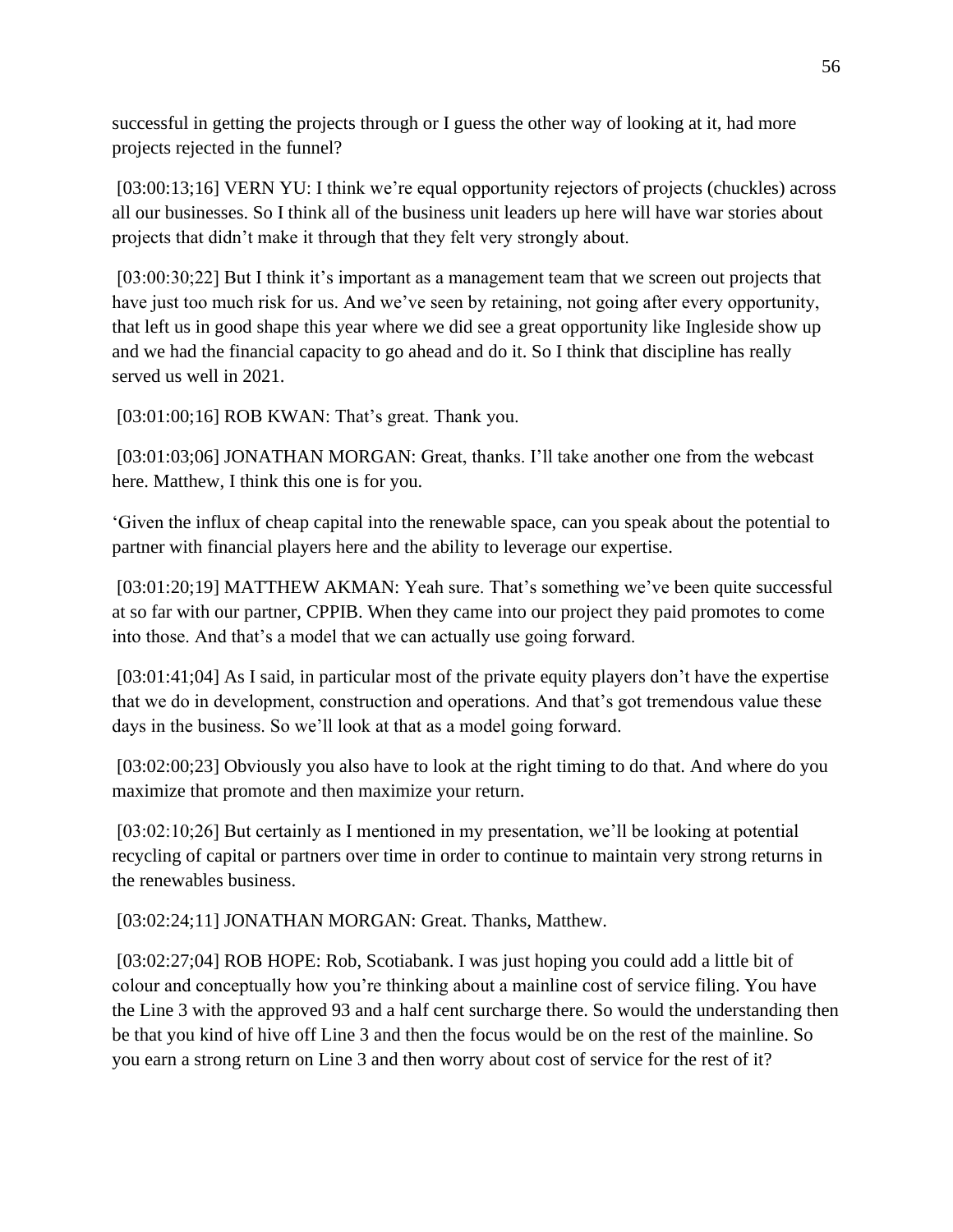[03:02:54;20] COLIN GRUENDING: Yeah, Rob, it's Colin, I can take that. I think you're right on and that's why we set out the visual of that toll stack. So Line 3 survives. It's toll sensitive in a good way and it survives for 15 years. So if we were in a cost of service filing or contested hearing, we would be focusing on, on that tranche in the slide and arguing for, you know, the typical appropriate risk adjusted return there.

[03:03:29;08] ROB HOPE: Right. And then the follow-up question would be the appropriate risk adjusted return there. You have TC Energy with relatively low returns on their cost of service system there. However, if you take a look south of the border, you're into kind of like the low teens in terms of the cost of service there.

[03:03:43;17] So when you look at the world changing, what do you view to be kind of an appropriate low risk return on a liquid system?

[03:03:52;21] COLIN GRUENDING: Yeah, I mean you could reference our recent filings. We would revisit those potentially. The Lakehead FERC ROE that's just negotiated within the last year with industry was 13%. That's probably a good place to start. That's basically the same asset, just in a different state.

[03:04:18;18] So that's where our mind has been on rate of return. And I think there's good arguments given the risks in the industry going forward that should be an appropriate risk adjusted return there, Rob.

[03:04:34;13] ROB HOPE: Thank you.

[03:04:35;07] COLIN GRUENDING: Thanks.

[03:04:37;04] JONATHAN MORGAN: Okay, thanks, Rob. Colin, maybe another one from you here from Matt Taylor, Tudor Pickering. 'How are you thinking about the additional mainline system expansions while the regulatory process is ongoing?'

[03:04:52;11] COLIN GRUENDING: Yeah, thanks Matt. So, the expansions that we have on tap here are needed irrespective of the commercial framework that we're negotiating. I think we've made all of our commercial frameworks adaptable, if you like, to these over time. And I expect this one would as well.

[03:05:19;27] I think the principle is basically that egress should exceed supply not be equal to it or below it, which has been the case for two decades. And a number of industry players I think carry that same view here. So we'll be advancing those in parallel, Matt.

[03:05:39;11] JONATHAN MORGAN: Okay, thanks Colin. Bill, this one is probably for you. Praneeth Satish at Wells Fargo. 'How do you balance the huge growth opportunity from planned coal retirements along the gas system with the relatively hostile environment for permitting? And what can the industry do to make that more streamlined?'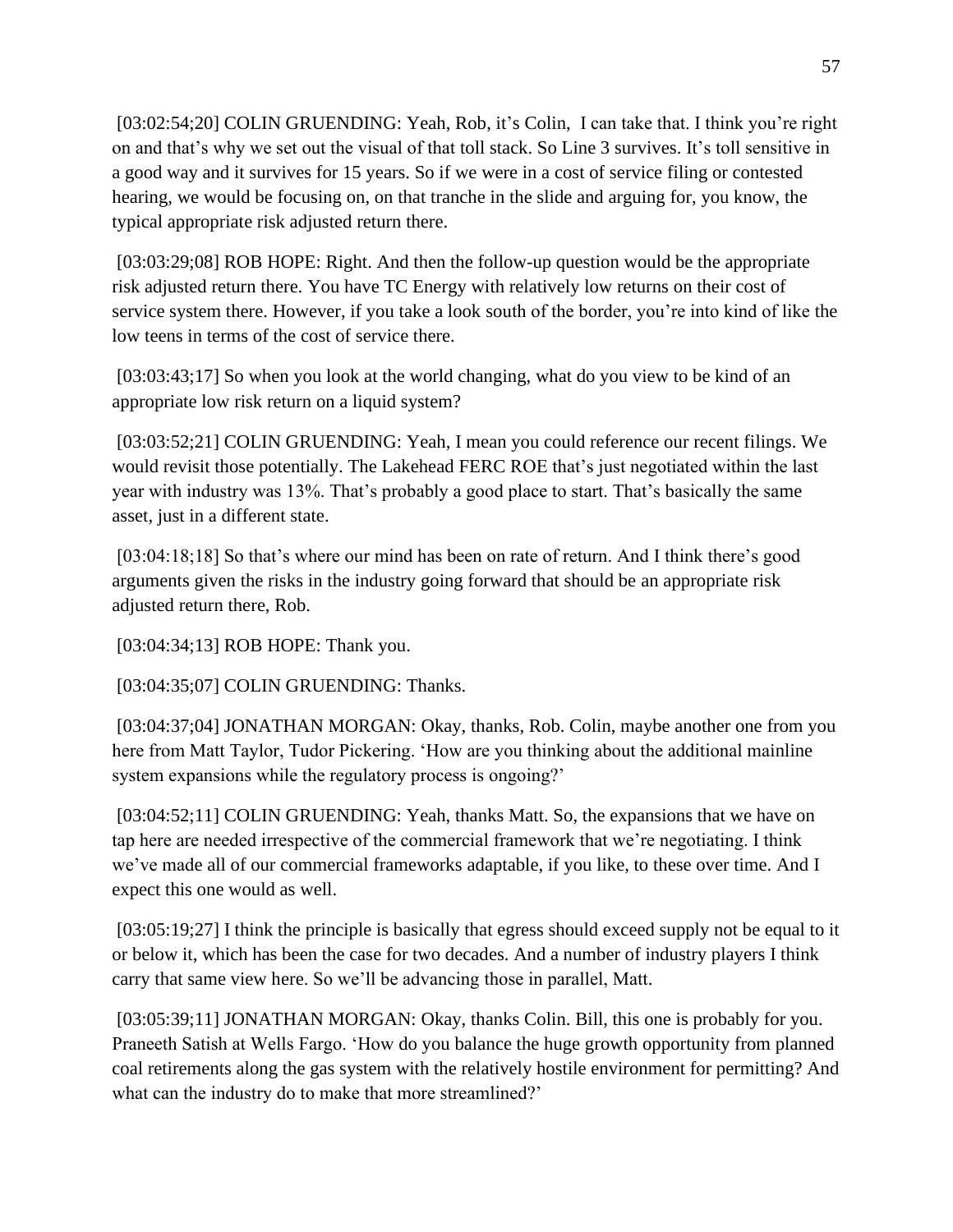[03:05:57;24] BILL YARDLEY: Wow. Great question with probably not a great answer. First of all I think the huge opportunity that we have fortunately is right along our footprint. So, the more you can minimize greenfield and improve your current system or systems, the better off you are.

[03:06:19;11] And when you look at where these opportunities are for us, I mean I highlighted the opportunity off of East Tennessee with TVA. But really all through the central part of our system, whether it's Texas Eastern, East Tennessee or down into the Southeast, we've got – or even in the Midwest, we've got a lot of plants that are in proximity. And repowering near those areas is logical, right, for gas -coal to gas.

[03:06:47;11] So I'd say, I'd say that's the good part. The challenge though is that if you do need a material greenfield ah the permitting process is very difficult. I'm not sure I have any great solutions to how to make things easier or how to convince everyone that we should be building larger greenfield projects.

[03:07:10;08] AL MONACO: Well I do think though that, Bill, you'd probably agree, over the last, what, six months, I think the message is getting through around reliability.

[03:07:19;20] BILLYARDLEY: Oh no doubt about that.

[03:07:20;13] AL MONACO: And obviously you've seen impacts on price so – Now that hasn't worked, you know, all that perfectly yet. But certainly over time maybe that message gets through louder.

[03:07:34;17] JONATHAN MORGAN: Go ahead, Alex.

[03:07:36;27] ALEX KANIA: Great, thanks. One thing that's been interesting is seeing the capabilities of export on the Gulf coast been EHOT, SPOT and now Ingleside as well. This may be a little bit further out on the forecast period. But to the extent that those facilities are all built out and expanded as you like, what does that mean maybe for more upstream infrastructure? Are there any other further needs that you might require on the pipeline side of things, either Gray Oak or Seaway or whatnot?

[03:08:11;04] COLIN GRUENDING: Yeah, thanks, Alex. I like how you're thinking about this, very bullish. (chuckling) We are too. So we do think it's an 'and' outcome here, especially given the fundamentals and global thirst for this. So we think that's a pretty likely outlook actually. The timeline will depend.

[03:08:30;23] But EHOT is right in the centre of that. You know, there's a good chance we'll pair that offering with some upstream capacity from Chicago and create that hub. There's lots of plumbing down there already that connects all this. But what we're missing right now is kind of a Canadian heavy hub for all the reasons that those normally make sense: connectivity, liquidity,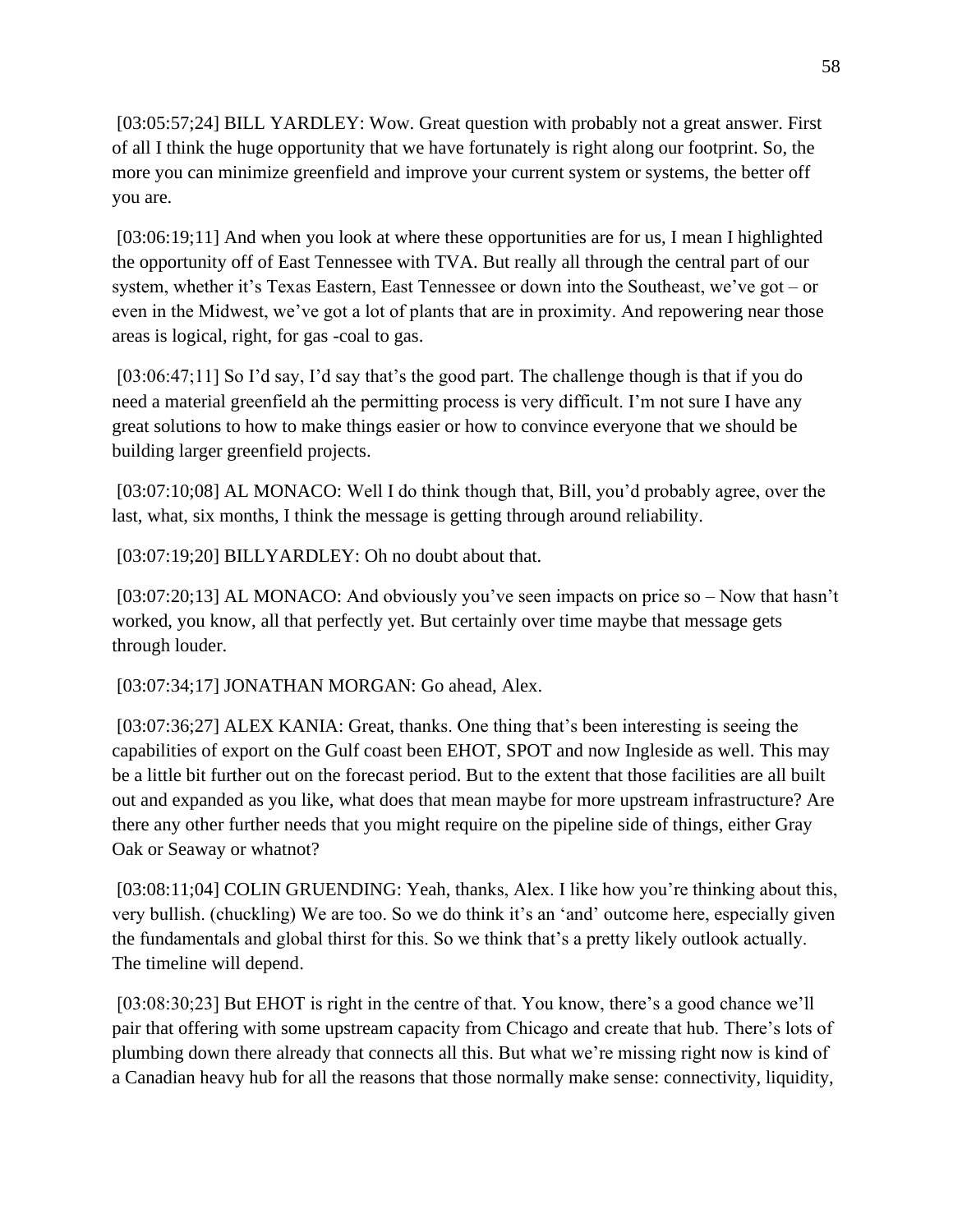optionality and a little bit greater bargaining power for the producers, you know, moving it down there.

[03:09:05;16] So that's how we're thinking about it right now is kind of an 'and' strategy, much like Bill's LNG strategy really. Like a number of options to Tidewater.

[03:09:14;17] ALEX KANIA: Great, thanks. And then on the renewable side, floating offshore wind still seems relatively kind of nascent in terms of technology right now. How has the development gone so far with I guess the Provence site. Is it going as expected? Any twists or turns that you're aware of?

[03:09:36;04] MATTHEW AKMAN: Yeah, I think it's going well. Thanks for the question. It is ah, it is new technology. But, in a way what we're doing is we're levering off of very established technology because a lot of the stuff comes from, you know, the offshore oil and gas business that was in existence and the floating platform.

[03:09:58;12] So this particular one uses what's called the tension leg platform which is actually an established technology in oil and gas. Basically three cables that are anchored to the sea floor and there's three 8 megawatt turbines. The turbines are Siemens and those turbines are established in the marketplace today.

[03:10:19;15] So I mean it's going real well. You know, we're not done yet obviously. But one of the things that went particularly well is actually the project financing. And it just shows you how much confidence the financial community has in these types of things.

[03:10:37:08] So I mean we saw terms on those that are, that look a lot like a traditional contracted wind farm in terms of the types of fees and rates that are embedded in it. So, you know, knock on wood, it's still a little bit early but there's a lot of established technology there, a lot behind it and very strong financial backing.

[03:10:58;28] ALEX KANIA: Great, thanks. And if I could ask just one quick guidance question just on the \$300 million of eliminations and other, is that really driven by like FX hedges, that sort of thing for 2022. Are there any things to call out just to keep in our mind?

[03:11:13;02] VERN YU: Well probably the biggest thing is the FX.

[03:11:17;09] ALEX KANIA: Thanks.

[03:11:18;15] JONATHAN MORGAN: Great, thank you. I think we'll just do one last question and then we'll wrap up. This one is from Patrick Kenny at National Bank. And Colin, I think it's for you. 'Would the main line moving to cost of service protect shareholders from Line 5 in terms of the risk in Michigan as well as provide recovery for the tunnel? And then maybe you can also talk about how the incentive tolling arrangement could also provide protection.'